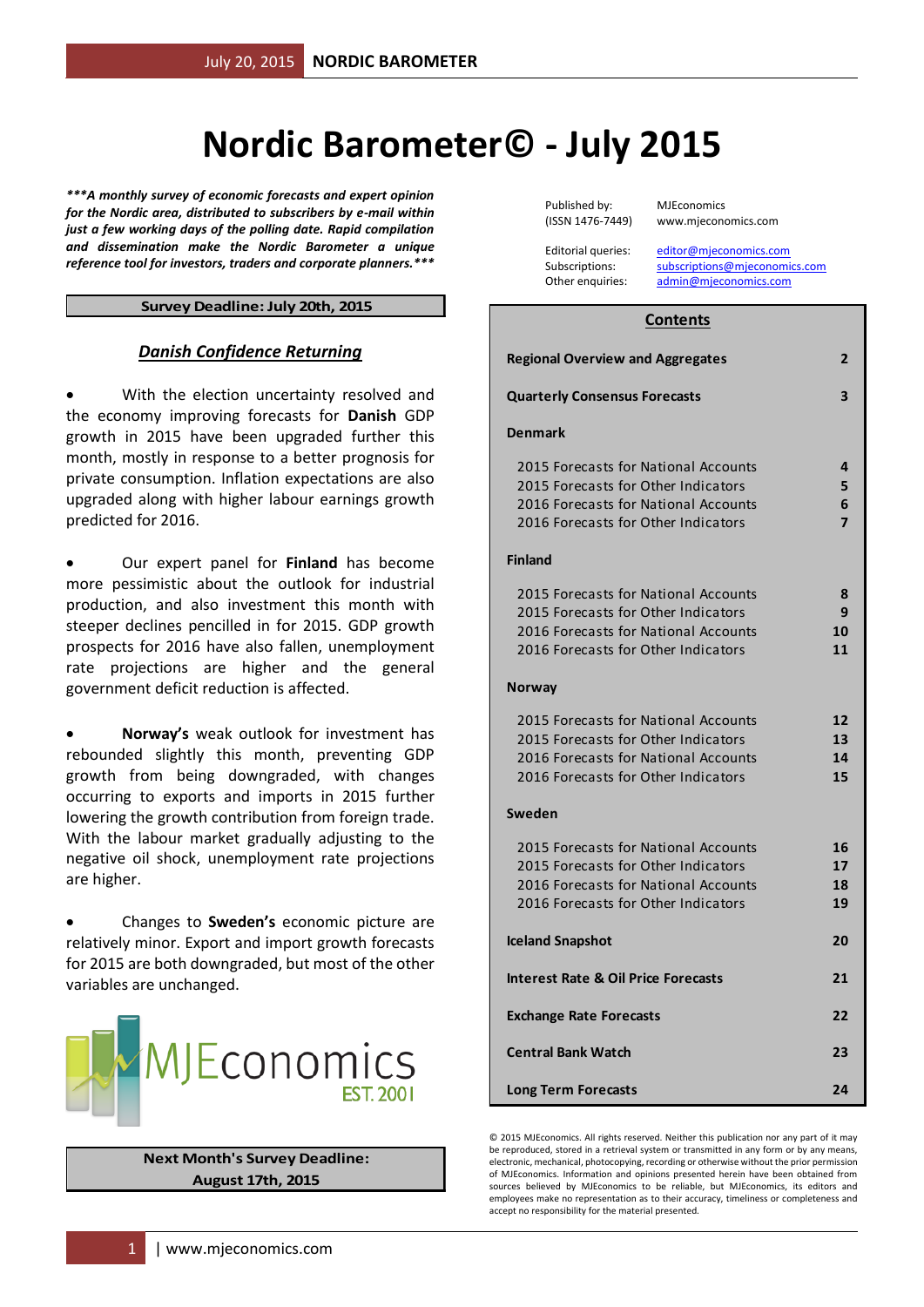| <b>Calculated Regional Aggregates</b>            |      |      |      |       |       |  |  |  |  |  |
|--------------------------------------------------|------|------|------|-------|-------|--|--|--|--|--|
| (% change year-on-year, unless otherwise stated) | 2012 | 2013 | 2014 | 2015f | 2016f |  |  |  |  |  |
| <b>Gross Domestic Product</b>                    | 0.6  | 0.6  | 1.7  | 1.6   | 1.9   |  |  |  |  |  |
| <b>Private Consumption</b>                       | 1.7  | 1.5  | 1.9  | 1.8   | 1.9   |  |  |  |  |  |
| <b>Government Consumption</b>                    | 1.1  | 1.1  | 1.8  | 1.6   | 1.5   |  |  |  |  |  |
| <b>Gross Fixed Investment</b>                    | 2.2  | 1.2  | 2.3  | 0.4   | 2.7   |  |  |  |  |  |
| Unemployment Rate (% of labour force)            | 6.2  | 6.4  | 6.5  | 6.7   | 6.5   |  |  |  |  |  |
| <b>Consumer Price Inflation</b>                  | 1.3  | 1.1  | 0.9  | 1.0   | 1.6   |  |  |  |  |  |
| <b>General Government Balance (% GDP)</b>        | 4.3  | 3.0  | 1.9  | 1.2   | 1.8   |  |  |  |  |  |

*Notes: Regional totals are weighted averages calculated from the individual country data, using fixed GDP weights for 2010 and converted to euros at average 2010 exchange rates. f = consensus (mean average) forecast.*

# **Deflation Slain**

 Nordic GDP growth is still expected to recover in 2016, growing by 1.9% following a slowdown to 1.6% this year. These calculated regional average forecasts are unchanged since last month

• The forecast for private consumption in 2015 has been downgraded slightly but the reverse is true for investment which has been raised to reflect an adjustment to Norway's outlook with the downturn not expected to be quite as large.

• The other notable change this month is to inflation expectations which have been raised to 1% and 1.6% respectively for 2015 and 2016.





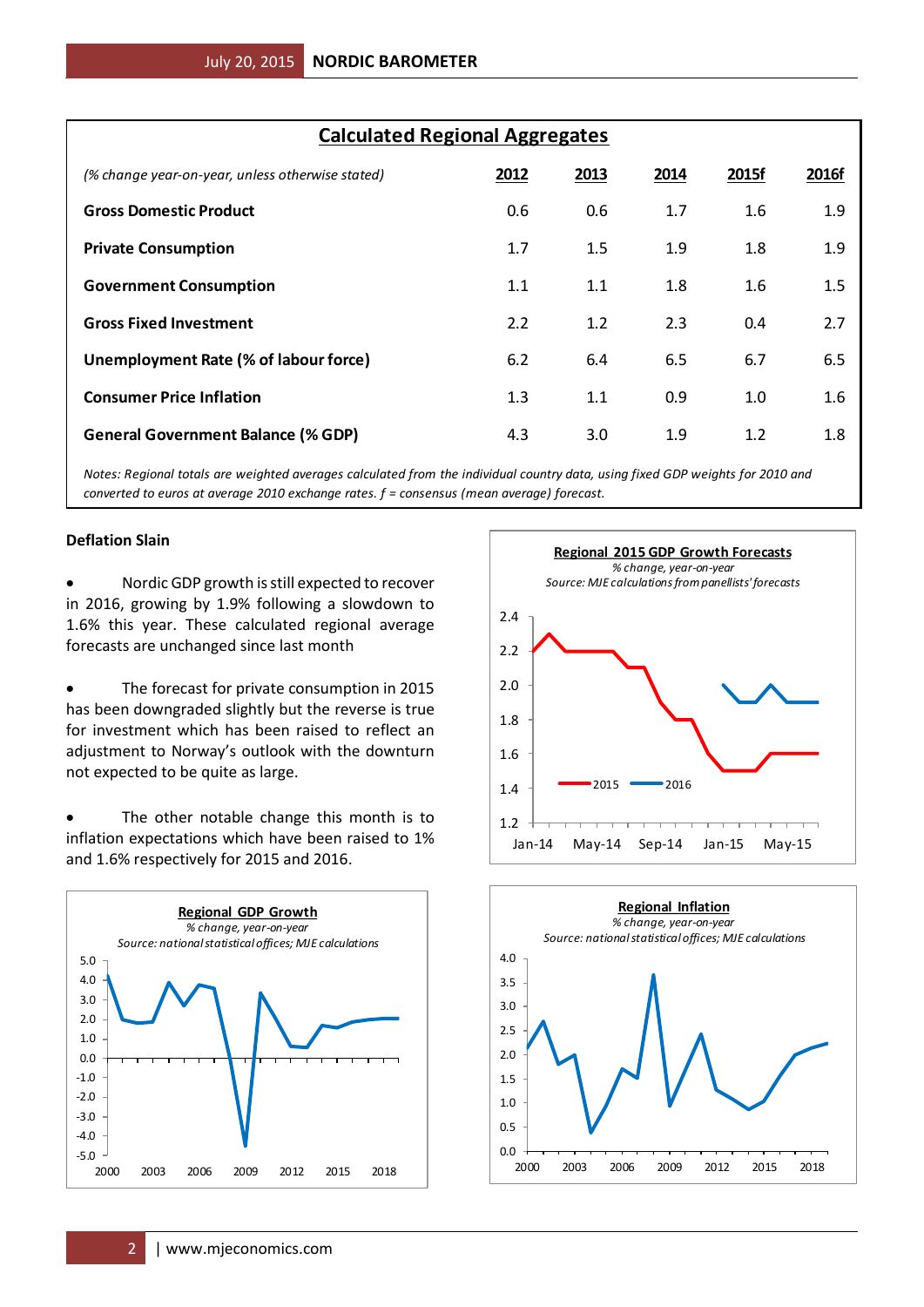| <b>Quarterly Forecasts and Historical Data</b>                                                |                 |                 |                 |                 |              |              |
|-----------------------------------------------------------------------------------------------|-----------------|-----------------|-----------------|-----------------|--------------|--------------|
| (% change year-on-year, unless otherwise stated)                                              |                 |                 |                 |                 |              |              |
| Denmark                                                                                       | Q1'14           | <u>Q2'14</u>    | Q3'14           | Q4'14           | Q1'15        | Q2'15        |
| <b>Gross Domestic Product</b>                                                                 | 1.3             | 0.5             | 1.3             | 1.5             | 1.7          | 1.9          |
| <b>Consumer Prices</b>                                                                        | 0.6             | 0.6             | 0.6             | 0.4             | 0.3          | 0.6          |
| 3 month Interest Rate, % per annum, end period                                                | 0.30            | 0.38            | 0.29            | 0.28            | $-0.16$      | $-0.21$      |
| 10 Year Bond Yield, % per annum, end period                                                   | 1.62            | 1.29            | 1.21            | 0.84            | 0.24         | 1.01         |
|                                                                                               |                 |                 |                 |                 |              |              |
|                                                                                               | Q3'15           | Q4'15           | Q1'16           | Q2'16           | Q3'16        | Q4'16        |
| <b>Gross Domestic Product</b>                                                                 | 1.7             | 1.9             | 2.1             | 2.3             | 2.1          | 2.1          |
| <b>Consumer Prices</b>                                                                        | 0.6             | 0.8             | $1.2$           | 1.4             | 1.5          | 1.6          |
| 3 month Interest Rate, % per annum, end period                                                | $-0.21$         | $-0.18$         | $-0.05$         | 0.01            | 0.03         | 0.08         |
| 10 Year Bond Yield, % per annum, end period                                                   | 0.78            | 0.74            | 1.19            | 1.36            | 1.52         | 1.22         |
|                                                                                               |                 |                 |                 |                 |              |              |
| <b>Finland</b>                                                                                | Q1'14           | Q2'14           | Q3'14           | Q4'14           | Q1'15        | Q2'15        |
| <b>Gross Domestic Product</b>                                                                 | $-0.1$          | 0.2             | 0.1             | $-0.2$          | $-0.1$       | 0.3          |
| Industrial Production                                                                         | $-3.4$          | $-2.0$          | $-2.1$          | $-1.0$          | $-4.0$       | $-0.1$       |
| <b>Consumer Prices</b>                                                                        | 1.3             | 0.9             | 1.1             | 0.8             | $-0.1$       | $-0.2$       |
|                                                                                               |                 |                 |                 |                 | 0.02         |              |
| 3 month Interest Rate, % per annum, end period                                                | 0.31            | 0.21            | 0.08            | 0.08            |              | $-0.02$      |
| 10 Year Bond Yield, % per annum, end period                                                   | 1.87            | 1.45            | 1.07            | 0.65            | 0.20         | 1.00         |
|                                                                                               |                 |                 |                 |                 |              |              |
|                                                                                               | Q3'15           | Q4'15           | Q1'16           | Q2'16           | Q3'16        | Q4'16        |
| <b>Gross Domestic Product</b>                                                                 | 0.2             | 0.5             | 0.4             | 1.0             | 1.9          | 1.7          |
| <b>Industrial Production</b>                                                                  | 1.7             | 1.9             | 2.4             | 2.9             | 2.5          | 2.8          |
| <b>Consumer Prices</b>                                                                        | 0.1             | 0.5             | 1.1             | $1.2$           | 1.1          | 1.0          |
| 3 month Interest Rate, % per annum, end period                                                | 0.01            | 0.01            | 0.03            | 0.05            | 0.07         | 0.08         |
| 10 Year Bond Yield, % per annum, end period                                                   | 1.06            | 1.21            | 1.41            | 1.97            | 2.19         | 2.40         |
|                                                                                               |                 |                 |                 |                 |              |              |
| <b>Norway</b>                                                                                 | Q1'14           | Q2'14           | Q3'14           | Q4'14           | Q1'15        | Q2'15        |
| Gross Domestic Product                                                                        | 4.1             | $-0.1$          | 1.8             | 3.0             | 1.5          | 1.3          |
| Industrial Production                                                                         | 5.3             | 0.3             | 2.3             | 6.4             | 1.3          | 0.6          |
| <b>Consumer Prices</b>                                                                        | 2.1             | 1.8             | 2.1             | 2.0             | 2.0          | 2.2          |
| 3 month Interest Rate, % per annum, end period                                                | 1.73            | 1.75            | 1.65            | 1.48            | 1.48         | 1.33         |
| 10 Year Bond Yield, % per annum, end period                                                   | 2.89            | 2.48            | 2.26            | 1.55            | 1.36         | 1.85         |
|                                                                                               |                 |                 |                 |                 |              |              |
|                                                                                               | Q3'15           | Q4'15           | Q1'16           | Q2'16           | Q3'16        | Q4'16        |
| Gross Domestic Product                                                                        | $1.1$           | 0.6             | 0.8             | 1.3             | 1.8          | 2.1          |
| Industrial Production                                                                         | $-1.5$          | $-3.0$          | $-1.9$          | $-0.3$          | $0.0\,$      | 0.3          |
| <b>Consumer Prices</b>                                                                        | 1.9             | 2.3             | 2.3             | 2.2             | 2.0          | 1.9          |
| 3 month Interest Rate, % per annum, end period                                                | 1.18            | 1.13            | 1.04            | 1.03            | 1.00         | 1.14         |
| 10 Year Bond Yield, % per annum, end period                                                   | 1.74            | 1.83            | 1.80            | 1.91            | 2.02         | 2.10         |
|                                                                                               |                 |                 |                 |                 |              |              |
|                                                                                               | Q1'14           | Q2'14           | Q3'14           |                 |              | Q2'15        |
| <b>Sweden</b>                                                                                 |                 |                 |                 | Q4'14           | Q1'15        |              |
| Gross Domestic Product                                                                        | $1.7\,$         | 1.9             | 2.1             | 2.6             | 2.5          | 2.5          |
| <b>Industrial Production</b>                                                                  | $-1.4$          | $-1.2$          | $-3.8$          | $-2.5$          | $-2.4$       | $1.0\,$      |
| <b>Consumer Prices</b>                                                                        | $-0.3$          | $0.0\,$         | $-0.2$          | $-0.2$          | $0.0\,$      | $-0.1$       |
| 3 month Interest Rate, % per annum, end period                                                | 0.92            | 0.75            | 0.47            | 0.26            | $-0.07$      | $-0.22$      |
| 10 Year Bond Yield, % per annum, end period                                                   | 2.12            | 1.85            | 1.49            | 0.94            | 0.27         | 0.98         |
|                                                                                               |                 |                 |                 |                 |              |              |
|                                                                                               | Q3'15           | Q4'15           | Q1'16           | Q2'16           | Q3'16        | Q4'16        |
| Gross Domestic Product                                                                        | 2.6             | 2.4             | 2.7             | 2.8             | 2.8          | 2.7          |
| <b>Industrial Production</b>                                                                  | $2.1\,$         | 1.9             | 2.1             | 3.5             | 3.2          | 3.4          |
| <b>Consumer Prices</b>                                                                        |                 |                 |                 |                 |              |              |
|                                                                                               | $-0.1$          | 0.4             | 0.9             | 1.3             | 1.5          | 1.7          |
| 3 month Interest Rate, % per annum, end period<br>10 Year Bond Yield, % per annum, end period | $-0.31$<br>1.04 | $-0.24$<br>1.16 | $-0.23$<br>1.49 | $-0.20$<br>1.72 | 0.02<br>1.94 | 0.33<br>1.90 |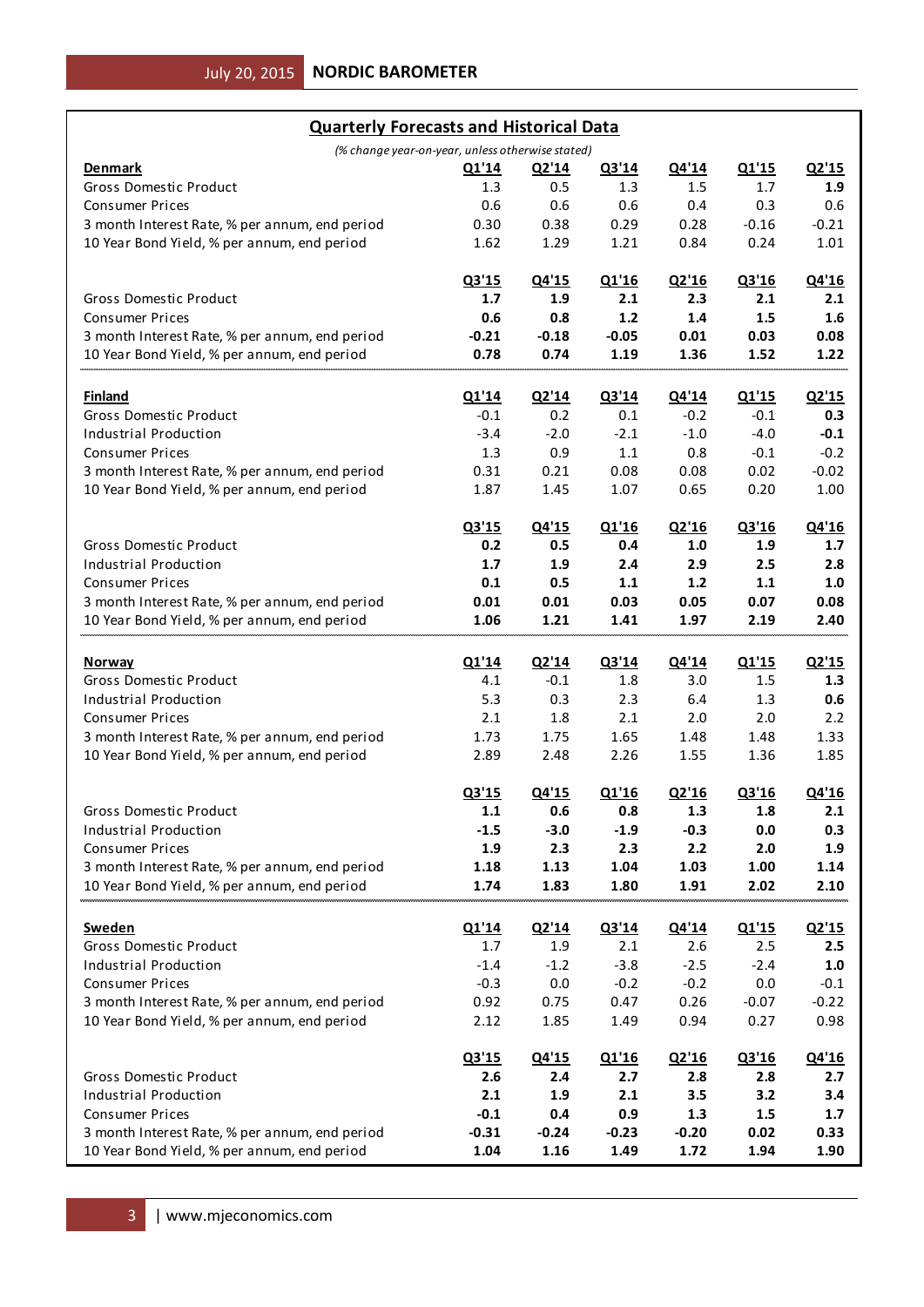| <b>Denmark: 2015 Forecasts</b>                                                                                                                                  |                                        |                                       |                                       |                                      |                                                                           |                                       |                                       |                                                                |  |  |
|-----------------------------------------------------------------------------------------------------------------------------------------------------------------|----------------------------------------|---------------------------------------|---------------------------------------|--------------------------------------|---------------------------------------------------------------------------|---------------------------------------|---------------------------------------|----------------------------------------------------------------|--|--|
| <b>National Accounts</b><br>(constant prices)<br>average % change from previous year<br>unless otherwise noted<br><b>Panellists</b>                             | Gross<br>Domestic<br>Product           | Private<br>Consump-<br>tion           | Govern-<br>ment<br>Consump-<br>tion   | Gross<br>Fixed<br>Invest-<br>ment    | Stock<br>(inventory)<br>Building,<br>% contribu-<br>tion to GDP<br>growth | Goods &<br>Services<br>Exports        | Goods &<br>Services<br>Imports        | <b>Net</b><br>Exports, %<br>contribu-<br>tion to<br>GDP growth |  |  |
| Danske Bank                                                                                                                                                     | 1.7                                    | 1.9                                   | 1.0                                   | 0.2                                  | $-0.4$                                                                    | 3.4                                   | 1.9                                   | 0.9                                                            |  |  |
| Econ Intelligence Unit                                                                                                                                          | 1.7                                    | 1.6                                   | 1.6                                   | 2.5                                  | 0.0                                                                       | 3.4                                   | 3.6                                   | 0.1                                                            |  |  |
| Handelsbanken                                                                                                                                                   | 1.4                                    | 1.3                                   | 0.9                                   | 1.8                                  | na                                                                        | 3.0                                   | 3.2                                   | na                                                             |  |  |
| <b>IHS Economics</b>                                                                                                                                            | 2.1                                    | 2.4                                   | 1.7                                   | 1.4                                  | na                                                                        | 3.0                                   | 2.2                                   | na                                                             |  |  |
| Nordea                                                                                                                                                          | 1.7                                    | 1.9                                   | 0.8                                   | 0.4                                  | 0.0                                                                       | 3.2                                   | 2.6                                   | na                                                             |  |  |
| Nykredit                                                                                                                                                        | 2.0                                    | 2.0                                   | 1.2                                   | 7.0                                  | na                                                                        | na                                    | na                                    | 1.1                                                            |  |  |
| <b>Oxford Economics</b>                                                                                                                                         | 1.7                                    | 2.0                                   | 2.5                                   | 0.5                                  | $-0.6$                                                                    | 3.4                                   | 2.6                                   | 0.0                                                            |  |  |
| <b>SEB</b>                                                                                                                                                      | 2.0                                    | 2.5                                   | 1.3                                   | 4.0                                  | 0.1                                                                       | 3.1                                   | 4.0                                   | na                                                             |  |  |
| <b>Consensus (Mean Average)</b>                                                                                                                                 | 1.8                                    | 2.0                                   | 1.4                                   | 2.2                                  | $-0.2$                                                                    | 3.2                                   | 2.9                                   | 0.5                                                            |  |  |
| Last Month                                                                                                                                                      | 1.7                                    | 1.7                                   | 1.3                                   | 2.3                                  | $-0.1$                                                                    | 3.1                                   | 3.2                                   | 0.8                                                            |  |  |
| 2 Months Ago                                                                                                                                                    | 1.6                                    | 1.6                                   | 1.2                                   | 2.4                                  | 0.0                                                                       | 3.2                                   | 3.3                                   | 0.8                                                            |  |  |
| Median                                                                                                                                                          | 1.7                                    | 2.0                                   | 1.3                                   | 1.6                                  | 0.0                                                                       | 3.2                                   | 2.6                                   | 0.5                                                            |  |  |
| High                                                                                                                                                            | 2.1                                    | 2.5                                   | 2.5                                   | 7.0                                  | 0.1                                                                       | 3.4                                   | 4.0                                   | 1.1                                                            |  |  |
| Low                                                                                                                                                             | 1.4                                    | 1.3                                   | 0.8                                   | 0.2                                  | $-0.6$                                                                    | 3.0                                   | 1.9                                   | 0.0                                                            |  |  |
| <b>Standard Deviation</b>                                                                                                                                       | 0.2                                    | 0.4                                   | 0.6                                   | 2.3                                  | 0.3                                                                       | 0.2                                   | 0.8                                   | 0.6                                                            |  |  |
| <b>Number of Forecasts</b>                                                                                                                                      | 8                                      | 8                                     | 8                                     | 8                                    | 5                                                                         | 7                                     | $\overline{7}$                        | $\overline{4}$                                                 |  |  |
| <b>Other Forecasts</b><br>Econ Council (May '15)<br>Finance Ministry (May '15)<br>Nationalbank (July '15)<br>EC (May '15)<br>IMF (April '15)<br>OECD (June '15) | 1.9<br>1.7<br>2.0<br>1.8<br>1.6<br>1.9 | 1.9<br>1.6<br>2.2<br>1.8<br>na<br>1.9 | 1.0<br>0.8<br>0.8<br>0.9<br>na<br>0.9 | 4.0<br>3.5<br>na<br>2.7<br>na<br>3.4 | 0.2<br>0.1<br>$-0.1$<br>0.0<br>na<br>0.0                                  | 3.3<br>4.2<br>3.3<br>3.2<br>na<br>3.0 | 4.0<br>4.1<br>2.8<br>3.1<br>na<br>3.1 | na<br>na<br>na<br>0.2<br>na<br>0.1                             |  |  |

- Denmark has a new centre-right minority Liberal Party government following the snap election held in June, despite the party only coming third. Social Democrat leader Helle Thorning-Schmidt was replaced as Prime Minister by Lars Lokke Rasmussen, a position he held in 2009-11.
- The government is relying on the support of the far-right Danish People's Party (DF), which came second and whose leader Pia Kjaersgaard has become parliamentary Speaker. This will encourage the Liberals to pander to the DF's whims, which also places a question mark over how long the cooperative stance will last.
- The government has already outlined targeted cuts in benefits for immigrants and a tightening of border controls to combat illegal asylum-seekers. However, Rasmussen is pro-European and has indicated a referendum to decide on Danish opt outs from justice and home affairs will be tabled, which the Liberals may seek to advance with the help of other, more mainstream parties across the House.
- The economy has picked up lately but confidence dipped in June, part of which may have been due to the uncertainty caused by the elections and the Greek crisis.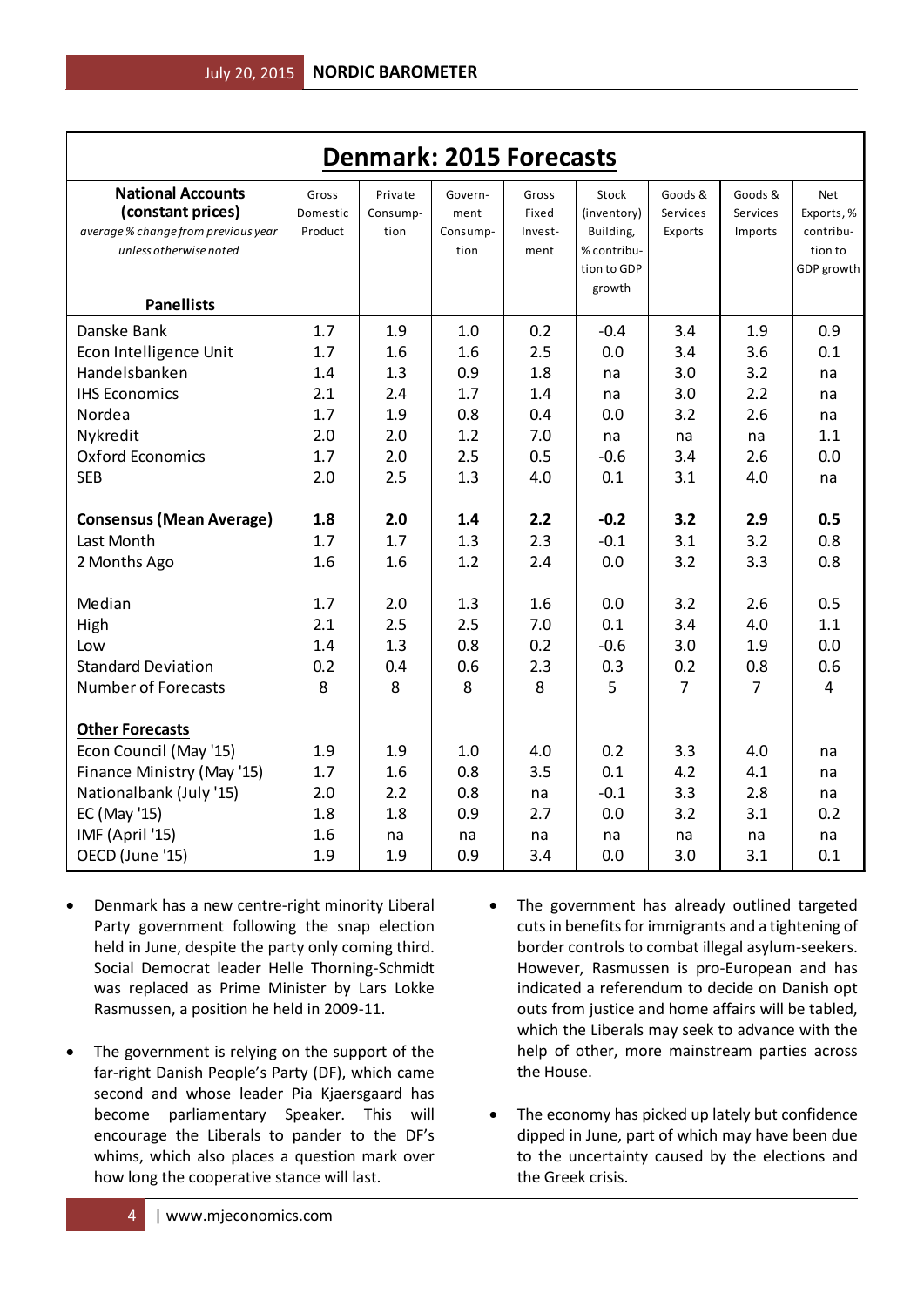| <b>Denmark: 2015 Forecasts</b>                                                                                                                |                                                   |                                                             |                                                   |                                                                |                                                     |                                                                      |  |  |  |  |  |
|-----------------------------------------------------------------------------------------------------------------------------------------------|---------------------------------------------------|-------------------------------------------------------------|---------------------------------------------------|----------------------------------------------------------------|-----------------------------------------------------|----------------------------------------------------------------------|--|--|--|--|--|
| <b>Other Indicators</b><br>average % change from previous year<br>unless otherwise noted                                                      | Unemploy-<br>ment Rate<br>(% of labour<br>force)  | Consumer<br>Prices<br>(national<br>index, headline<br>rate) | Average<br>Earnings<br>(private<br>sector)        | Current<br>Account<br>Balance<br>(annual<br>total, Dkr bn)     | Current<br>Account<br>Balance<br>(% of GDP)         | General<br>Government<br>Balance<br>(% of GDP)                       |  |  |  |  |  |
| <b>Panellists</b>                                                                                                                             |                                                   |                                                             |                                                   |                                                                |                                                     |                                                                      |  |  |  |  |  |
| Danske Bank<br>Econ Intelligence Unit<br>Handelsbanken<br><b>IHS Economics</b><br>Nordea<br>Nykredit<br><b>Oxford Economics</b><br><b>SEB</b> | 4.7<br>4.7<br>na<br>na<br>4.7<br>4.6<br>4.7<br>na | 0.7<br>0.7<br>0.6<br>0.5<br>0.6<br>0.7<br>0.4<br>0.4        | 1.6<br>1.5<br>na<br>na<br>1.5<br>na<br>1.9<br>1.7 | 140.0<br>142.9<br>111.0<br>119.2<br>110.0<br>na<br>128.3<br>na | 7.1<br>6.8<br>5.7<br>6.8<br>5.5<br>na<br>6.4<br>6.5 | $-1.0$<br>$-3.0$<br>$-2.6$<br>na<br>$-1.2$<br>na<br>$-2.6$<br>$-2.0$ |  |  |  |  |  |
| <b>Consensus (Mean Average)</b><br>Last Month<br>2 Months Ago                                                                                 | 4.7<br>4.7<br>4.7                                 | 0.6<br>0.5<br>0.4                                           | 1.6<br>1.7<br>1.7                                 | 125.2<br>121.6<br>120.0                                        | 6.4<br>6.3<br>6.2                                   | $-2.1$<br>$-2.2$<br>$-2.2$                                           |  |  |  |  |  |
| Median<br>High<br>Low<br><b>Standard Deviation</b><br><b>Number of Forecasts</b>                                                              | 4.7<br>4.7<br>4.6<br>0.0<br>5                     | 0.6<br>0.7<br>0.4<br>0.1<br>8                               | 1.6<br>1.9<br>1.5<br>0.2<br>5                     | 123.8<br>142.9<br>110.0<br>14.2<br>6                           | 6.5<br>7.1<br>5.5<br>0.6<br>$\overline{7}$          | $-2.3$<br>$-1.0$<br>$-3.0$<br>0.8<br>6                               |  |  |  |  |  |
| <b>Other Forecasts</b><br>Econ Council (May '15)<br>Finance Ministry (May '15)<br>Nationalbank (July '15)<br>EC (May '15)<br>IMF (April '15)  | na<br>na<br>na<br>na<br>na                        | 0.6<br>0.8<br>0.5<br>na<br>0.8                              | na<br>na<br>2.0<br>na<br>na                       | 124.6<br>na<br>na<br>na<br>na                                  | 6.3<br>7.1<br>7.3<br>6.1<br>6.1                     | $-2.1$<br>$-1.3$<br>$-1.0$<br>$-1.5$<br>na                           |  |  |  |  |  |
| OECD (June '15)                                                                                                                               | na                                                | 0.5                                                         | na                                                | na                                                             | 7.0                                                 | $-1.7$                                                               |  |  |  |  |  |

| Denmark: Historical Data (% change, year-on-year) | 2010   | 2011   | 2012   | 2013   | 2014   |
|---------------------------------------------------|--------|--------|--------|--------|--------|
| <b>Gross Domestic Product</b>                     | 1.6    | 1.2    | $-0.7$ | $-0.5$ | 1.1    |
| <b>Private Consumption</b>                        | 0.8    | 0.1    | 0.4    | 0.0    | 0.6    |
| <b>Government Consumption</b>                     | 1.3    | $-1.4$ | $-0.2$ | $-0.5$ | 1.4    |
| <b>Gross Fixed Investment</b>                     | $-4.0$ | 0.3    | 0.6    | 0.9    | 3.7    |
| <b>Inventory Building (% contribution)</b>        | 1.3    | 0.9    | $-0.5$ | $-0.2$ | 0.3    |
| <b>Goods &amp; Services Exports</b>               | 1.9    | 7.3    | 0.1    | 0.8    | 2.6    |
| <b>Goods &amp; Services Imports</b>               | 0.9    | 7.2    | 0.9    | 1.5    | 3.8    |
| <b>Net Exports (% contribution)</b>               | 0.6    | 0.5    | $-0.3$ | $-0.3$ | $-0.5$ |
| Unemployment Rate (% of labour force)             | 6.1    | 6.0    | 6.1    | 5.8    | 5.1    |
| <b>Consumer Prices</b>                            | 2.3    | 2.8    | 2.4    | 0.8    | 0.6    |
| Average Earnings (private sector)                 | 2.3    | 1.8    | 1.5    | 1.2    | 1.3    |
| <b>Current Account Balance (Dkr bn)</b>           | 103.0  | 105.3  | 105.0  | 136.0  | 121.8  |
| - as a % of GDP                                   | 5.7    | 5.7    | 5.6    | 7.2    | 6.3    |
| General Govt Budget Balance (% of GDP)            | $-2.7$ | $-2.1$ | $-3.7$ | $-1.1$ | 1.2    |
| Source: Eurostat, Statistics Denmark              |        |        |        |        |        |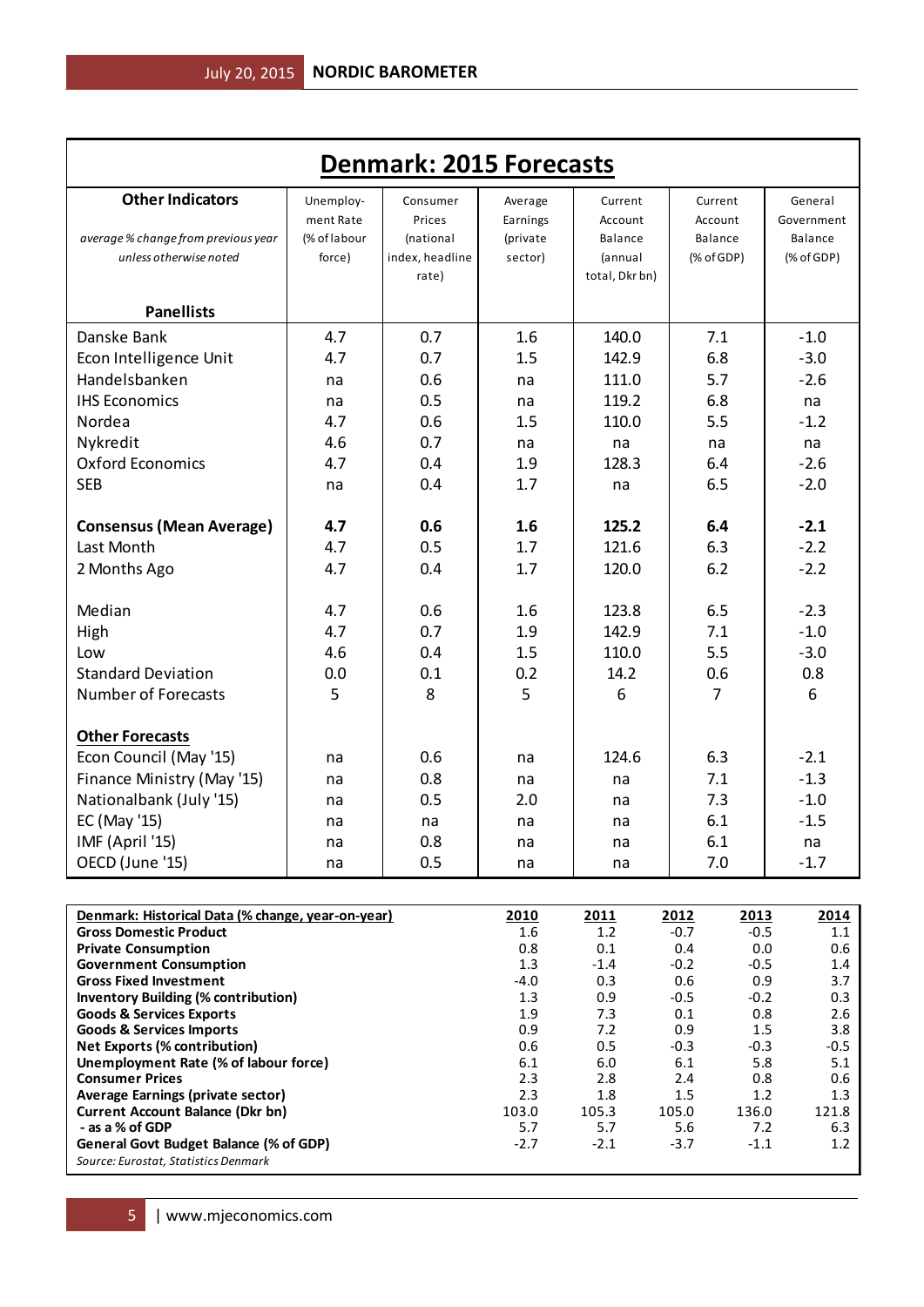| <b>Denmark: 2016 Forecasts</b>      |          |          |          |         |             |                |                |                |  |  |
|-------------------------------------|----------|----------|----------|---------|-------------|----------------|----------------|----------------|--|--|
| <b>National Accounts</b>            | Gross    | Private  | Govern-  | Gross   | Stock       | Goods &        | Goods &        | <b>Net</b>     |  |  |
| (constant prices)                   | Domestic | Consump- | ment     | Fixed   | (inventory) | Services       | Services       | Exports, %     |  |  |
| average % change from previous year | Product  | tion     | Consump- | Invest- | Building,   | Exports        | Imports        | contribu-      |  |  |
| unless otherwise noted              |          |          | tion     | ment    | % contribu- |                |                | tion to        |  |  |
|                                     |          |          |          |         | tion to GDP |                |                | GDP growth     |  |  |
|                                     |          |          |          |         | growth      |                |                |                |  |  |
| <b>Panellists</b>                   |          |          |          |         |             |                |                |                |  |  |
| Danske Bank                         | 2.1      | 1.9      | 0.3      | 3.2     | 0.1         | 4.9            | 4.6            | 0.5            |  |  |
| Econ Intelligence Unit              | 1.2      | 1.2      | 1.0      | 3.0     | $-0.2$      | 3.4            | 3.8            | 0.0            |  |  |
| Handelsbanken                       | 1.0      | 1.2      | 0.1      | 2.5     | na          | 2.7            | 2.9            | na             |  |  |
| <b>IHS Economics</b>                | 2.1      | 1.7      | 1.6      | 4.7     | na          | 4.4            | 5.1            | na             |  |  |
| Nordea                              | 2.0      | 2.1      | 0.3      | 2.8     | 0.0         | 3.9            | 3.8            | na             |  |  |
| Nykredit                            | 2.1      | 1.8      | 0.4      | 6.0     | na          | na             | na             | 0.3            |  |  |
| <b>Oxford Economics</b>             | 2.0      | 1.7      | 2.1      | 3.3     | 0.4         | 4.5            | 5.9            | $-0.4$         |  |  |
| <b>SEB</b>                          | 2.5      | 3.0      | 0.5      | 4.3     | $-0.1$      | 4.9            | 5.0            | na             |  |  |
|                                     |          |          |          |         |             |                |                |                |  |  |
| <b>Consensus (Mean Average)</b>     | 1.9      | 1.8      | 0.8      | 3.7     | 0.0         | 4.1            | 4.4            | 0.1            |  |  |
| Last Month                          | 1.9      | 1.8      | 1.3      | 3.5     | 0.0         | 4.1            | 4.3            | 0.8            |  |  |
| 2 Months Ago                        | 1.9      | 1.8      | 1.3      | 3.4     | 0.1         | 3.9            | 4.2            | 0.8            |  |  |
|                                     |          |          |          |         |             |                |                |                |  |  |
| Median                              | 2.1      | 1.8      | 0.5      | 3.3     | 0.0         | 4.4            | 4.6            | 0.2            |  |  |
| High                                | 2.5      | 3.0      | 2.1      | 6.0     | 0.4         | 4.9            | 5.9            | 0.5            |  |  |
| Low                                 | 1.0      | 1.2      | 0.1      | 2.5     | $-0.2$      | 2.7            | 2.9            | $-0.4$         |  |  |
| <b>Standard Deviation</b>           | 0.5      | 0.6      | 0.7      | 1.2     | 0.2         | 0.8            | 1.0            | 0.4            |  |  |
| <b>Number of Forecasts</b>          | 8        | 8        | 8        | 8       | 5           | $\overline{7}$ | $\overline{7}$ | $\overline{4}$ |  |  |
| <b>Other Forecasts</b>              |          |          |          |         |             |                |                |                |  |  |
| Econ Council (May '15)              | 2.3      | 2.7      | 0.1      | 10.1    | 0.0         | 4.8            | 7.2            | na             |  |  |
| Finance Ministry (May '15)          | 2.0      | 1.7      | 0.4      | 7.1     | 0.2         | 4.9            | 5.6            | na             |  |  |
| Nationalbank (July '15)             | 2.1      | 2.2      | 0.4      | na      | 0.0         | 3.5            | 3.9            | na             |  |  |
| EC (May '15)                        | 2.1      | 2.1      | 0.2      | 3.7     | 0.0         | 4.6            | 4.4            | 0.3            |  |  |
| IMF (April '15)                     | 2.0      | na       | na       | na      | na          | na             | na             | na             |  |  |
| OECD (June '15)                     | 2.3      | 2.2      | 0.6      | 3.2     | 0.0         | 4.9            | 4.4            | 0.5            |  |  |



### **Denmark: Background Information**

**Government:** Liberal Party minority<br>**Next Election:** 2019 (parliamentary) **Next Election:** 2019 (parliamentary) **Capital City:** Copenhagen (GMT +1 hour)

Population:

**Currency: Currency: Danish Krone (pegged to the euro) Nominal GDP:** \$331 bn<br>**Population:** 5.6 m

**Government Debt:** 45.2%<br>**Corporate Tax Rate:** 24.5% **Corporate Tax Rate:** 

**Economic Freedom:** 10th out of 178 countries<br> **Doing Business:** 4th out of 189 countries **Doing Business:** 4th out of 189 countries<br>**Competitiveness:** 13th out of 144 countries 13th out of 144 countries **Corruption:** 1st out of 175 countries<br> **Government Debt:** 45.2% of GDP

*Sources: Deloitte, IFES Election Guide, Eurostat, FT, Heritage Foundation, MJE, Transparency International, World Bank and World Economic Forum.*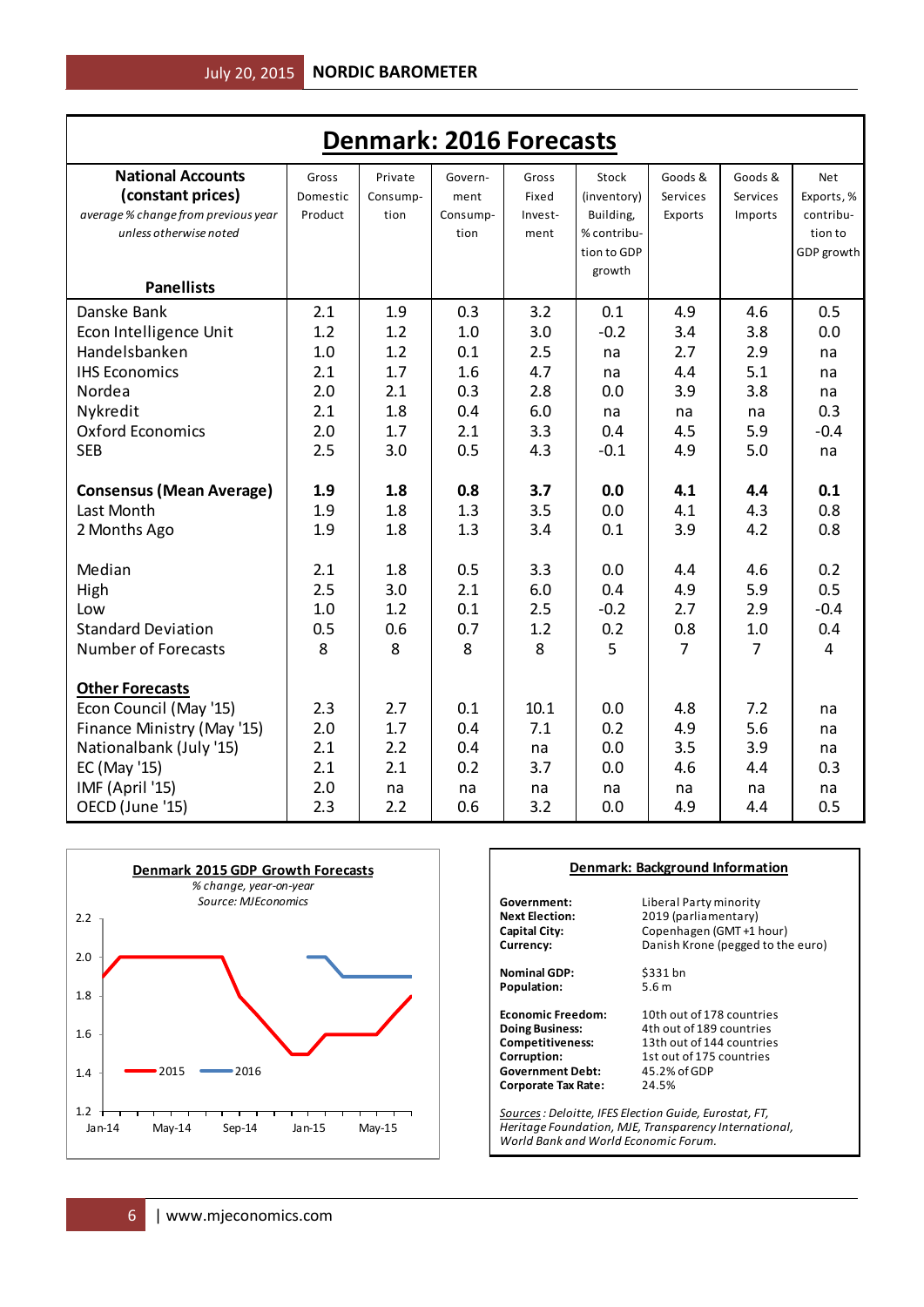| <b>Denmark: 2016 Forecasts</b>      |              |                 |          |                |                |            |  |  |  |  |  |
|-------------------------------------|--------------|-----------------|----------|----------------|----------------|------------|--|--|--|--|--|
| <b>Other Indicators</b>             | Unemploy-    | Consumer        | Average  | Current        | Current        | General    |  |  |  |  |  |
|                                     | ment Rate    | Prices          | Earnings | Account        | Account        | Government |  |  |  |  |  |
| average % change from previous year | (% of labour | (national       | (private | Balance        | Balance        | Balance    |  |  |  |  |  |
| unless otherwise noted              | force)       | index, headline | sector)  | (annual        | $(%$ of GDP)   | (% of GDP) |  |  |  |  |  |
|                                     |              | rate)           |          | total, Dkr bn) |                |            |  |  |  |  |  |
| <b>Panellists</b>                   |              |                 |          |                |                |            |  |  |  |  |  |
| Danske Bank                         | 4.4          | 1.7             | 2.2      | 140.0          | 6.8            | $-2.1$     |  |  |  |  |  |
| Econ Intelligence Unit              | 4.5          | 1.8             | 2.3      | 126.6          | 6.3            | $-3.1$     |  |  |  |  |  |
| Handelsbanken                       | na           | 1.5             | na       | 106.0          | 5.3            | $-2.7$     |  |  |  |  |  |
| <b>IHS Economics</b>                | na           | 1.0             | na       | 121.5          | 6.5            | na         |  |  |  |  |  |
| Nordea                              | 4.5          | 1.7             | 2.0      | 105.0          | 5.1            | $-1.9$     |  |  |  |  |  |
| Nykredit                            | 4.3          | 1.2             | na       | na             | na             | na         |  |  |  |  |  |
| <b>Oxford Economics</b>             | 4.7          | 1.7             | 3.5      | 138.6          | 6.7            | $-1.9$     |  |  |  |  |  |
| <b>SEB</b>                          | na           | 1.2             | 2.2      | na             | 6.5            | $-1.0$     |  |  |  |  |  |
|                                     |              |                 |          |                |                |            |  |  |  |  |  |
| <b>Consensus (Mean Average)</b>     | 4.5          | 1.5             | 2.4      | 123.0          | 6.2            | $-2.1$     |  |  |  |  |  |
| Last Month                          | 4.6          | 1.3             | 2.3      | 122.7          | 6.2            | $-2.0$     |  |  |  |  |  |
| 2 Months Ago                        | 4.6          | 1.3             | 2.3      | 115.4          | 5.9            | $-1.8$     |  |  |  |  |  |
|                                     |              |                 |          |                |                |            |  |  |  |  |  |
| Median                              | 4.5          | 1.6             | 2.2      | 124.1          | 6.5            | $-2.0$     |  |  |  |  |  |
| High                                | 4.7          | 1.8             | 3.5      | 140.0          | 6.8            | $-1.0$     |  |  |  |  |  |
| Low                                 | 4.3          | 1.0             | 2.0      | 105.0          | 5.1            | $-3.1$     |  |  |  |  |  |
| <b>Standard Deviation</b>           | 0.1          | 0.3             | 0.6      | 15.2           | 0.7            | 0.7        |  |  |  |  |  |
| <b>Number of Forecasts</b>          | 5            | 8               | 5        | 6              | $\overline{7}$ | 6          |  |  |  |  |  |
| <b>Other Forecasts</b>              |              |                 |          |                |                |            |  |  |  |  |  |
| Econ Council (May '15)              | na           | 2.0             | na       | 98.0           | 4.8            | $-3.0$     |  |  |  |  |  |
| Finance Ministry (May '15)          | na           | 1.5             | na       | na             | 7.2            | $-2.5$     |  |  |  |  |  |
| Nationalbank (July '15)             | na           | 1.8             | 2.8      | na             | 6.6            | $-2.4$     |  |  |  |  |  |
| EC (May '15)                        | na           | na              | na       | na             | 6.2            | $-2.6$     |  |  |  |  |  |
| IMF (April '15)                     | na           | 1.6             | na       | na             | 5.5            | na         |  |  |  |  |  |
| OECD (June '15)                     | na           | 1.2             | na       | na             | 7.2            | $-2.6$     |  |  |  |  |  |
|                                     |              |                 |          |                |                |            |  |  |  |  |  |



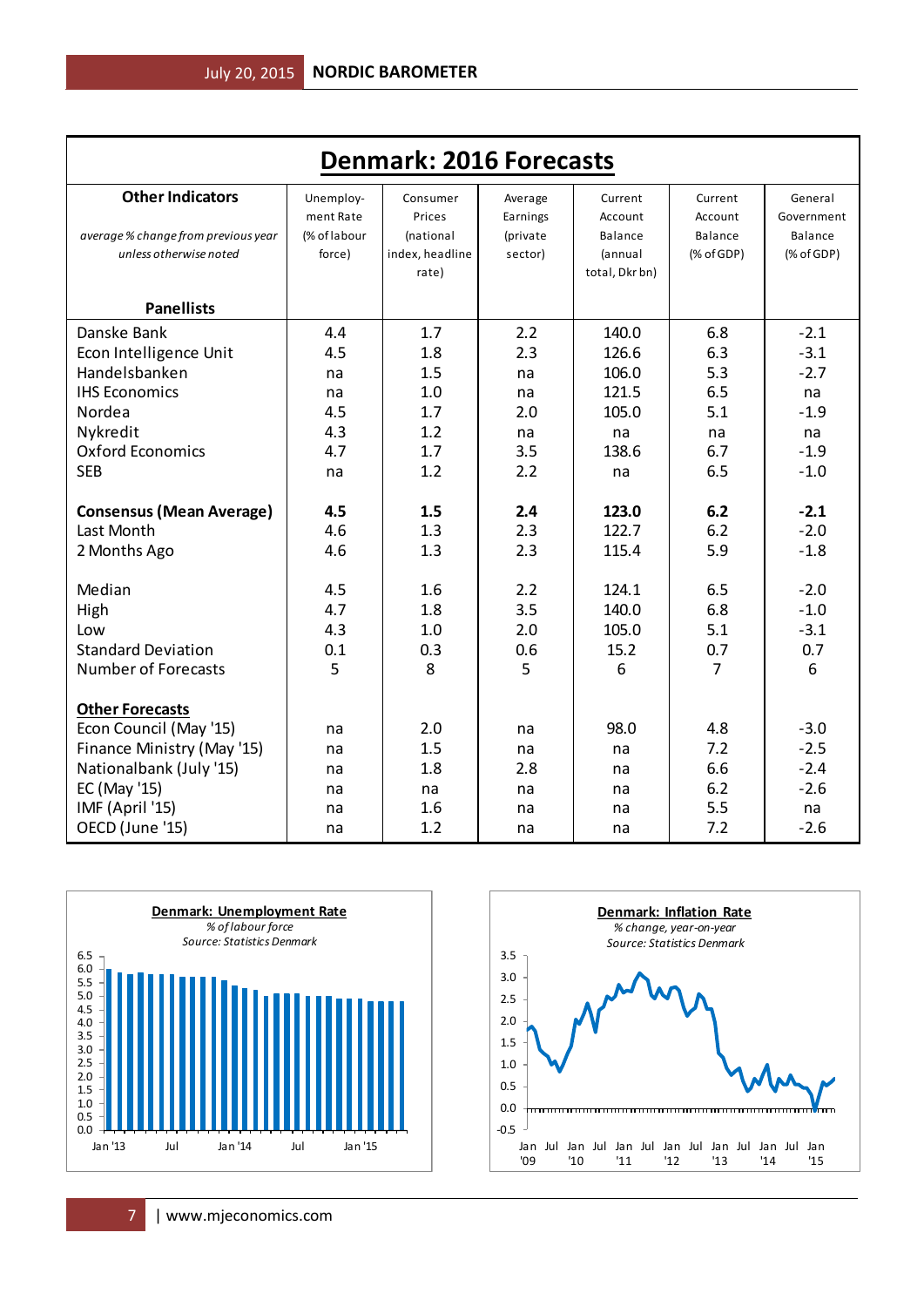| <b>Finland: 2015 Forecasts</b>      |          |          |          |         |             |          |          |            |  |  |
|-------------------------------------|----------|----------|----------|---------|-------------|----------|----------|------------|--|--|
| <b>National Accounts</b>            | Gross    | Private  | Govern-  | Gross   | Stock       | Goods &  | Goods &  | Net        |  |  |
| (constant prices)                   | Domestic | Consump- | ment     | Fixed   | (inventory) | Services | Services | Exports, % |  |  |
| average % change from previous year | Product  | tion     | Consump- | Invest- | Building,   | Exports  | Imports  | contribu-  |  |  |
| unless otherwise noted              |          |          | tion     | ment    | % contribu- |          |          | tion to    |  |  |
|                                     |          |          |          |         | tion to GDP |          |          | GDP growth |  |  |
|                                     |          |          |          |         | growth      |          |          |            |  |  |
| <b>Panellists</b>                   |          |          |          |         |             |          |          |            |  |  |
| Aktia Bank                          | 0.0      | 0.0      | 0.5      | $-3.0$  | na          | 0.5      | $-0.4$   | na         |  |  |
| Danske Bank                         | 0.5      | 0.6      | 0.0      | $-2.0$  | na          | 2.0      | 1.0      | na         |  |  |
| DZ Bank                             | 0.1      | 1.2      | $-0.1$   | $-4.2$  | na          | $-1.3$   | 0.0      | na         |  |  |
| Econ Intelligence Unit              | 0.4      | 0.9      | 0.2      | $-0.6$  | $-0.2$      | 1.2      | 0.3      | 0.4        |  |  |
| <b>ETLA</b>                         | 0.5      | 0.6      | 0.0      | $-1.4$  | 0.1         | 1.0      | 0.2      | 0.3        |  |  |
| Handelsbanken                       | 0.5      | 0.7      | 0.2      | $-0.6$  | na          | 3.0      | 1.8      | na         |  |  |
| <b>IHS Economics</b>                | 0.5      | 0.6      | 0.1      | $-1.4$  | na          | 2.1      | 1.9      | na         |  |  |
| Nordea                              | $-0.2$   | 0.3      | $-0.1$   | $-2.8$  | 0.2         | 0.2      | 0.2      | na         |  |  |
| <b>Oxford Economics</b>             | 0.0      | 0.7      | 0.1      | $-2.4$  | 0.5         | $-0.9$   | 0.4      | $-0.5$     |  |  |
| <b>SEB</b>                          | 0.4      | 0.2      | 0.2      | 0.1     | 0.0         | 2.0      | 1.5      | na         |  |  |
| <b>Consensus (Mean Average)</b>     | 0.3      | 0.6      | 0.1      | $-1.8$  | 0.1         | 1.0      | 0.7      | 0.1        |  |  |
| Last Month                          | 0.3      | 0.4      | 0.2      | $-1.4$  | 0.0         | 1.6      | 1.0      | 0.1        |  |  |
| 2 Months Ago                        | 0.4      | 0.2      | 0.3      | $-1.3$  | 0.0         | 1.7      | 0.8      | 0.3        |  |  |
| Median                              | 0.4      | 0.6      | 0.1      | $-1.7$  | 0.1         | 1.1      | 0.4      | 0.3        |  |  |
| High                                | 0.5      | 1.2      | 0.5      | 0.1     | 0.5         | 3.0      | 1.9      | 0.4        |  |  |
| Low                                 | $-0.2$   | 0.0      | $-0.1$   | $-4.2$  | $-0.2$      | $-1.3$   | $-0.4$   | $-0.5$     |  |  |
| <b>Standard Deviation</b>           | 0.3      | 0.3      | 0.2      | 1.3     | 0.3         | 1.4      | 0.8      | 0.5        |  |  |
| <b>Number of Forecasts</b>          | 10       | 10       | 10       | 10      | 5           | 10       | 10       | 3          |  |  |
|                                     |          |          |          |         |             |          |          |            |  |  |
| <b>Other Forecasts</b>              |          |          |          |         |             |          |          |            |  |  |
| Bank of Finland (June '15)          | 0.2      | 0.2      | 0.0      | na      | 0.0         | 0.6      | $-0.4$   | 0.4        |  |  |
| Finance Ministry (April '15)        | 0.5      | 0.5      | 0.2      | $-0.4$  | na          | 1.5      | 1.0      | na         |  |  |
| EC (May '15)                        | 0.3      | 0.4      | 0.1      | $-1.0$  | 0.0         | 1.7      | 1.1      | 0.2        |  |  |
| IMF (April '15)                     | 0.8      | na       | na       | na      | na          | na       | na       | na         |  |  |
| OECD (June '15)                     | 0.4      | 0.6      | 0.5      | $-0.5$  | 0.0         | 1.2      | 0.7      | 0.2        |  |  |

- Still affected by Russian trade sanctions and an unreconstructed economy exposed to the shakeout in the forestry products sector and Nokia's diminished brand, Finland is still struggling to emerge from recession according to the latest indicators.
- Output based on the monthly GDP indicator declined by 0.5% (seasonally-adjusted) in May and by 1.2% y/y (adjusted for working days). The registered unemployment rate meanwhile increased to 10% in June and there were sharp falls in all categories of retail sales, with sales falling 3.5% y/y over the first five months of this year.
- Confidence indicators picked up slightly in June but were still fairly depressed, representing a minor bounce rather than anything worthy of more interest.
- The rebound was mainly due to manufacturing and merely returned the net balance for that indicator back to its recent trend, after what was an unusually sharp fall in May.
- Other indicators of sentiment in the construction, services and retail trade sectors declined, alongside consumer confidence, which are sending out worrying warning signs of the short term outlook.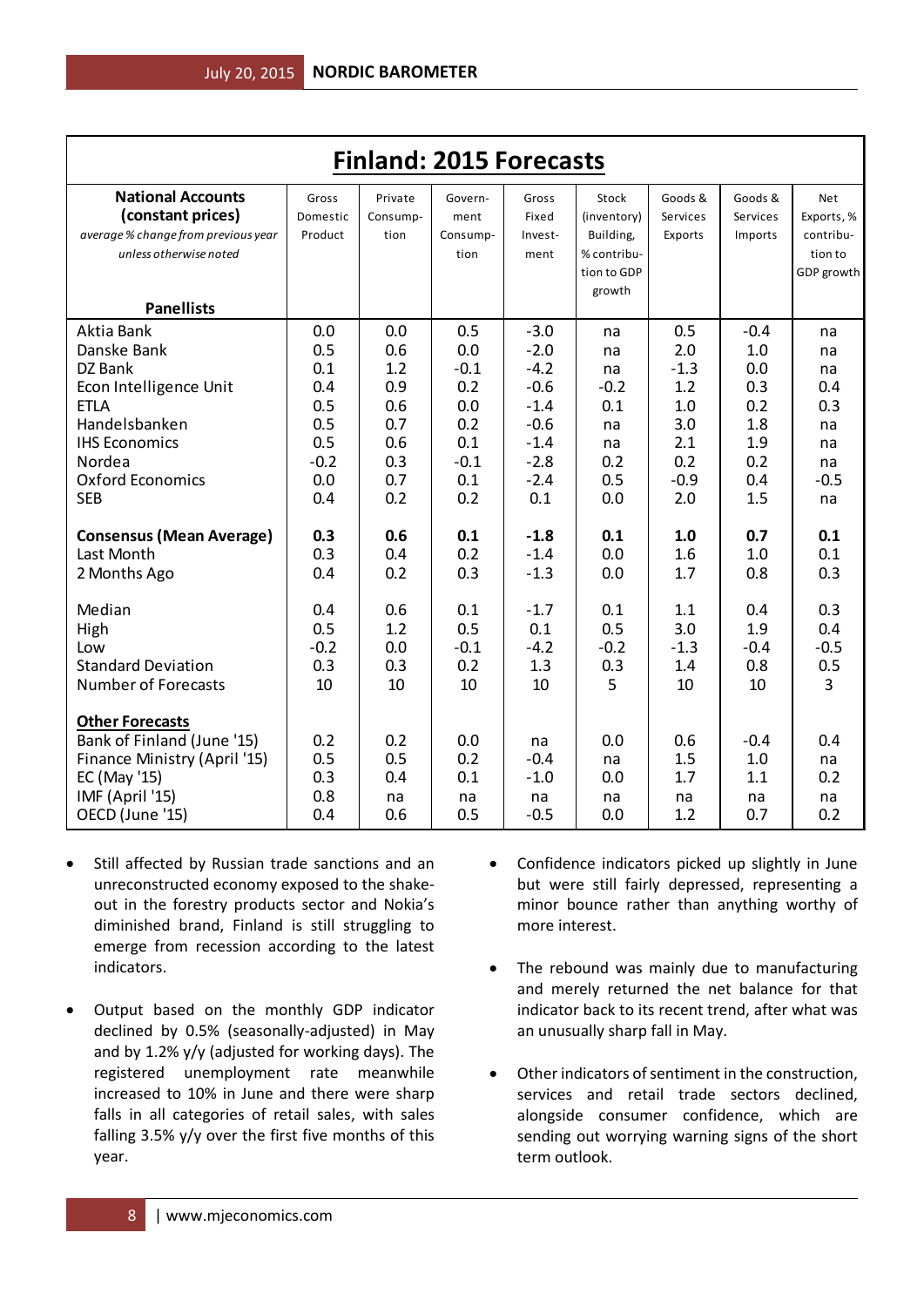| <b>Finland: 2015 Forecasts</b>      |            |              |           |                |                 |           |            |            |  |  |
|-------------------------------------|------------|--------------|-----------|----------------|-----------------|-----------|------------|------------|--|--|
| <b>Other Indicators</b>             | Industrial | Unemploy-    | Consumer  | Producer       | Wages &         | Current   | Current    | General    |  |  |
|                                     | Production | ment Rate    | Prices    | Prices         | <b>Salaries</b> | Account   | Account    | Govt       |  |  |
| average % change from previous year |            | (% of labour | (national | (total         | (private        | Balance   | Balance    | Balance    |  |  |
| unless otherwise noted              |            | force)       | index,    | industry)      | sector)         | (annual   | (% of GDP) | (% of GDP) |  |  |
|                                     |            |              | headline  |                |                 | total,    |            |            |  |  |
|                                     |            |              | rate)     |                |                 | Euros bn) |            |            |  |  |
| <b>Panellists</b>                   |            |              |           |                |                 |           |            |            |  |  |
| Aktia Bank                          | na         | 9.4          | 0.1       | na             | 1.0             | $-2.5$    | $-1.2$     | $-3.3$     |  |  |
| Danske Bank                         | na         | 9.2          | 0.2       | na             | 1.1             | $-2.0$    | $-1.0$     | $-3.1$     |  |  |
| DZ Bank                             | na         | na           | 0.2       | na             | na              | na        | 0.4        | $-3.2$     |  |  |
| Econ Intelligence Unit              | 0.9        | 9.2          | 0.1       | $-2.8$         | 0.4             | $-1.4$    | $-0.8$     | $-2.5$     |  |  |
| <b>ETLA</b>                         | 1.2        | 8.8          | 0.3       | $-2.0$         | 1.1             | $-1.7$    | $-0.8$     | $-2.7$     |  |  |
| Handelsbanken                       | 1.5        | 9.1          | 0.0       | na             | 1.1             | $-1.7$    | $-0.8$     | $-2.9$     |  |  |
| <b>IHS Economics</b>                | $-0.5$     | 9.4          | 0.1       | na             | na              | $-1.4$    | $-0.7$     | $-3.1$     |  |  |
| Nordea                              | $-1.0$     | 9.5          | 0.1       | na             | 1.0             | $-2.8$    | $-1.4$     | $-3.0$     |  |  |
| <b>Oxford Economics</b>             | $-2.3$     | 9.2          | 0.1       | $-0.6$         | 1.5             | $-1.4$    | $-0.7$     | $-2.9$     |  |  |
| <b>SEB</b>                          | na         | 9.4          | 0.0       | na             | na              | na        | $-2.0$     | $-2.8$     |  |  |
| <b>Consensus (Mean Average)</b>     | 0.0        | 9.2          | 0.1       | $-1.8$         | 1.0             | $-1.9$    | $-0.9$     | $-3.0$     |  |  |
| Last Month                          | 0.5        | 9.1          | 0.1       | $-1.4$         | 1.1             | $-1.9$    | $-1.1$     | $-2.9$     |  |  |
| 2 Months Ago                        | 0.5        | 9.0          | 0.1       | $-1.5$         | 1.0             | $-1.5$    | $-0.8$     | $-2.8$     |  |  |
| Median                              | 0.2        | 9.2          | 0.1       | $-2.0$         | 1.1             | $-1.7$    | $-0.8$     | $-3.0$     |  |  |
| High                                | 1.5        | 9.5          | 0.3       | $-0.6$         | 1.5             | $-1.4$    | 0.4        | $-2.5$     |  |  |
| Low                                 | $-2.3$     | 8.8          | 0.0       | $-2.8$         | 0.4             | $-2.8$    | $-2.0$     | $-3.3$     |  |  |
| <b>Standard Deviation</b>           | 1.5        | 0.2          | 0.1       | 1.1            | 0.3             | 0.5       | 0.6        | 0.2        |  |  |
| <b>Number of Forecasts</b>          | 6          | 9            | 10        | $\overline{3}$ | $\overline{7}$  | 8         | 10         | 10         |  |  |
| <b>Other Forecasts</b>              |            |              |           |                |                 |           |            |            |  |  |
| Bank of Finland (June '15)          | na         | 9.1          | 0.1       | na             | 1.1             | $-2.2$    | $-1.1$     | $-3.1$     |  |  |
| Finance Ministry (April '15)        | na         | 8.8          | 0.3       | na             | 1.2             | $-1.3$    | $-0.6$     | $-3.4$     |  |  |
| EC (May '15)                        | na         | 9.1          | na        | na             | na              | na        | $-0.7$     | $-3.3$     |  |  |
| IMF (April '15)                     | na         | 8.7          | 0.6       | na             | na              | na        | $-0.3$     | na         |  |  |
| OECD (June '15)                     | na         | 8.8          | na        | na             | na              | na        | $-0.9$     | $-3.2$     |  |  |

| Finland: Historical Data (% change year-on-year) | 2010   | 2011   | <u>2012</u> | 2013   | 2014   |
|--------------------------------------------------|--------|--------|-------------|--------|--------|
| <b>Gross Domestic Product</b>                    | 3.0    | 2.6    | $-1.4$      | $-1.1$ | $-0.4$ |
| <b>Private Consumption</b>                       | 3.1    | 2.9    | 0.3         | $-0.3$ | 0.5    |
| <b>Government Consumption</b>                    | $-0.1$ | $-0.1$ | 0.5         | 0.8    | $-0.2$ |
| <b>Gross Fixed Investment</b>                    | 1.1    | 4.1    | $-2.2$      | $-5.2$ | $-3.3$ |
| <b>Inventory Building (% contribution)</b>       | 0.0    | 0.0    | 0.0         | 0.0    | 0.0    |
| <b>Goods &amp; Services Exports</b>              | 6.2    | 2.0    | 1.2         | 1.1    | $-0.8$ |
| <b>Goods &amp; Services Imports</b>              | 6.5    | 6.0    | 1.6         | 0.0    | 0.0    |
| Net Exports (% contribution)                     | $-0.1$ | $-1.4$ | $-0.2$      | 0.4    | $-0.3$ |
| <b>Industrial Production</b>                     | 5.3    | 1.7    | $-1.5$      | $-3.2$ | $-2.1$ |
| Unemployment Rate (% of labour force)            | 8.4    | 7.8    | 7.8         | 8.2    | 8.7    |
| <b>Consumer Prices</b>                           | 1.2    | 3.4    | 2.8         | 1.5    | 1.0    |
| <b>Producer Prices</b>                           | 5.2    | 5.6    | 1.3         | $-0.4$ | $-1.0$ |
| Wages and Salaries (private sector)              | 2.6    | 2.5    | 3.0         | 2.1    | 1.4    |
| <b>Current Account Balance (Euros bn)</b>        | 2.3    | $-3.5$ | $-3.9$      | $-3.6$ | $-3.8$ |
| - as a % of GDP                                  | 1.2    | $-1.8$ | $-1.9$      | $-1.8$ | $-1.9$ |
| General Govt Budget Balance (% of GDP)           | $-2.6$ | $-1.0$ | $-2.1$      | $-2.5$ | $-3.2$ |
| Source: Eurostat, Statistics Finland             |        |        |             |        |        |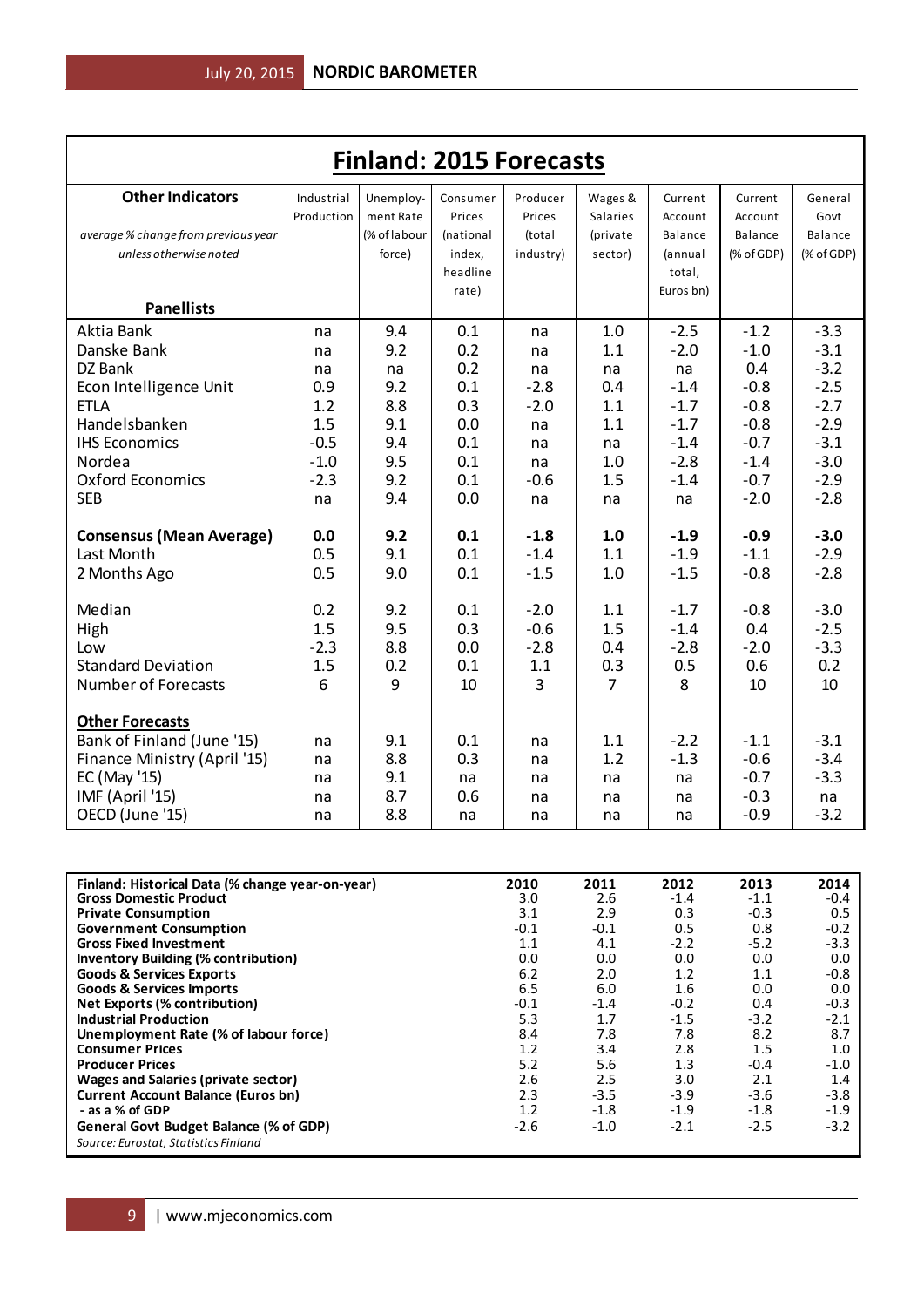| <b>Finland: 2016 Forecasts</b>      |          |          |          |         |             |          |          |                |  |  |
|-------------------------------------|----------|----------|----------|---------|-------------|----------|----------|----------------|--|--|
| <b>National Accounts</b>            | Gross    | Private  | Govern-  | Gross   | Stock       | Goods &  | Goods &  | <b>Net</b>     |  |  |
| (constant prices)                   | Domestic | Consump- | ment     | Fixed   | (inventory) | Services | Services | Exports, %     |  |  |
| average % change from previous year | Product  | tion     | Consump- | Invest- | Building,   | Exports  | Imports  | contribu-      |  |  |
| unless otherwise noted              |          |          | tion     | ment    | % contribu- |          |          | tion to        |  |  |
|                                     |          |          |          |         | tion to GDP |          |          | GDP growth     |  |  |
|                                     |          |          |          |         | growth      |          |          |                |  |  |
| <b>Panellists</b>                   |          |          |          |         |             |          |          |                |  |  |
| Aktia Bank                          | 1.0      | 0.6      | $-0.5$   | 1.5     | na          | 3.0      | 1.6      | na             |  |  |
| Danske Bank                         | 1.4      | 0.5      | $-0.5$   | 3.0     | na          | 4.0      | 2.5      | na             |  |  |
| DZ Bank                             | 1.5      | 1.1      | 0.9      | 1.8     | na          | 2.2      | 1.4      | na             |  |  |
| Econ Intelligence Unit              | 1.4      | 1.0      | 0.2      | 2.0     | 0.0         | 2.0      | 1.0      | 0.4            |  |  |
| <b>ETLA</b>                         | 1.6      | 1.3      | 0.2      | 2.2     | 0.0         | 3.3      | 2.4      | 0.4            |  |  |
| Handelsbanken                       | 1.5      | 1.1      | 0.2      | 3.5     | na          | 4.3      | 3.5      | na             |  |  |
| <b>IHS Economics</b>                | 1.1      | 1.0      | 0.5      | 2.9     | na          | 3.5      | 3.7      | na             |  |  |
| Nordea                              | 1.0      | 0.5      | $-0.2$   | 3.2     | $-0.2$      | 3.7      | 2.6      | na             |  |  |
| <b>Oxford Economics</b>             | 0.9      | 1.0      | 0.5      | 2.1     | $-0.2$      | 1.7      | 1.6      | 0.0            |  |  |
| <b>SEB</b>                          | 1.0      | 0.5      | 0.4      | 2.0     | 0.0         | 3.7      | 3.2      | na             |  |  |
| <b>Consensus (Mean Average)</b>     | 1.2      | 0.9      | 0.2      | 2.4     | $-0.1$      | 3.1      | 2.4      | 0.3            |  |  |
| Last Month                          | 1.3      | 0.8      | 0.2      | 2.5     | $-0.1$      | 3.3      | 2.5      | 0.4            |  |  |
| 2 Months Ago                        | 1.3      | 0.8      | 0.3      | 2.5     | 0.0         | 3.3      | 2.6      | 0.3            |  |  |
| Median                              | 1.3      | 1.0      | 0.2      | 2.2     | 0.0         | 3.4      | 2.5      | 0.4            |  |  |
| High                                | 1.6      | 1.3      | 0.9      | 3.5     | 0.0         | 4.3      | 3.7      | 0.4            |  |  |
| Low                                 | 0.9      | 0.5      | $-0.5$   | 1.5     | $-0.2$      | 1.7      | 1.0      | 0.0            |  |  |
| <b>Standard Deviation</b>           | 0.3      | 0.3      | 0.5      | 0.7     | 0.1         | 0.9      | 0.9      | 0.2            |  |  |
| <b>Number of Forecasts</b>          | 10       | 10       | 10       | 10      | 5           | 10       | 10       | $\overline{3}$ |  |  |
|                                     |          |          |          |         |             |          |          |                |  |  |
| <b>Other Forecasts</b>              |          |          |          |         |             |          |          |                |  |  |
| Bank of Finland (June '15)          | 1.2      | 0.4      | 1.0      | na      | 0.0         | 3.3      | 2.5      | 0.3            |  |  |
| Finance Ministry (April '15)        | 1.4      | 0.8      | 0.5      | 3.7     | na          | 3.0      | 2.8      | na             |  |  |
| EC (May '15)                        | 1.0      | 0.6      | 0.1      | 2.5     | 0.0         | 3.9      | 3.5      | 0.2            |  |  |
| IMF (April '15)                     | 1.4      | na       | na       | na      | na          | na       | na       | na             |  |  |
| OECD (June '15)                     | 1.3      | 1.2      | 0.0      | 2.9     | 0.0         | 3.9      | 3.7      | 0.1            |  |  |



| <b>Finland: Background Information</b> |                                                                                                                |  |  |  |  |  |  |
|----------------------------------------|----------------------------------------------------------------------------------------------------------------|--|--|--|--|--|--|
| Government:                            | Centre Party led coalition                                                                                     |  |  |  |  |  |  |
| <b>Next Election:</b>                  | By April 2019 (parliamentary)                                                                                  |  |  |  |  |  |  |
| <b>Capital City:</b>                   | Helsinki (GMT +2 hours)                                                                                        |  |  |  |  |  |  |
| Currency:                              | Euro (free float)                                                                                              |  |  |  |  |  |  |
| <b>Nominal GDP:</b>                    | \$257 bn                                                                                                       |  |  |  |  |  |  |
| Population:                            | 5.4 <sub>m</sub>                                                                                               |  |  |  |  |  |  |
| <b>Economic Freedom:</b>               | 19th out of 178 countries                                                                                      |  |  |  |  |  |  |
| <b>Doing Business:</b>                 | 9th out of 189 countries                                                                                       |  |  |  |  |  |  |
| Competitiveness:                       | 4th out of 144 countries                                                                                       |  |  |  |  |  |  |
| Corruption:                            | 3rd out of 175 countries                                                                                       |  |  |  |  |  |  |
| <b>Government Debt:</b>                | 59.3% of GDP                                                                                                   |  |  |  |  |  |  |
| Corporate Tax Rate:                    | 20.0%                                                                                                          |  |  |  |  |  |  |
| World Bank and World Economic Forum.   | Sources: Deloitte, IFES Election Guide, Eurostat, FT,<br>Heritage Foundation, MJE, Transparency International, |  |  |  |  |  |  |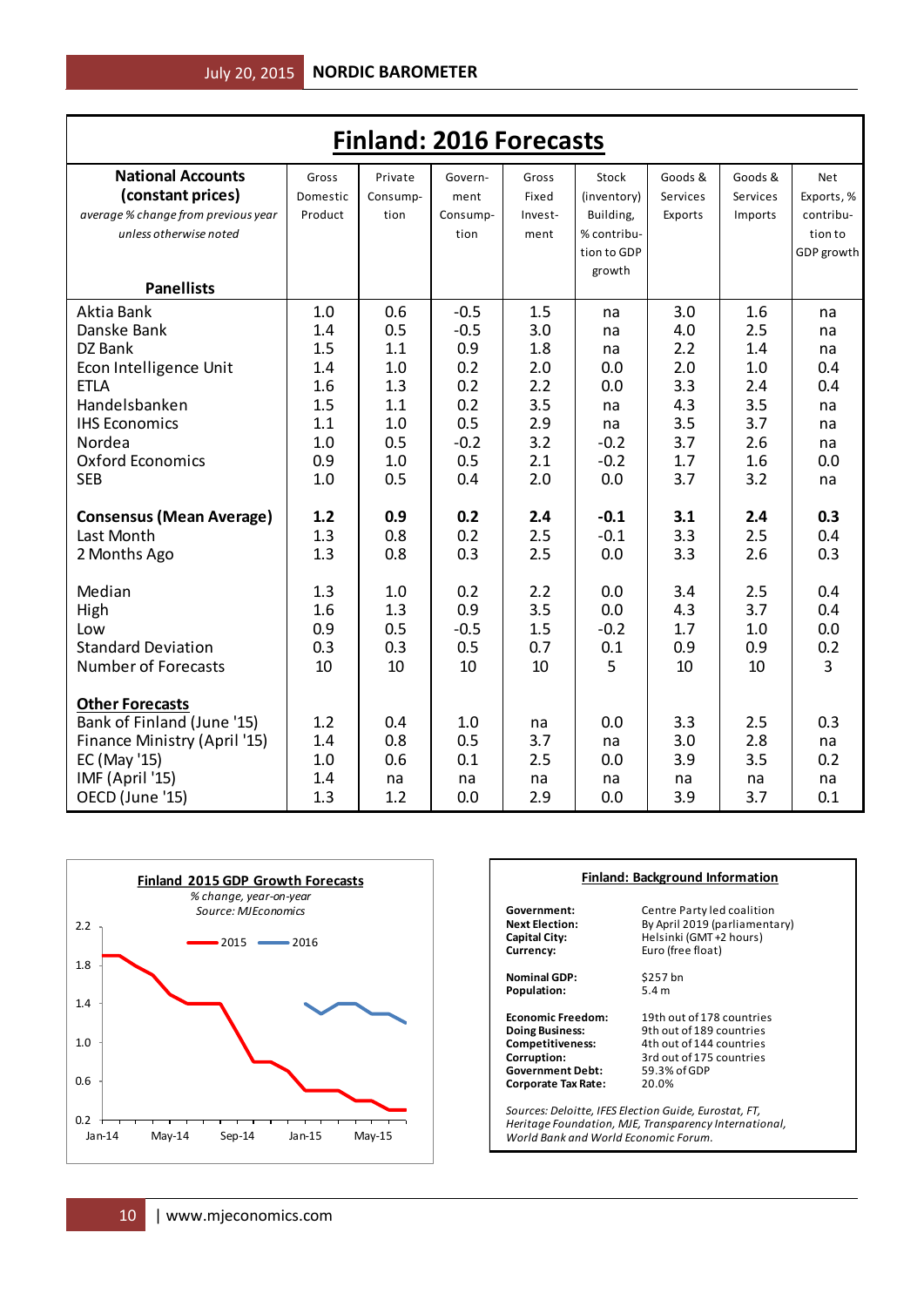| <b>Finland: 2016 Forecasts</b>      |            |              |           |           |                 |                |                  |                  |  |
|-------------------------------------|------------|--------------|-----------|-----------|-----------------|----------------|------------------|------------------|--|
| <b>Other Indicators</b>             | Industrial | Unemploy-    | Consumer  | Producer  | Wages &         | Current        | Current          | General          |  |
|                                     | Production | ment Rate    | Prices    | Prices    | <b>Salaries</b> | Account        | Account          | Govt             |  |
| average % change from previous year |            | (% of labour | (national | (total    | (private        | Balance        | Balance          | Balance          |  |
| unless otherwise noted              |            | force)       | index.    | industry) | sector)         | <i>(annual</i> | (% of GDP)       | $(%$ of GDP)     |  |
|                                     |            |              | headline  |           |                 | total,         |                  |                  |  |
|                                     |            |              | rate)     |           |                 | Euros bn)      |                  |                  |  |
| <b>Panellists</b>                   |            |              |           |           |                 |                |                  |                  |  |
| Aktia Bank                          | na         | 9.2          | 1.2       | na        | 0.8             | $-2.0$         | $-1.0$           | $-2.9$           |  |
| Danske Bank                         | na         | 9.0          | 1.0       | na        | 1.1             | $-1.5$         | $-0.7$           | $-2.7$           |  |
| DZ Bank                             | na         | na           | 1.2       | na        | na              | na             | 1.0              | $-3.5$           |  |
| Econ Intelligence Unit              | 3.0        | 8.9          | 1.1       | $-0.7$    | 1.5             | $-1.0$         | $-0.6$           | $-1.5$           |  |
| <b>ETLA</b>                         | 2.4        | 8.6          | 1.0       | 1.5       | 1.7             | $-1.5$         | $-0.7$           | $-2.4$           |  |
| Handelsbanken                       | 4.5        | 8.7          | 1.2       | na        | 1.3             | $-1.2$         | $-0.6$           | $-2.6$           |  |
| <b>IHS Economics</b>                | 2.6        | 8.8          | 1.1       | na        | na              | $-1.2$         | $-0.5$           | $-2.8$           |  |
| Nordea                              | 1.5        | 9.4          | 1.1       | na        | 0.8             | $-2.7$         | $-1.3$           | $-2.5$           |  |
| <b>Oxford Economics</b>             | 2.6        | 8.6          | 1.1       | 2.3       | 1.7             | $-0.1$         | $-0.1$           | $-1.9$           |  |
| <b>SEB</b>                          | na         | 9.1          | 0.6       | na        | na              | na             | $-1.8$           | $-2.5$           |  |
| <b>Consensus (Mean Average)</b>     | 2.8        | 8.9          | 1.1       | 1.0       | 1.3             | $-1.4$         | $-0.6$           | $-2.5$           |  |
| Last Month                          | 3.0        | 8.8          | 1.0       | 1.8       | 1.4             | $-1.3$         | $-0.8$           | $-2.3$           |  |
| 2 Months Ago                        | 3.0        | 8.8          | 1.0       | 1.8       | 1.4             | $-1.2$         | $-0.7$           | $-2.2$           |  |
| Median                              | 2.6        | 8.9          | 1.1       | 1.5       | 1.3             | $-1.4$         | $-0.7$           | $-2.6$           |  |
| High                                | 4.5        | 9.4          | 1.2       | 2.3       | 1.7             | $-0.1$         | 1.0              | $-1.5$           |  |
| Low                                 | 1.5        | 8.6          | 0.6       | $-0.7$    | 0.8             | $-2.7$         | $-1.8$           | $-3.5$           |  |
| <b>Standard Deviation</b>           | 1.0        | 0.3          | 0.2       | 1.6       | 0.4             | 0.8            | 0.7              | 0.5              |  |
| <b>Number of Forecasts</b>          | 6          | 9            | 10        | 3         | $\overline{7}$  | 8              | 10               | 10               |  |
|                                     |            |              |           |           |                 |                |                  |                  |  |
| <b>Other Forecasts</b>              |            |              |           |           |                 |                |                  |                  |  |
| Bank of Finland (June '15)          | na         | 8.9          | 1.1       | na        | 1.2             | $-1.7$         | $-0.8$           | $-3.1$           |  |
| Finance Ministry (April '15)        | na         | 8.6          | 1.4       | na        | 1.3             | $-1.0$         | $-0.5$           | $-3.2$<br>$-3.2$ |  |
| EC (May '15)                        | na         | 9.0          | na<br>1.6 | na        | na              | na             | $-0.4$<br>$-0.3$ |                  |  |
| IMF (April '15)<br>OECD (June '15)  | na         | 8.5<br>8.7   |           | na        | na              | na             | $-0.8$           | na<br>$-3.0$     |  |
|                                     | na         |              | na        | na        | na              | na             |                  |                  |  |



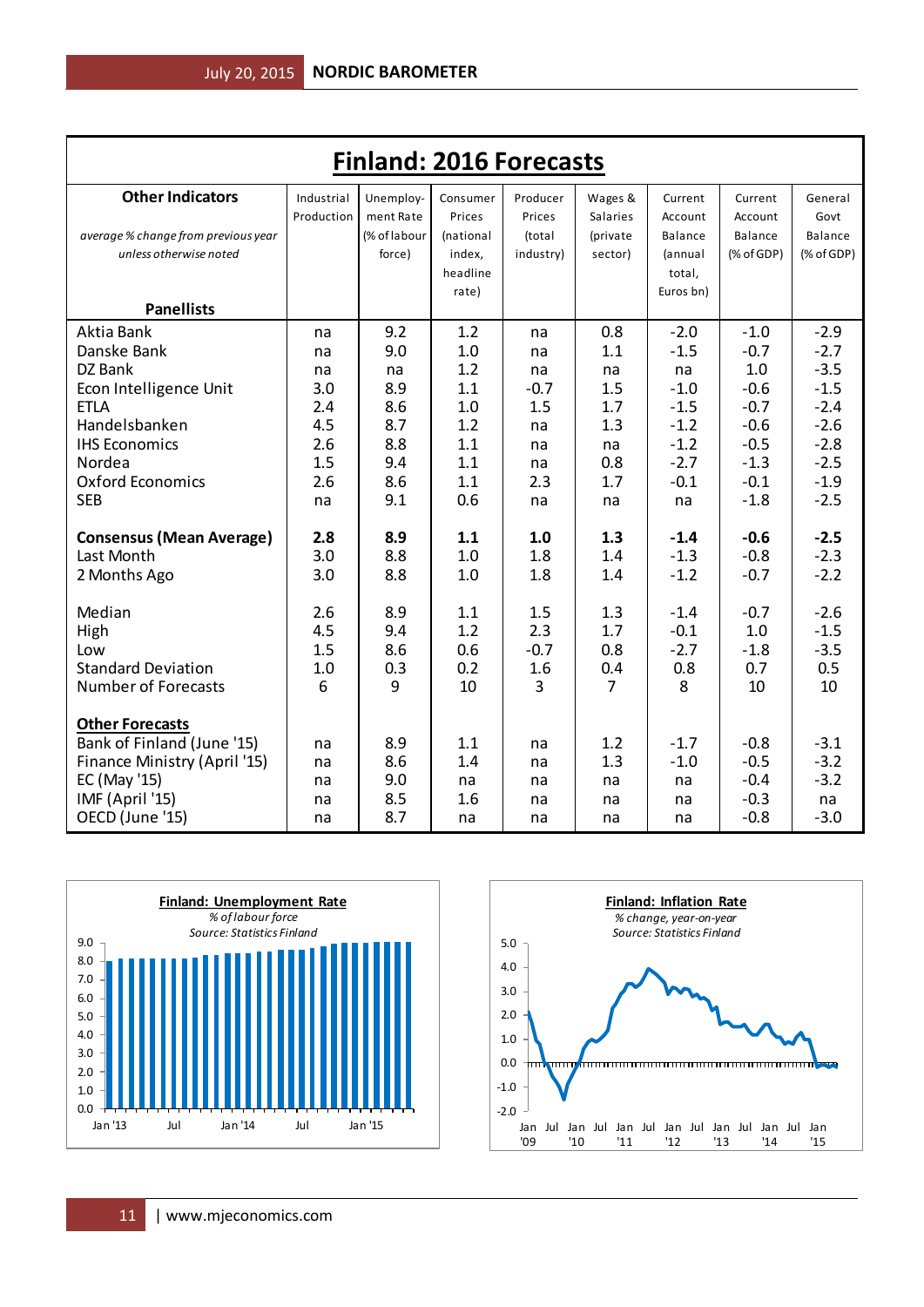| <b>Norway: 2015 Forecasts</b>                        |           |            |            |            |                  |             |            |            |                  |
|------------------------------------------------------|-----------|------------|------------|------------|------------------|-------------|------------|------------|------------------|
| <b>National Accounts</b>                             |           | Gross      | Private    | Govern-    | Gross            | Stock       | Goods &    | Goods &    | Net              |
| (constant prices)                                    |           | Domestic   | Consump-   | ment       | Fixed            | (inventory) | Services   | Services   | Exports, %       |
| average % change from previous year                  |           | Product    | tion       | Consump-   | Invest-          | Building,   | Exports    | Imports    | contribu-        |
| unless otherwise noted                               |           |            |            | tion       | ment             | % contribu- |            |            | tion to          |
|                                                      |           |            |            |            |                  | tion to GDP |            |            | <b>GDP</b>       |
|                                                      |           |            |            |            |                  | growth      |            |            | growth           |
| <b>Panellists</b>                                    | Total     | Mainland   |            |            |                  |             |            |            |                  |
| Danske Bank                                          | 1.5       | 1.5        | 1.9        | 2.3        | $-1.8$           | 0.7         | 1.6        | 3.4        | na               |
| <b>DNB Markets</b>                                   | 1.1       | 1.2        | 2.0        | 2.1        | na               | na          | na         | na         | na               |
| DZ Bank                                              | 1.5       | 1.6        | 2.1        | 2.4        | $-3.0$           | 0.9         | 1.5        | 1.9        | 0.0              |
| Econ Intelligence Unit                               | 0.5       | na         | 1.3        | 2.8        | $-3.7$           | 0.3         | 0.3        | 0.4        | 0.0              |
| Handelsbanken                                        | 1.1       | 1.3        | 2.1        | 2.9        | na               | na          | na         | na         | na               |
| <b>IHS Economics</b>                                 | 0.9       | na         | 1.8        | 2.3        | $-4.7$           | na          | 1.2        | 3.2        | na               |
| Nordea                                               | 1.3       | 1.5        | 2.0        | 2.4        | $-4.0$           | 0.0         | 2.0        | $-0.2$     | na               |
| Nykredit<br>Oxford Economics                         | na<br>1.1 | 1.5        | 1.9        | 2.0<br>2.3 | $-3.5$<br>$-3.3$ | na          | na         | na         | $-0.4$<br>$-0.3$ |
| <b>SEB</b>                                           | 1.0       | 1.6<br>1.6 | 1.9<br>2.0 | 2.5        | $-3.5$           | 0.9<br>0.1  | 0.4<br>2.0 | 1.8<br>1.4 |                  |
| <b>Statistics Norway</b>                             | 1.2       | 1.2        | 1.9        | 2.5        | $-3.2$           | 0.6         | 1.9        | 2.7        | na<br>0.0        |
| <b>Swedbank First Securities</b>                     | 1.4       | 1.3        | 2.0        | 2.2        | $-3.9$           | $-0.2$      | 2.4        | $-0.9$     | 1.2              |
| Unicredit Bank                                       | 1.4       | 1.7        | 2.2        | 2.3        | $-3.0$           | 0.0         | 2.0        | 2.7        | 0.0              |
|                                                      |           |            |            |            |                  |             |            |            |                  |
| <b>Consensus (Mean Average)</b>                      | 1.2       | 1.5        | 1.9        | 2.4        | $-3.4$           | 0.4         | 1.5        | 1.6        | 0.1              |
| Last Month                                           | 1.2       | 1.5        | 1.9        | 2.5        | $-3.9$           | 0.4         | 1.7        | 1.2        | 0.2              |
| 2 Months Ago                                         | 1.1       | 1.4        | 2.0        | 2.7        | $-3.6$           | $-0.4$      | 2.6        | 0.4        | 1.0              |
|                                                      |           |            |            |            |                  |             |            |            |                  |
| Median                                               | 1.2       | 1.5        | 2.0        | 2.3        | $-3.5$           | 0.3         | 1.8        | 1.9        | 0.0              |
| High                                                 | 1.5       | 1.7        | 2.2        | 2.9        | $-1.8$           | 0.9         | 2.4        | 3.4        | 1.2              |
| Low                                                  | 0.5       | 1.2        | 1.3        | 2.0        | $-4.7$           | $-0.2$      | 0.3        | $-0.9$     | $-0.4$           |
| <b>Standard Deviation</b>                            | 0.3       | 0.2        | 0.2        | 0.3        | 0.7              | 0.4         | 0.7        | 1.5        | 0.5              |
| Number of Forecasts                                  | 12        | 11         | 13         | 13         | 11               | 9           | 10         | 10         | 7                |
|                                                      |           |            |            |            |                  |             |            |            |                  |
| <b>Other Forecasts</b><br>Finance Ministry (May '15) | 0.8       | 1.3        | 1.8        | 2.4        | $-3.3$           | na          | 1.2        | 0.3        | na               |
| Norges Bank (June '15)                               | 1.3       | 1.3        | 2.0        | na         | na               | na          | na         | 2.3        | na               |
| EC (May '15)                                         | 1.5       | na         | 1.5        | 2.7        | $-1.2$           | 0.0         | 2.9        | 1.7        | 0.6              |
| IMF (April '15)                                      | 1.0       | na         | na         | na         | na               | na          | na         | na         | na               |
| OECD (June '15)                                      | 1.2       | 1.4        | 1.8        | 2.4        | $-3.6$           | 0.6         | 1.8        | 1.3        | 0.3              |
|                                                      |           |            |            |            |                  |             |            |            |                  |

- The Norwegian central bank's monetary policy management has been complicated by recent data releases showing inflation accelerating in June, and house prices still rising briskly, but also parts of the real economy worsening due to the negative oil shock delivering cuts in offshore investment spending.
- The increased inflation, notably the spike in the main underlying rate CPI-ATE (which excludes taxes and energy prices) to 3.2%, has caused alarm as it now greatly exceeds the 2.5% target rate. On the other hand, experts are not overly concerned just yet in the light of it being underpinned mostly by temporary factors.
- Norges Bank has, moreover, indicated that credit risk is the remit of the financial regulator and may still decide that weak retail trade and manufacturing indicators deserve the most attention in deciding whether to lower interest rates again when the Bank next meets to deliberate over interest rates in September.
- Part of the problem is not knowing how much the oil industry slowdown will affect other parts of the economy. Metal exports is another industry in decline, but some areas of the economy seem relatively unaffected, with lower borrowing costs spurring the financial services sector and the unemployment rate still only 4.2%.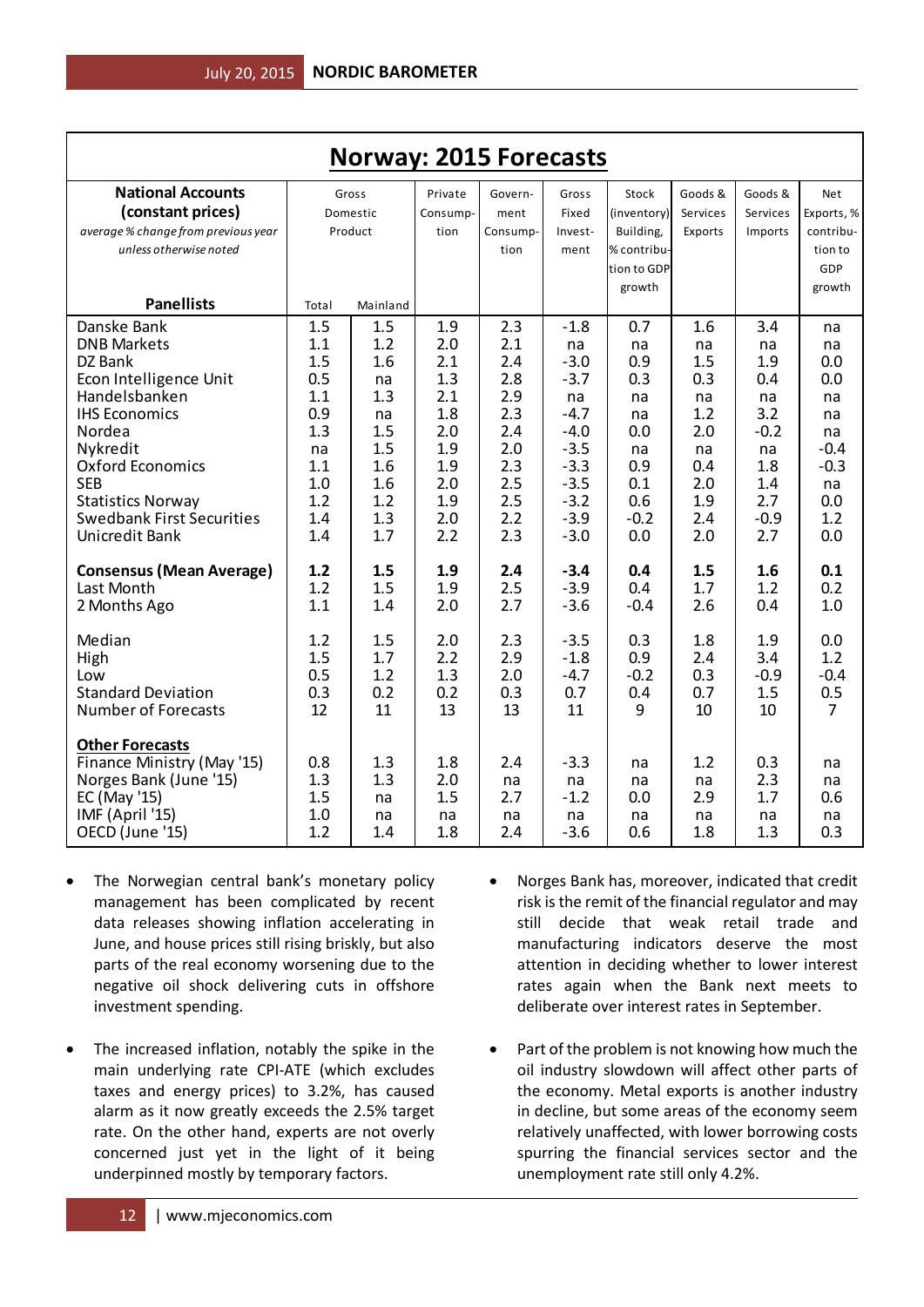|                                                                                    |               |              |            |                  |                  | <b>Norway: 2015 Forecasts</b> |                  |                 |  |  |  |  |  |  |  |
|------------------------------------------------------------------------------------|---------------|--------------|------------|------------------|------------------|-------------------------------|------------------|-----------------|--|--|--|--|--|--|--|
| <b>Other Indicators</b>                                                            | Industrial    | Unemploy-    | Consumer   | Consumer         | Manufac-         | Current                       | Current          | General         |  |  |  |  |  |  |  |
|                                                                                    | Production    | ment Rate    | Prices     | Prices           | turing           | Account                       | Account          | Govt            |  |  |  |  |  |  |  |
| average % change from previous year                                                |               | (% of labour | (national  | (CPI-ATE         | Earnings         | Balance                       | <b>Balance</b>   | Balance         |  |  |  |  |  |  |  |
| unless otherwise noted                                                             |               | force)       | index,     | index,           |                  | (annual                       | (% of GDP)       | $(%$ (% of GDP) |  |  |  |  |  |  |  |
|                                                                                    |               |              | headline   | underlying       |                  | total,                        |                  |                 |  |  |  |  |  |  |  |
| <b>Panellists</b>                                                                  |               |              | rate)      | rate)            |                  | Nkr bn)                       |                  |                 |  |  |  |  |  |  |  |
| Danske Bank                                                                        | na            | 4.0          | 2.1        | 2.5              | na               | na                            | na               | na              |  |  |  |  |  |  |  |
| <b>DNB Markets</b>                                                                 | na            | 4.1          | 2.3        | 2.2              | na               | na                            | na               | na              |  |  |  |  |  |  |  |
| DZ Bank                                                                            | na            | na           | na         | na               | na               | na                            | 7.5              | 8.0             |  |  |  |  |  |  |  |
| Econ Intelligence Unit                                                             | $-0.7$        | 4.4          | 1.6        | na               | 3.5              | 210.6                         | 6.7              | 4.6             |  |  |  |  |  |  |  |
| Handelsbanken                                                                      | na            | na           | 2.1        | 2.3              | na               | na                            | na               | na              |  |  |  |  |  |  |  |
| <b>IHS Economics</b>                                                               | $-0.3$        | 4.2          | 1.9        | na               | na               | na                            | 6.4              | 6.1             |  |  |  |  |  |  |  |
| Nordea                                                                             | na            | 4.1          | 2.3        | 2.7              | na               | 176.0                         | 5.4              | 6.7             |  |  |  |  |  |  |  |
| Nykredit<br><b>Oxford Economics</b>                                                | na<br>$-1.7$  | 4.2<br>4.4   | 2.3        | na               | na               | na                            | 8.2<br>7.1       | 8.7<br>6.0      |  |  |  |  |  |  |  |
| <b>SEB</b>                                                                         | na            | 4.2          | 1.9<br>2.2 | na<br>2.3        | 3.5<br>2.8       | 223.0<br>na                   | na               | na              |  |  |  |  |  |  |  |
| <b>Statistics Norway</b>                                                           | na            | 4.2          | 2.0        | 2.5              | na               | 209.2                         | 6.6              | na              |  |  |  |  |  |  |  |
| <b>Swedbank First Securities</b>                                                   | 0.0           | 4.4          | 2.4        | 2.8              | 2.6              | 268.1                         | 8.4              | 7.2             |  |  |  |  |  |  |  |
| Unicredit Bank                                                                     | na            | 4.1          | 2.1        | 2.5              | na               | na                            | na               | na              |  |  |  |  |  |  |  |
| <b>Consensus (Mean Average)</b>                                                    | $-0.7$        | 4.2          | 2.1        | 2.5              | 3.1              | 217.4                         | 7.0              | 6.8             |  |  |  |  |  |  |  |
| Last Month                                                                         | $-0.5$        | 4.0          | 2.1        | 2.4              | 3.2              | 217.9                         | 7.0              | 6.9<br>6.9      |  |  |  |  |  |  |  |
| 2 Months Ago                                                                       | $-0.6$        | 3.9          | 2.1        | 2.4              | 2.9              | 236.0                         | 7.5              |                 |  |  |  |  |  |  |  |
| Median                                                                             | $-0.5$        | 4.2          | 2.1        | 2.5              | 3.2              | 210.6                         | 6.9              | 6.7             |  |  |  |  |  |  |  |
| High                                                                               | 0.0           | 4.4<br>4.0   | 2.4<br>1.6 | 2.8<br>2.2       | 3.5              | 268.1<br>176.0                | 8.4<br>5.4       | 8.7<br>4.6      |  |  |  |  |  |  |  |
| Low<br><b>Standard Deviation</b>                                                   | $-1.7$<br>0.7 | 0.1          | 0.2        | 0.2              | 2.6<br>0.5       | 33.3                          | 1.0              | 1.4             |  |  |  |  |  |  |  |
| <b>Number of Forecasts</b>                                                         | 4             | 11           | 12         | 8                | 4                | 5                             | 8                | $\overline{7}$  |  |  |  |  |  |  |  |
| <b>Other Forecasts</b>                                                             |               |              |            |                  |                  |                               |                  |                 |  |  |  |  |  |  |  |
| Finance Ministry (May '15)                                                         | na            | 4.0          | 2.1        | 2.6              | na               | na                            | 7.7              | 6.3             |  |  |  |  |  |  |  |
| Norges Bank (June '15)                                                             | na            | 4.3          | 2.0        | 2.3              | na               | na                            | na               | na              |  |  |  |  |  |  |  |
| EC (May '15)                                                                       | na            | 3.1          | na         | na               | na               | na                            | 9.2              | 9.4             |  |  |  |  |  |  |  |
| IMF (April '15)                                                                    | na            | 3.8          | 2.3        | na               | na               | na                            | 7.6              | na              |  |  |  |  |  |  |  |
| OECD (June '15)                                                                    | na            | 4.1          | 2.1        | na               | na               | na                            | 6.9              | 6.4             |  |  |  |  |  |  |  |
|                                                                                    |               |              |            |                  |                  |                               |                  |                 |  |  |  |  |  |  |  |
| Norway: Historical Data (% change year-on-year)<br>GDP, total                      |               |              |            | 2010<br>0.6      | 2011<br>1.0      | 2012<br>2.7                   | 2013<br>0.7      | 2014<br>2.2     |  |  |  |  |  |  |  |
| GDP, mainland                                                                      |               |              |            | 1.8              | 1.9              | 3.8                           | 2.3              | 2.2             |  |  |  |  |  |  |  |
| <b>Private Consumption</b>                                                         |               |              |            | 3.8              | 2.3              | 3.5                           | 2.1              | 2.0             |  |  |  |  |  |  |  |
| <b>Government Consumption</b><br><b>Gross Fixed Investment</b>                     |               |              |            | 2.2<br>$-6.6$    | 1.0<br>7.4       | 1.6<br>7.6                    | 1.7<br>6.8       | 2.7<br>0.6      |  |  |  |  |  |  |  |
| <b>Inventory Building (% contribution)</b>                                         |               |              |            | 1.9              | $-0.2$           | $-0.2$                        | 0.3              | 0.1             |  |  |  |  |  |  |  |
| <b>Goods &amp; Services Exports</b>                                                |               |              |            | 0.7              | $-0.8$           | 1.4                           | $-3.0$           | 2.7             |  |  |  |  |  |  |  |
| <b>Goods &amp; Services Imports</b>                                                |               |              |            | 8.3              | 4.0              | 3.1                           | 4.3              | 1.9             |  |  |  |  |  |  |  |
| <b>Net Exports (% contribution)</b><br><b>Industrial Production</b>                |               |              |            | $-2.2$<br>$-5.5$ | $-1.6$<br>$-4.3$ | $-0.5$<br>2.7                 | $-2.6$<br>$-5.0$ | 0.4<br>3.6      |  |  |  |  |  |  |  |
| Unemployment Rate (% of labour force)                                              |               |              |            | 3.6              | 3.3              | 3.2                           | 3.5              | 3.5             |  |  |  |  |  |  |  |
| <b>Consumer Prices, headline rate</b>                                              |               |              |            | 2.4              | 1.2              | 0.8                           | 2.1              | 2.0             |  |  |  |  |  |  |  |
| <b>Consumer Prices, underlying rate (CPI-ATE)</b><br><b>Manufacturing Earnings</b> |               |              |            | 1.4<br>3.6       | 0.9<br>4.5       | 1.2<br>4.4                    | 1.6<br>3.6       | 2.4<br>2.6      |  |  |  |  |  |  |  |
| <b>Current Account Balance (Nkr bn)</b>                                            |               |              |            | 282.7            | 344.9            | 368.6                         | 307.7            | 297.0           |  |  |  |  |  |  |  |
| - as a % of GDP                                                                    |               |              |            | 10.9             | 12.4             | 12.4                          | 10.0             | 9.4             |  |  |  |  |  |  |  |
| General Govt Budget Balance (% of GDP)                                             |               |              |            | 11.0             | 13.4             | 13.8                          | 11.3             | 9.1             |  |  |  |  |  |  |  |

*Source: Eurostat, Statistics Norway*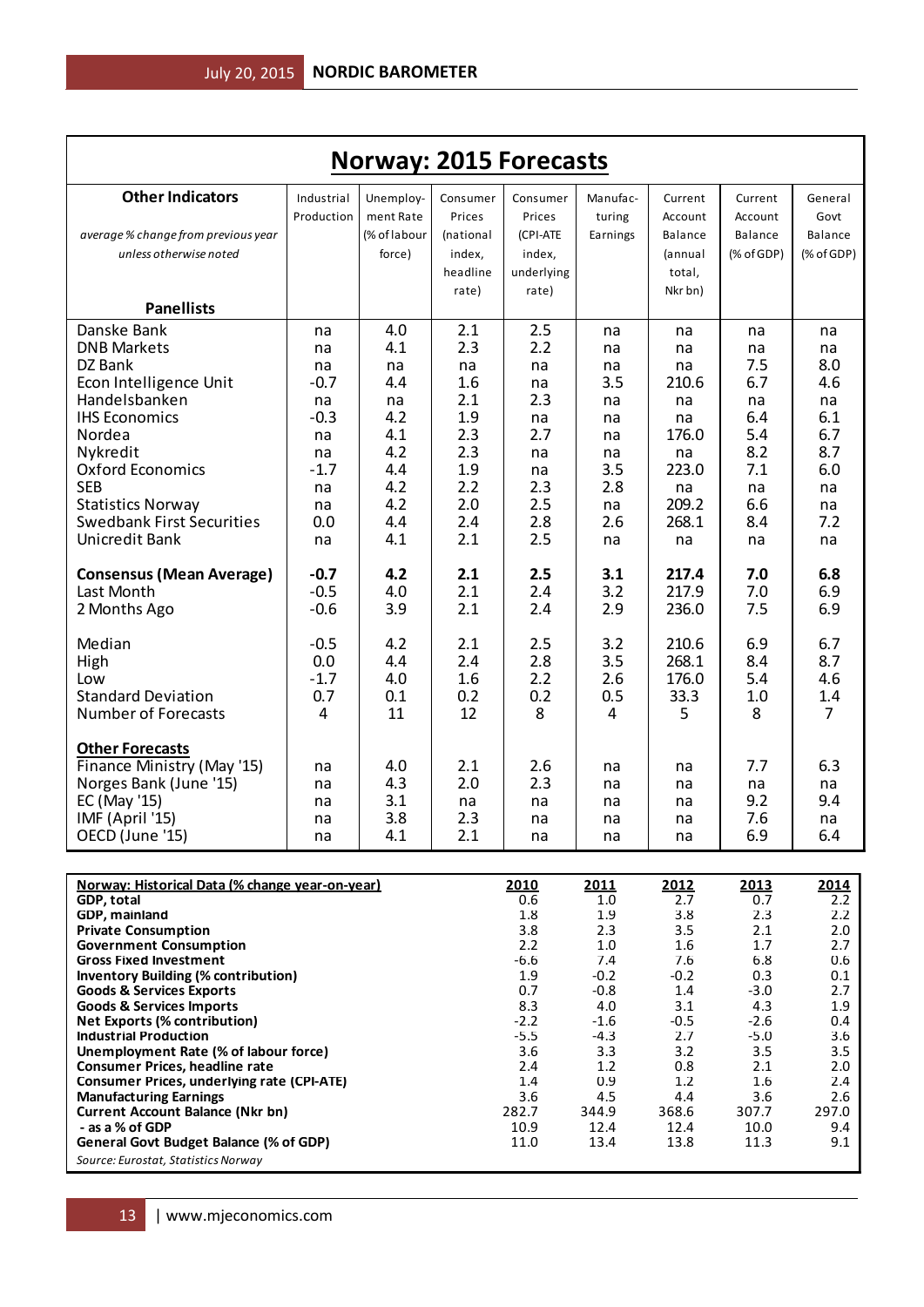| <b>Norway: 2016 Forecasts</b>                                                                                                                                                                                                                                    |                                                                                        |                                                                                       |                                                                                         |                                                                                         |                                                                                                |                                                                                              |                                                                                      |                                                                                      |                                                                                         |
|------------------------------------------------------------------------------------------------------------------------------------------------------------------------------------------------------------------------------------------------------------------|----------------------------------------------------------------------------------------|---------------------------------------------------------------------------------------|-----------------------------------------------------------------------------------------|-----------------------------------------------------------------------------------------|------------------------------------------------------------------------------------------------|----------------------------------------------------------------------------------------------|--------------------------------------------------------------------------------------|--------------------------------------------------------------------------------------|-----------------------------------------------------------------------------------------|
| <b>National Accounts</b><br>(constant prices)<br>average % change from previous year<br>unless otherwise noted                                                                                                                                                   |                                                                                        | Gross<br>Domestic<br>Product                                                          | Private<br>Consump-<br>tion                                                             | Govern-<br>ment<br>Consump-<br>tion                                                     | Gross<br>Fixed<br>Invest-<br>ment                                                              | Stock<br>(inventory)<br>Building,<br>% contribu-<br>tion to GDP                              | Goods &<br>Services<br>Exports                                                       | Goods &<br>Services<br>Imports                                                       | Net<br>Exports, %<br>contribu-<br>tion to<br>GDP                                        |
| <b>Panellists</b>                                                                                                                                                                                                                                                | Total                                                                                  | Mainland                                                                              |                                                                                         |                                                                                         |                                                                                                | growth                                                                                       |                                                                                      |                                                                                      | growth                                                                                  |
| Danske Bank<br><b>DNB Markets</b><br>DZ Bank<br>Econ Intelligence Unit<br>Handelsbanken<br><b>IHS Economics</b><br>Nordea<br>Nykredit<br><b>Oxford Economics</b><br><b>SEB</b><br><b>Statistics Norway</b><br><b>Swedbank First Securities</b><br>Unicredit Bank | 1.9<br>1.2<br>1.7<br>1.4<br>0.3<br>0.8<br>1.5<br>na<br>0.8<br>1.6<br>1.7<br>1.2<br>1.7 | 2.3<br>1.6<br>1.6<br>na<br>0.8<br>na<br>1.7<br>1.7<br>1.7<br>2.2<br>2.4<br>1.5<br>2.3 | 2.0<br>2.0<br>2.1<br>2.7<br>1.5<br>1.7<br>1.5<br>1.8<br>1.7<br>2.5<br>2.1<br>1.2<br>2.1 | 2.2<br>2.0<br>2.3<br>2.7<br>2.9<br>3.2<br>2.5<br>2.3<br>2.0<br>2.3<br>2.3<br>2.0<br>2.4 | 1.9<br>na<br>1.9<br>0.9<br>na<br>$-2.7$<br>$-0.7$<br>2.1<br>2.4<br>1.2<br>1.5<br>$-2.7$<br>1.5 | 0.1<br>na<br>$-0.7$<br>$-1.1$<br>na<br>na<br>0.0<br>na<br>$-1.0$<br>0.0<br>0.2<br>0.4<br>0.2 | 1.5<br>na<br>3.5<br>2.2<br>na<br>2.5<br>2.1<br>na<br>1.1<br>2.1<br>2.1<br>1.9<br>2.5 | 3.0<br>na<br>2.6<br>0.8<br>na<br>2.1<br>1.2<br>na<br>1.1<br>3.2<br>3.5<br>0.8<br>1.9 | na<br>na<br>0.6<br>0.6<br>na<br>na<br>na<br>$-0.5$<br>0.1<br>na<br>$-0.2$<br>0.5<br>0.2 |
| <b>Consensus (Mean Average)</b><br>Last Month<br>2 Months Ago                                                                                                                                                                                                    | 1.3<br>1.3<br>1.4                                                                      | 1.8<br>1.8<br>1.8                                                                     | 1.9<br>1.9<br>1.9                                                                       | 2.4<br>2.4<br>2.4                                                                       | 0.7<br>0.5<br>0.4                                                                              | $-0.2$<br>$-0.2$<br>0.0                                                                      | 2.2<br>2.1<br>2.0                                                                    | 2.0<br>2.1<br>2.2                                                                    | 0.2<br>0.2<br>0.2                                                                       |
| Median<br>High<br>Low<br><b>Standard Deviation</b><br><b>Number of Forecasts</b>                                                                                                                                                                                 | 1.5<br>1.9<br>0.3<br>0.5<br>12                                                         | 1.7<br>2.4<br>0.8<br>0.5<br>11                                                        | 2.0<br>2.7<br>1.2<br>0.4<br>13                                                          | 2.3<br>3.2<br>2.0<br>0.4<br>13                                                          | 1.5<br>2.4<br>$-2.7$<br>1.9<br>11                                                              | 0.0<br>0.4<br>$-1.1$<br>0.6<br>9                                                             | 2.1<br>3.5<br>1.1<br>0.6<br>10                                                       | 2.0<br>3.5<br>0.8<br>1.0<br>10                                                       | 0.2<br>0.6<br>$-0.5$<br>0.4<br>$\overline{7}$                                           |
| <b>Other Forecasts</b><br>Finance Ministry (May '15)<br>Norges Bank (June '15)<br>EC (May '15)<br>IMF (April '15)<br>OECD (June '15)                                                                                                                             | 1.5<br>1.3<br>1.6<br>1.5<br>1.5                                                        | 2.0<br>1.5<br>na<br>na<br>2.1                                                         | na<br>1.8<br>1.3<br>na<br>1.9                                                           | na<br>na<br>3.2<br>na<br>2.4                                                            | na<br>na<br>0.2<br>na<br>0.5                                                                   | na<br>na<br>0.0<br>na<br>$-0.1$                                                              | na<br>na<br>3.3<br>na<br>2.2                                                         | na<br>2.3<br>2.9<br>na<br>1.6                                                        | na<br>na<br>0.4<br>na<br>0.3                                                            |



#### **Norway: Background Information**

**Government:** Conservative-Progress Party coalition<br>**Next Election:** 2017 (parliamentary) **Next Election:** 2017 (parliamentary)<br> **Capital City:** 2017 (parliamentary) **Capital City:** Oslo (GMT +1 hour)<br> **Currency:** Norwegian Krone (f

**Nominal GDP:** \$513 bn<br>**Population:** 5.1m Population:

**Government Debt:** 26.4%<br>**Corporate Tax Rate:** 27.0% **Corporate Tax Rate:** 

**Currency:** Norwegian Krone (free float)

**Economic Freedom:** 32nd out of 178 countries<br> **Doing Business:** 6th out of 189 countries **Doing Business:** 6th out of 189 countries<br> **Competitiveness:** 11th out of 144 countries **Competitiveness:** 11th out of 144 countries<br> **Corruption:** 5th out of 175 countries 5th out of 175 countries<br>26.4% of GDP

*Sources: Deloitte, IFES Election Guide, Eurostat, FT, Heritage Foundation, MJE, Transparency International, World Bank and World Economic Forum.*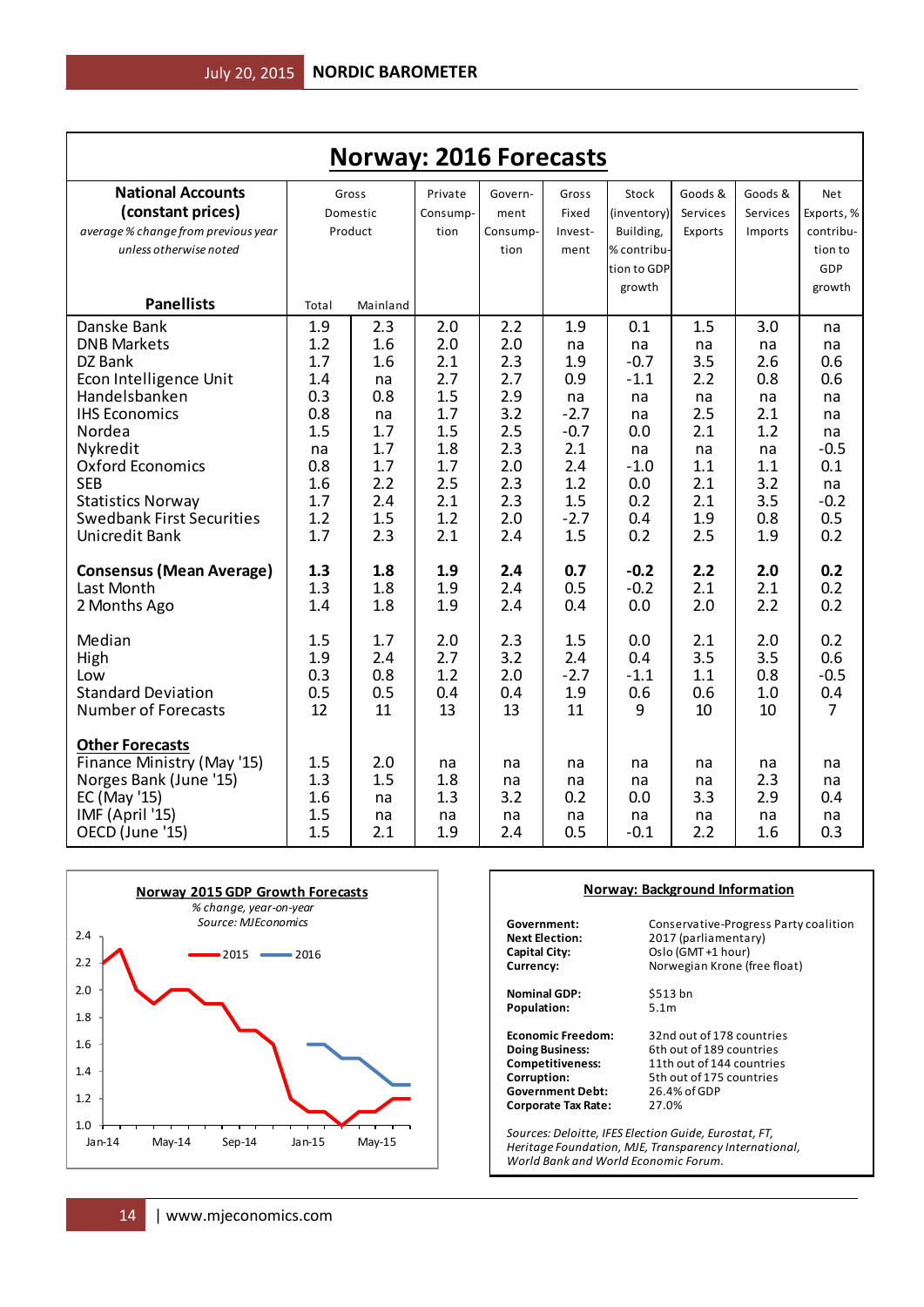| <b>Norway: 2016 Forecasts</b>                                |               |              |            |            |            |                |            |                       |  |
|--------------------------------------------------------------|---------------|--------------|------------|------------|------------|----------------|------------|-----------------------|--|
| <b>Other Indicators</b>                                      | Industrial    | Unemploy-    | Consumer   | Consumer   | Manufac-   | Current        | Current    | General               |  |
|                                                              | Production    | ment Rate    | Prices     | Prices     | turing     | Account        | Account    | Govt                  |  |
| average % change from previous year                          |               | (% of labour | (national  | (CPI-ATE   | Earnings   | Balance        | Balance    | Balance               |  |
| unless otherwise noted                                       |               | force)       | index,     | index,     |            | (annual        | (% of GDP) | (% of GDP)            |  |
|                                                              |               |              | headline   | underlying |            | total,         |            |                       |  |
|                                                              |               |              | rate)      | rate)      |            | Nkr bn)        |            |                       |  |
| <b>Panellists</b>                                            |               |              |            |            |            |                |            |                       |  |
| Danske Bank                                                  | na            | 3.8          | 2.0        | 2.2        | na         | na             | na         | na                    |  |
| <b>DNB Markets</b>                                           | na            | 4.4          | 1.9        | 1.9        | na         | na             | na         | na                    |  |
| DZ Bank                                                      | na            | na           | na         | na         | na         | na             | 9.0        | 9.0                   |  |
| Econ Intelligence Unit                                       | $-1.0$        | 4.3          | 2.0        | na         | 4.1        | 335.9          | 10.0       | 6.8                   |  |
| Handelsbanken                                                | na            | na           | 2.0        | 2.0        | na         | na             | na         | na                    |  |
| <b>IHS Economics</b>                                         | 0.9           | 4.5          | 2.0        | na         | na         | na             | 6.8        | 5.9                   |  |
| Nordea                                                       | na            | 4.4          | 2.0        | 1.9        | na         | 276.0          | 8.2        | 8.2                   |  |
| Nykredit                                                     | na            | 4.4          | 2.1<br>2.5 | na         | na         | na<br>245.7    | 7.9        | 8.4                   |  |
| <b>Oxford Economics</b><br><b>SEB</b>                        | $-1.7$        | 4.5<br>4.3   | 2.2        | na<br>2.1  | 2.6<br>3.0 |                | 7.5        | 5.4                   |  |
|                                                              | na            | 4.3          | 2.1        | 1.9        |            | na<br>233.7    | na<br>7.0  | na                    |  |
| <b>Statistics Norway</b><br><b>Swedbank First Securities</b> | na<br>0.0     | 4.8          | 1.5        | 1.8        | na<br>2.5  | 256.2          | 7.9        | na<br>7.0             |  |
| Unicredit Bank                                               | na            | 4.1          | 2.2        | 2.4        | na         | na             | na         | na                    |  |
|                                                              |               |              |            |            |            |                |            |                       |  |
| <b>Consensus (Mean Average)</b>                              | $-0.5$        | 4.3          | 2.0        | 2.0        | 3.1        | 269.5          | 8.0        | 7.2                   |  |
| Last Month                                                   | $-0.7$        | 4.2          | 2.0        | 2.0        | 3.2        | 279.1          | 8.1        | 7.3                   |  |
| 2 Months Ago                                                 | $-0.8$        | 4.1          | 2.1        | 2.0        | 3.7        | 299.4          | 8.8        | 7.4                   |  |
|                                                              |               |              |            |            |            |                |            |                       |  |
| Median                                                       | $-0.5$        | 4.4          | 2.0        | 2.0        | 2.8        | 256.2          | 7.9        | 7.0<br>9.0            |  |
| High                                                         | 0.9<br>$-1.7$ | 4.8          | 2.5        | 2.4        | 4.1        | 335.9<br>233.7 | 10.0       |                       |  |
| Low<br><b>Standard Deviation</b>                             |               | 3.8          | 1.5        | 1.8        | 2.5        |                | 6.8        | 5.4                   |  |
| <b>Number of Forecasts</b>                                   | 1.1<br>4      | 0.3<br>11    | 0.2<br>12  | 0.2<br>8   | 0.7<br>4   | 40.2           | 1.1<br>8   | 1.3<br>$\overline{7}$ |  |
|                                                              |               |              |            |            |            | 5              |            |                       |  |
| <b>Other Forecasts</b>                                       |               |              |            |            |            |                |            |                       |  |
| Finance Ministry (May '15)                                   | na            | 4.1          | na         | na         | na         | na             | na         | na                    |  |
| Norges Bank (June '15)                                       | na            | 4.3          | 2.3        | 2.3        | na         | na             | na         | na                    |  |
| EC (May '15)                                                 | na            | 3.6          | na         | na         | na         | na             | 9.3        | 8.3                   |  |
| IMF (April '15)                                              | na            | 3.9          | 2.2        | na         | na         | na             | 7.0        | na                    |  |
| OECD (June '15)                                              | na            | 4.2          | 2.2        | na         | na         | na             | 6.9        | 6.3                   |  |



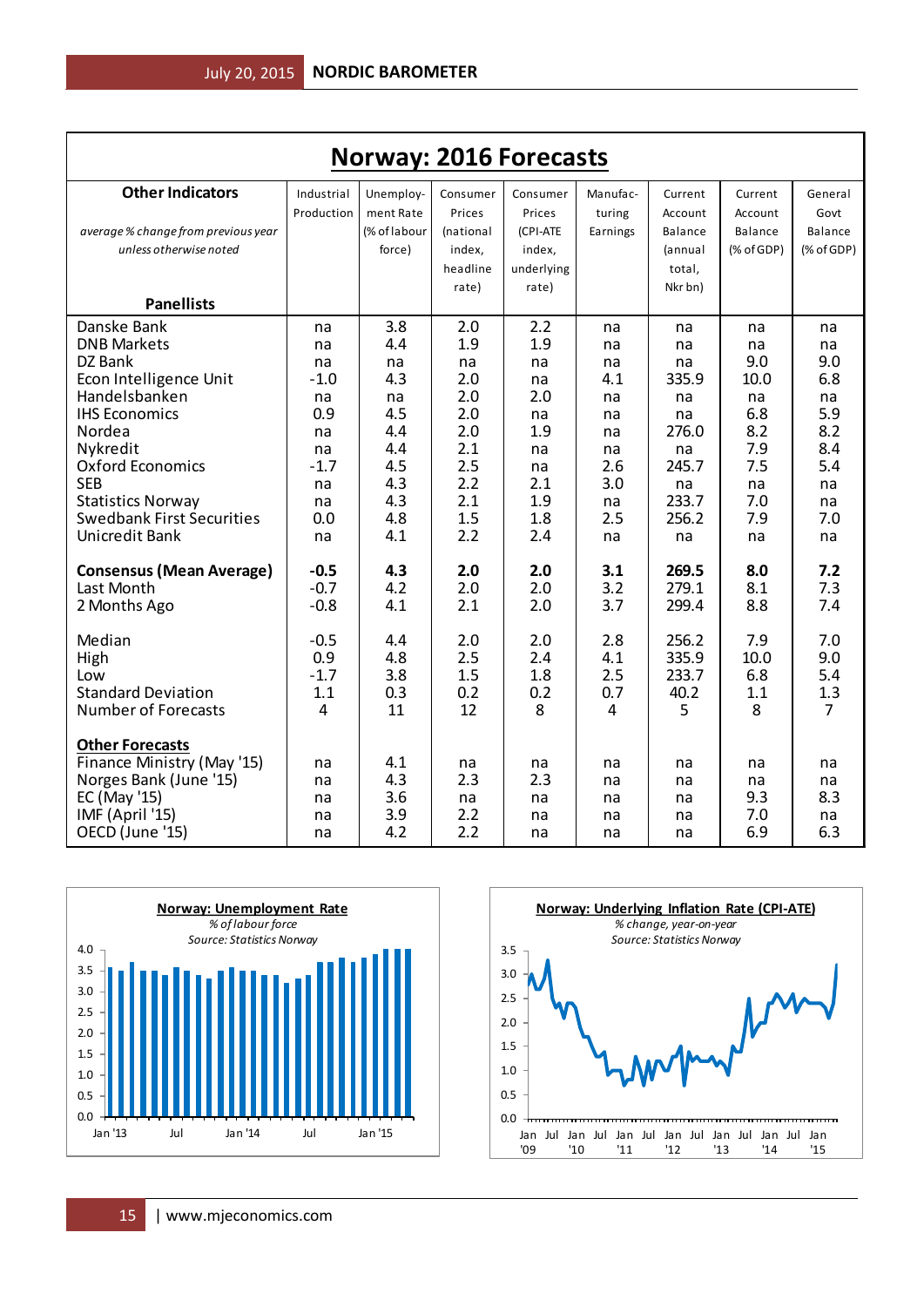| <b>Sweden: 2015 Forecasts</b>                                                                                                                                                                                                                |                                                                                         |                                                                                        |                                                                                        |                                                                                        |                                                                                         |                                                                                       |                                                                                       |                                                                                                          |  |
|----------------------------------------------------------------------------------------------------------------------------------------------------------------------------------------------------------------------------------------------|-----------------------------------------------------------------------------------------|----------------------------------------------------------------------------------------|----------------------------------------------------------------------------------------|----------------------------------------------------------------------------------------|-----------------------------------------------------------------------------------------|---------------------------------------------------------------------------------------|---------------------------------------------------------------------------------------|----------------------------------------------------------------------------------------------------------|--|
| <b>National Accounts</b><br>(constant prices)<br>average % change from previous year<br>unless otherwise noted                                                                                                                               | Gross<br>Domestic<br>Product                                                            | Private<br>Consump-<br>tion                                                            | Govern-<br>ment<br>Consump-<br>tion                                                    | Gross<br>Fixed<br>Invest-<br>ment                                                      | Stock<br>(inventory)<br>Building,<br>% contribu-                                        | Goods &<br>Services<br>Exports                                                        | Goods &<br>Services<br>Imports                                                        | <b>Net</b><br>Exports, %<br>contribu-<br>tion to                                                         |  |
| <b>Panellists</b>                                                                                                                                                                                                                            |                                                                                         |                                                                                        |                                                                                        |                                                                                        | tion to GDP<br>growth                                                                   |                                                                                       |                                                                                       | GDP growth                                                                                               |  |
| Confed of Swe Enterprise<br>Danske Bank<br>DZ Bank<br>Econ Intelligence Unit<br>Handelsbanken<br><b>IHS Economics</b><br>Morgan Stanley<br>National Institute - KI<br>Nordea<br>Nykredit<br>Oxford Economics<br><b>SEB</b><br>UniCredit Bank | 2.9<br>2.3<br>2.5<br>2.6<br>3.2<br>2.2<br>2.7<br>2.6<br>2.6<br>2.5<br>2.4<br>3.0<br>2.5 | 3.2<br>2.0<br>2.2<br>2.1<br>na<br>1.9<br>2.2<br>2.6<br>2.4<br>2.2<br>2.2<br>2.8<br>2.8 | 1.3<br>1.6<br>1.4<br>1.4<br>na<br>1.7<br>1.7<br>1.9<br>1.9<br>1.6<br>1.6<br>1.0<br>1.7 | 3.5<br>5.3<br>4.3<br>4.2<br>na<br>4.4<br>5.9<br>4.3<br>5.6<br>4.9<br>4.8<br>7.0<br>3.8 | 0.1<br>0.1<br>0.8<br>$-0.1$<br>na<br>na<br>0.0<br>0.0<br>0.1<br>na<br>0.2<br>0.1<br>0.0 | 4.6<br>3.8<br>3.6<br>5.4<br>na<br>3.1<br>6.0<br>3.5<br>4.5<br>na<br>3.4<br>3.9<br>3.6 | 4.7<br>4.9<br>4.3<br>5.3<br>na<br>3.8<br>6.9<br>4.1<br>5.3<br>na<br>4.5<br>4.7<br>4.2 | 0.1<br>$-0.3$<br>$-0.2$<br>0.3<br>na<br>na<br>$-0.1$<br>$-0.1$<br>na<br>$-0.1$<br>$-0.3$<br>na<br>$-0.1$ |  |
| <b>Consensus (Mean Average)</b><br>Last Month<br>2 Months Ago                                                                                                                                                                                | 2.6<br>2.6<br>2.7                                                                       | 2.4<br>2.4<br>2.6                                                                      | 1.6<br>1.5<br>1.6                                                                      | 4.8<br>4.9<br>4.5                                                                      | 0.1<br>0.1<br>0.0                                                                       | 4.1<br>4.4<br>4.6                                                                     | 4.8<br>5.1<br>5.3                                                                     | $-0.1$<br>0.0<br>$-0.2$                                                                                  |  |
| Median<br>High<br>Low<br><b>Standard Deviation</b><br><b>Number of Forecasts</b>                                                                                                                                                             | 2.6<br>3.2<br>2.2<br>0.3<br>13                                                          | 2.2<br>3.2<br>1.9<br>0.4<br>12                                                         | 1.6<br>1.9<br>1.0<br>0.3<br>12                                                         | 4.6<br>7.0<br>3.5<br>1.0<br>12                                                         | 0.1<br>0.8<br>$-0.1$<br>0.2<br>10                                                       | 3.8<br>6.0<br>3.1<br>0.9<br>11                                                        | 4.7<br>6.9<br>3.8<br>0.8<br>11                                                        | $-0.1$<br>0.3<br>$-0.3$<br>0.2<br>9                                                                      |  |
| <b>Other Forecasts</b><br>Finance Ministry (June '15)<br>Riksbank (July '15)<br>EC (May '15)<br>IMF (April '15)<br>OECD (June '15)                                                                                                           | 2.4<br>2.6<br>2.8<br>2.7<br>2.8                                                         | 2.4<br>2.5<br>2.6<br>na<br>2.5                                                         | 1.9<br>2.0<br>1.8<br>na<br>1.8                                                         | 4.1<br>6.1<br>4.1<br>na<br>5.4                                                         | 0.1<br>0.0<br>$-0.1$<br>na<br>$-0.1$                                                    | na<br>4.2<br>4.1<br>na<br>4.6                                                         | na<br>5.1<br>4.7<br>na<br>5.2                                                         | 0.0<br>$-0.2$<br>$-0.1$<br>na<br>na                                                                      |  |

- Confidence in the economy eased slightly in June, but not to any particularly strong extent. Indeed, the fall in the European Commission's economic sentiment indicator to 104.2 from 104.6 in May was mainly due to a softening of services sector confidence which is still very strong.
- Other sentiment indicators improved, including those for construction and manufacturing, highlighting favourable economic conditions including export demand. Consumer confidence buoyed by employment growth, with prices and borrowing rates falling, climbed for a second successive month, recovering from its dip in April.
- Recurring deflation in June is nonetheless a problem for the Riksbank (Sweden's central bank), which had thought its interest rate reductions and quantitative easing policy would gradually enable it to reach the 2% target, especially after previous months had shown inflationary pressure slowly building.
- The Riksank lowered its policy interest rate further into negative territory earlier this month, to -0.35% in an attempt to weaken the krona as an anti-deflation measure, given the currency has strengthened lately as a safe haven from the Greek crisis and China's financial risks.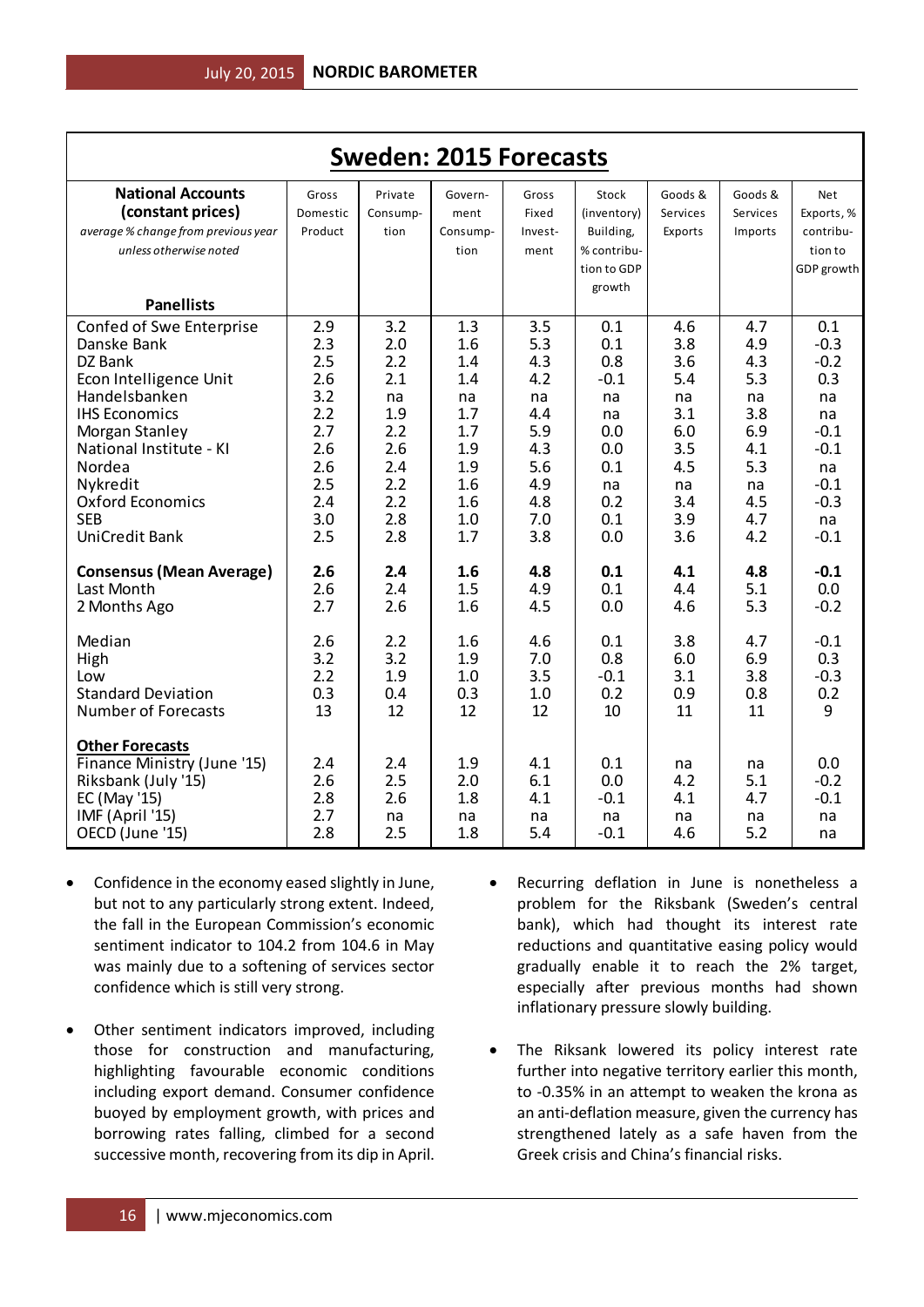|                                                                                    |                                  |                                                   |                     | <b>Sweden: 2015 Forecasts</b> |                              |                              |                               |                               |                                  |
|------------------------------------------------------------------------------------|----------------------------------|---------------------------------------------------|---------------------|-------------------------------|------------------------------|------------------------------|-------------------------------|-------------------------------|----------------------------------|
| <b>Other Indicators</b><br>average % change from previous year                     | Industrial<br>Prodn<br>(mining & | Unemploy- Consumer Consumer<br>ment Rate<br>(% of | Prices<br>(national | Prices<br>(CPIF               | Producer<br>Prices<br>(total | Hourly<br>Earnings<br>(total | Current<br>Account<br>Balance | Current<br>Account<br>Balance | General<br>Govt<br>Balance       |
| unless otherwise noted                                                             | manufac.)                        | labour                                            | index,              | index,                        | industry)                    | industry)                    | (annual                       | (% of GDP)                    | $(% \mathcal{L}_{0})$ (% of GDP) |
|                                                                                    |                                  | force)                                            | headline            | underlying                    |                              |                              | total,                        |                               |                                  |
| <b>Panellists</b>                                                                  |                                  |                                                   | rate)               | rate)                         |                              |                              | Skr bn)                       |                               |                                  |
| Confed of Swe Enterprise                                                           | na                               | 7.5                                               | 0.7                 | 1.4                           | na                           | na                           | na                            | na                            | na                               |
| Danske Bank<br>DZ Bank                                                             | na<br>na                         | 7.8<br>na                                         | 0.2<br>na           | na<br>na                      | na<br>na                     | 2.8<br>na                    | 220.7<br>na                   | 5.4<br>5.5                    | $-1.8$<br>$-1.2$                 |
| Econ Intelligence Unit                                                             | $-0.3$                           | 7.6                                               | 0.3                 | na                            | 1.7                          | 1.8                          | 246.3                         | 6.0                           | $-1.2$                           |
| Handelsbanken                                                                      | na                               | 7.5                                               | 0.2                 | na                            | na                           | na                           | na                            | na                            | na                               |
| <b>IHS Economics</b>                                                               | 1.7                              | 7.7                                               | $-0.1$              | na                            | na                           | na                           | na                            | 5.6                           | $-1.6$                           |
| Morgan Stanley                                                                     | na                               | 7.6                                               | 0.0                 | 0.7                           | na                           | na                           | 233.6                         | 5.8                           | $-1.7$                           |
| National Institute - KI                                                            | 0.1                              | 7.7                                               | 0.1                 | 0.9                           | na                           | 2.5                          | 267.4                         | 6.5                           | $-1.6$                           |
| Nordea<br>Nykredit                                                                 | na<br>na                         | 7.7<br>7.6                                        | 0.2<br>0.0          | 1.0<br>na                     | na<br>na                     | 2.7<br>na                    | 229.6<br>na                   | 5.4<br>5.8                    | $-1.2$<br>$-1.3$                 |
| <b>Oxford Economics</b>                                                            | 2.0                              | 7.7                                               | 0.2                 | na                            | 1.9                          | na                           | 256.0                         | 6.3                           | $-1.9$                           |
| <b>SEB</b>                                                                         | na                               | 7.6                                               | 0.2                 | 1.1                           | na                           | 2.8                          | na                            | 5.7                           | $-1.3$                           |
| UniCredit Bank                                                                     | na                               | 7.6                                               | 0.1                 | 0.9                           | na                           | na                           | na                            | 6.0                           | $-1.3$                           |
| <b>Consensus (Mean Average)</b>                                                    | 0.9                              | 7.6                                               | 0.2                 | 1.0                           | 1.8                          | 2.5                          | 242.3                         | 5.8                           | $-1.5$                           |
| Last Month                                                                         | 0.8<br>0.3                       | 7.6<br>7.6                                        | 0.2<br>0.3          | 1.0<br>1.0                    | 1.8<br>1.8                   | 2.6<br>2.5                   | 248.1<br>238.9                | 5.8<br>5.8                    | $-1.5$<br>$-1.6$                 |
| 2 Months Ago                                                                       |                                  |                                                   |                     |                               |                              |                              |                               |                               |                                  |
| Median                                                                             | 0.9                              | 7.6                                               | 0.2                 | 1.0                           | 1.8                          | 2.7                          | 240.0                         | 5.8                           | $-1.3$                           |
| High<br>Low                                                                        | 2.0<br>$-0.3$                    | 7.8<br>7.5                                        | 0.7<br>$-0.1$       | 1.4<br>0.7                    | 1.9<br>1.7                   | 2.8<br>1.8                   | 267.4<br>220.7                | 6.5<br>5.4                    | $-1.2$<br>$-1.9$                 |
| <b>Standard Deviation</b>                                                          | 1.1                              | 0.1                                               | 0.2                 | 0.2                           | 0.1                          | 0.4                          | 17.5                          | 0.4                           | 0.3                              |
| <b>Number of Forecasts</b>                                                         | 4                                | 12                                                | 12                  | 6                             | 2                            | 5                            | 6                             | 11                            | 11                               |
| <b>Other Forecasts</b>                                                             |                                  |                                                   |                     |                               |                              |                              |                               |                               |                                  |
| Finance Ministry (June '15)                                                        | na                               | 7.6                                               | $-0.1$              | na                            | na                           | na                           | na                            | na                            | $-1.3$                           |
| Riksbank (July '15)<br>EC (May '15)                                                | na<br>na                         | 7.7<br>7.7                                        | 0.2<br>na           | 1.1<br>na                     | na<br>na                     | 2.6<br>na                    | na<br>na                      | 6.2<br>5.8                    | $-1.4$<br>$-1.5$                 |
| IMF (April '15)                                                                    | na                               | 7.7                                               | 0.2                 | na                            | na                           | na                           | na                            | 6.3                           | na                               |
| OECD (June '15)                                                                    | na                               | 7.7                                               | 0.2                 | na                            | na                           | na                           | na                            | 6.5                           | $-1.2$                           |
| Sweden: Historical Data (% change year-on-year)                                    |                                  |                                                   |                     | 2010                          | 2011                         |                              | 2012                          | 2013                          | 2014                             |
| <b>Gross Domestic Product</b>                                                      |                                  |                                                   |                     | 6.0                           |                              | 2.7                          | $-0.3$                        | 1.3                           | 2.3                              |
| <b>Private Consumption</b><br><b>Government Consumption</b>                        |                                  |                                                   |                     | 3.9<br>1.3                    |                              | 1.9<br>0.8                   | 0.8<br>1.1                    | 1.9<br>0.7                    | 2.4<br>2.0                       |
| <b>Gross Fixed Investment</b>                                                      |                                  |                                                   |                     | 6.0                           |                              | 5.7                          | $-0.2$                        | $-0.4$                        | 6.6                              |
| <b>Inventory Building (% contribution)</b>                                         |                                  |                                                   |                     | 2.1                           |                              | 0.5                          | $-1.1$                        | 0.0                           | 0.1                              |
| <b>Goods &amp; Services Exports</b><br><b>Goods &amp; Services Imports</b>         |                                  |                                                   |                     | 11.9<br>12.8                  |                              | 6.1<br>7.3                   | 1.0<br>0.5                    | $-0.2$<br>$-0.7$              | 3.5<br>6.5                       |
| <b>Net Exports (% contribution)</b>                                                |                                  |                                                   |                     | 0.3                           | $-0.2$                       |                              | 0.2                           | 0.2                           | $-1.0$                           |
| <b>Industrial Production</b>                                                       |                                  |                                                   |                     | 8.7                           |                              | 3.0                          | $-3.2$                        | $-4.3$                        | $-1.7$                           |
| Unemployment Rate (% of labour force)<br><b>Consumer Prices (headline rate)</b>    |                                  |                                                   |                     | 8.4<br>1.3                    |                              | 7.5<br>3.0                   | 8.0<br>0.9                    | 8.0<br>0.0                    | 7.9<br>$-0.2$                    |
| <b>Consumer Prices (underlying rate, CPIF)</b>                                     |                                  |                                                   |                     | 2.0                           |                              | 1.4                          | 1.0                           | 0.9                           | 0.5                              |
| <b>Producer Prices</b>                                                             |                                  |                                                   |                     | 1.0                           |                              | 0.4                          | $-0.9$                        | $-2.8$                        | 1.8                              |
| Labour Costs (mining and manufacturing)<br><b>Current Account Balance (Skr bn)</b> |                                  |                                                   |                     | 2.6<br>211.6                  | 212.5                        | 2.7                          | 3.2<br>212.4                  | 2.6<br>275.8                  | 3.0<br>244.9                     |
| - as a % of GDP                                                                    |                                  |                                                   |                     | 6.0                           |                              | 5.8                          | 5.8                           | 7.3                           | 6.3                              |
| General Govt Budget Balance (% of GDP)<br>Source: Eurostat, Statistics Sweden      |                                  |                                                   |                     | 0.0                           | $-0.1$                       |                              | $-0.9$                        | $-1.4$                        | $-1.9$                           |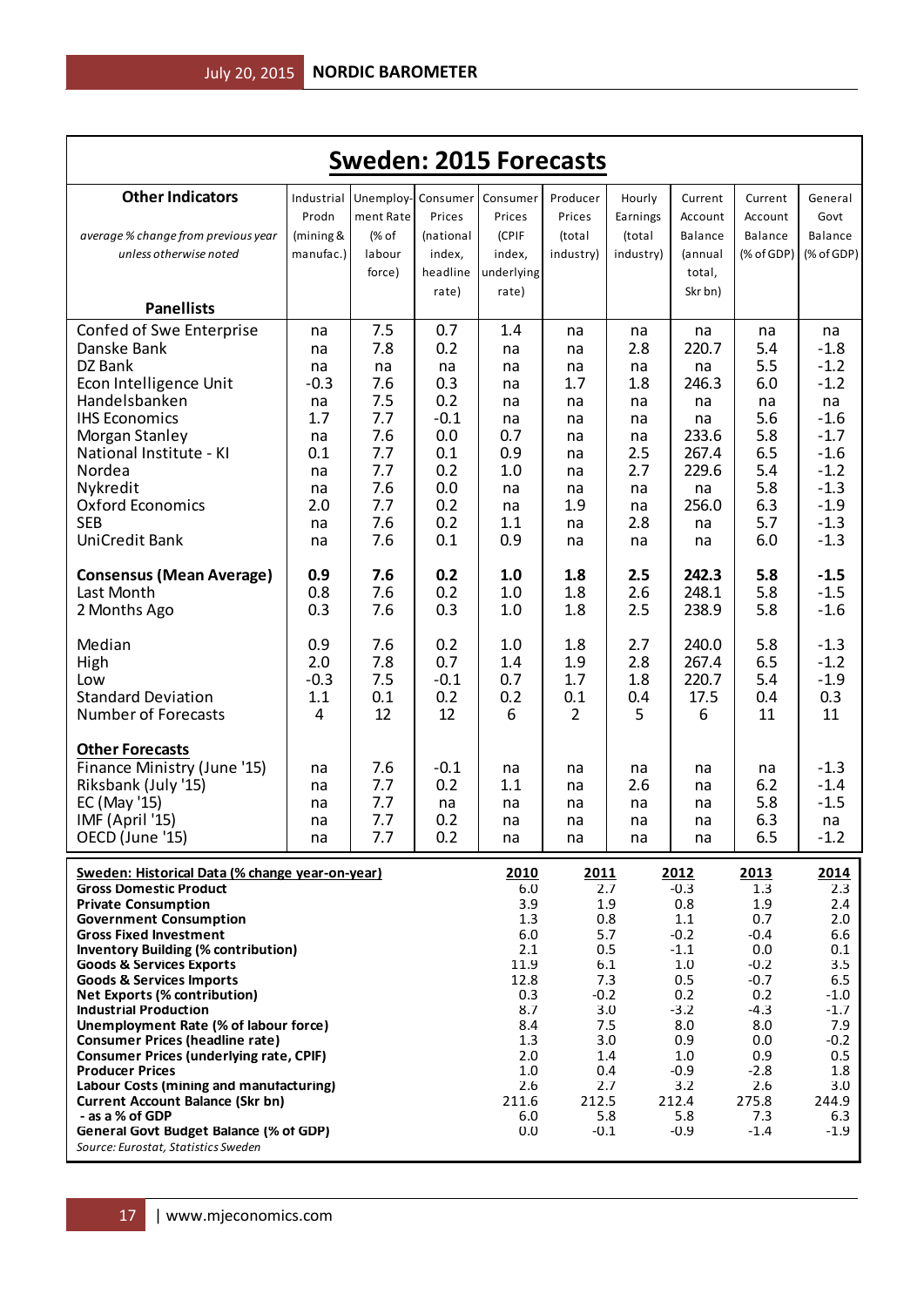| <b>Sweden: 2016 Forecasts</b>                 |                   |                     |                 |                |                      |                     |                     |                          |  |
|-----------------------------------------------|-------------------|---------------------|-----------------|----------------|----------------------|---------------------|---------------------|--------------------------|--|
| <b>National Accounts</b><br>(constant prices) | Gross<br>Domestic | Private<br>Consump- | Govern-<br>ment | Gross<br>Fixed | Stock<br>(inventory) | Goods &<br>Services | Goods &<br>Services | <b>Net</b><br>Exports, % |  |
| average % change from previous year           | Product           | tion                | Consump-        | Invest-        | Building,            | Exports             | Imports             | contribu-                |  |
| unless otherwise noted                        |                   |                     | tion            | ment           | % contribu-          |                     |                     | tion to                  |  |
|                                               |                   |                     |                 |                | tion to GDP          |                     |                     | GDP growth               |  |
|                                               |                   |                     |                 |                | growth               |                     |                     |                          |  |
| <b>Panellists</b>                             |                   |                     |                 |                |                      |                     |                     |                          |  |
| Confed of Swe Enterprise                      | na                | na                  | na              | na             | na                   | na                  | na                  | na                       |  |
| Danske Bank                                   | 2.3               | 2.0                 | 1.1             | 3.6            | 0.0                  | 5.3                 | 5.2                 | 0.2                      |  |
| DZ Bank<br>Econ Intelligence Unit             | 2.6<br>3.1        | 2.4<br>2.5          | 0.8<br>1.2      | 3.8<br>3.9     | $-0.4$<br>0.0        | 4.4<br>6.7          | 4.1<br>5.2          | 0.3<br>0.9               |  |
| Handelsbanken                                 | 2.9               | na                  | na              | na             | na                   | na                  | na                  | na                       |  |
| <b>IHS Economics</b>                          | 1.9               | 1.9                 | 1.4             | 3.5            | na                   | 3.0                 | 3.6                 | na                       |  |
| Morgan Stanley                                | 3.0               | 2.5                 | 1.2             | 5.0            | 0.0                  | 6.3                 | 6.3                 | 0.2                      |  |
| National Institute - KI                       | 3.0               | 2.8                 | 2.4             | 4.8            | 0.0                  | 4.6                 | 5.0                 | 0.0                      |  |
| Nordea                                        | 2.4               | 2.4                 | 1.2             | 3.9            | 0.0                  | 5.8                 | 5.7                 | na                       |  |
| Nykredit                                      | 2.9               | 1.7                 | 1.4             | 6.0            | na                   | na                  | na                  | 0.3                      |  |
| Oxford Economics                              | 2.7               | 3.0                 | 1.4             | 5.2            | 0.3                  | 4.5                 | 6.3                 | $-0.6$                   |  |
| <b>SEB</b>                                    | 2.7               | 2.7                 | 0.8             | 6.5            | 0.1                  | 4.3                 | 5.4                 | na                       |  |
| <b>UniCredit Bank</b>                         | 3.0               | 3.4                 | 1.4             | 3.8            | $-0.1$               | 5.0                 | 4.8                 | 0.0                      |  |
| <b>Consensus (Mean Average)</b>               | 2.7               | 2.5                 | 1.3             | 4.5            | 0.0                  | 5.0                 | 5.2                 | 0.2                      |  |
| Last Month                                    | 2.7               | 2.4                 | 1.3             | 4.6            | 0.0                  | 5.0                 | 5.2                 | 0.1                      |  |
| 2 Months Ago                                  | 2.7               | 2.5                 | 1.3             | 4.5            | 0.0                  | 5.0                 | 5.2                 | 0.1                      |  |
| Median                                        | 2.8               | 2.5                 | 1.2             | 3.9            | 0.0                  | 4.8                 | 5.2                 | 0.2                      |  |
| High                                          | 3.1               | 3.4                 | 2.4             | 6.5            | 0.3                  | 6.7                 | 6.3                 | 0.9                      |  |
| Low                                           | 1.9               | 1.7                 | 0.8             | 3.5            | $-0.4$               | 3.0                 | 3.6                 | $-0.6$                   |  |
| <b>Standard Deviation</b>                     | 0.4               | 0.5                 | 0.4             | 1.0            | 0.2                  | 1.1                 | 0.9                 | 0.4                      |  |
| <b>Number of Forecasts</b>                    | 12                | 11                  | 11              | 11             | 9                    | 10                  | 10                  | 8                        |  |
| <b>Other Forecasts</b>                        |                   |                     |                 |                |                      |                     |                     |                          |  |
| Finance Ministry (June '15)                   | 2.5               | 2.8                 | 1.6             | 3.4            | 0.0                  | na                  | na                  | 0.3                      |  |
| Riksbank (July '15)                           | 3.3               | 3.3                 | 2.7             | 6.3            | 0.0                  | 5.7                 | 6.5                 | $-0.2$                   |  |
| EC (May '15)<br>IMF (April '15)               | 2.8<br>2.8        | 2.6<br>na           | 1.7             | 4.5            | 0.0<br>na            | 5.3                 | 5.6                 | 0.1<br>na                |  |
| OECD (June '15)                               | 3.0               | 2.7                 | na<br>1.7       | na<br>5.2      | 0.0                  | na<br>4.7           | na<br>4.9           | na                       |  |
|                                               |                   |                     |                 |                |                      |                     |                     |                          |  |



# **Sweden: Background Information**

| By September 2018 (parliamentary)                |
|--------------------------------------------------|
|                                                  |
| Stockholm (GMT + 1 hour)                         |
| Swedish Krona (free float)                       |
| \$558 bn                                         |
| 9.6 <sub>m</sub>                                 |
| 20th out of 178 countries                        |
| 11th out of 189 countries                        |
| 10th out of 144 countries                        |
| 4th out of 175 countries                         |
| 43.9% of GDP                                     |
| 22.0%                                            |
| Courses Delaitte IFFS Flootion Cuide Eurostat FT |

*Sources: Deloitte, IFES Election Guide, Eurostat, FT, Heritage Foundation, MJE, Transparency International, World Bank and World Economic Forum.*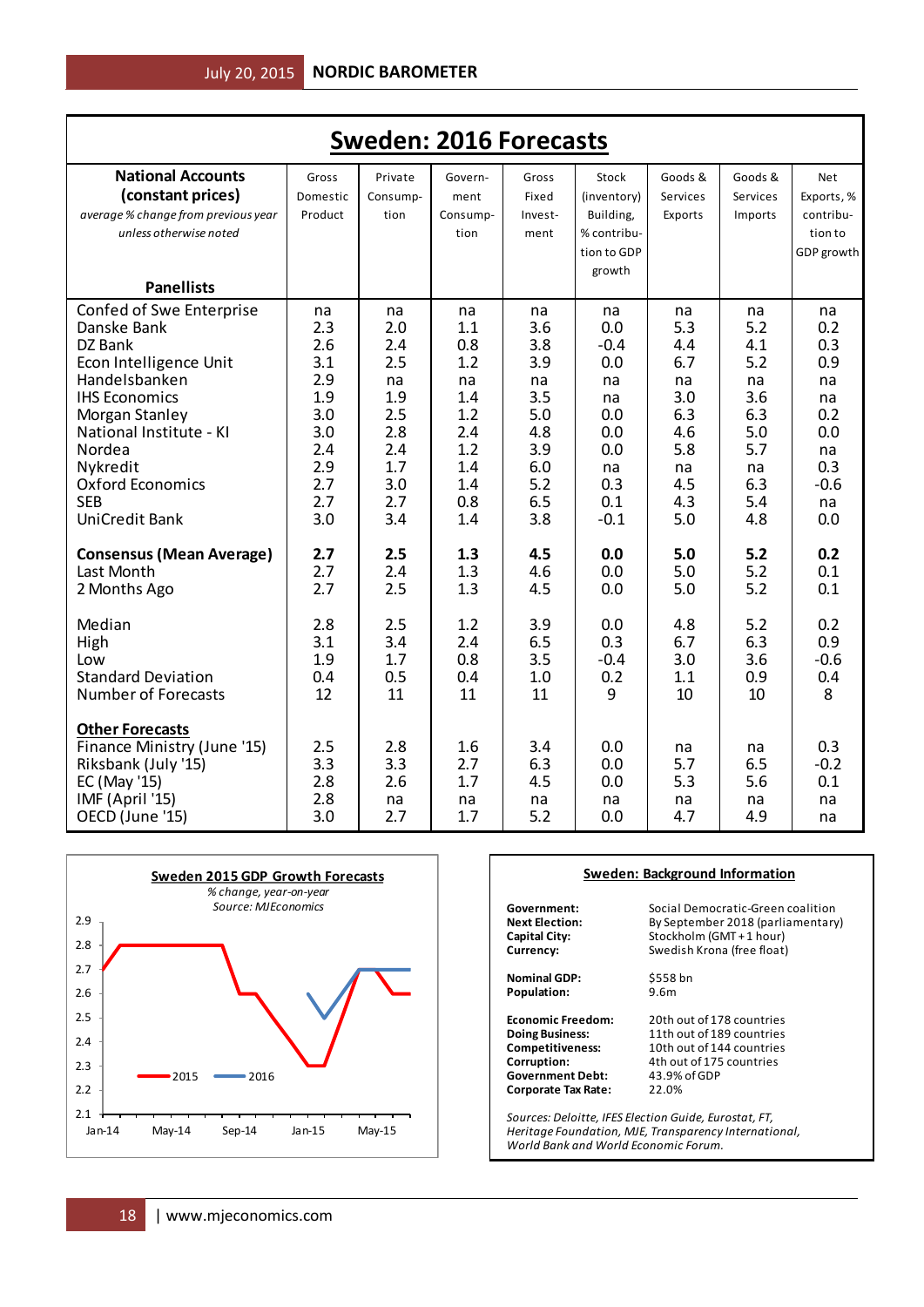| <b>Sweden: 2016 Forecasts</b>       |            |                             |            |            |                |            |                |            |                  |
|-------------------------------------|------------|-----------------------------|------------|------------|----------------|------------|----------------|------------|------------------|
| <b>Other Indicators</b>             | Industrial | Unemploy- Consumer Consumer |            |            | Producer       | Hourly     | Current        | Current    | General          |
|                                     | Prodn      | ment Rate                   | Prices     | Prices     | Prices         | Earnings   | Account        | Account    | Govt             |
| average % change from previous year | (mining &  | (% of                       | (national  | (CPIF      | (total         | (total     | <b>Balance</b> | Balance    | Balance          |
| unless otherwise noted              | manufac.)  | labour                      | index,     | index,     | industry)      | industry)  | (annual        | (% of GDP) | (% of GDP)       |
|                                     |            | force)                      | headline   | underlying |                |            | total,         |            |                  |
|                                     |            |                             | rate)      | rate)      |                |            | Skr bn)        |            |                  |
| <b>Panellists</b>                   |            |                             |            |            |                |            |                |            |                  |
| Confed of Swe Enterprise            | na         | na                          | na         | na         | na             | na         | na             | na         | na               |
| Danske Bank                         | na         | 7.6                         | 1.5        | na         | na             | 2.5        | 228.3          | 5.4        | $-0.9$           |
| DZ Bank                             | na         | na                          | na         | na         | na             | na         | na             | 5.3        | $-0.7$           |
| Econ Intelligence Unit              | 2.0        | 7.2                         | 1.6        | na         | 2.1            | 2.4        | 245.7          | 5.8        | $-0.6$           |
| Handelsbanken                       | na         | 7.0                         | 2.0        | na         | na             | na         | na             | na         | na               |
| <b>IHS Economics</b>                | 2.3        | 7.4                         | 0.8        | na         | na             | na         | na             | 5.3        | $-0.7$           |
| Morgan Stanley                      | na         | 7.1                         | 1.4        | 1.4        | na             | na         | 249.4          | 6.0        | $-0.8$<br>$-0.8$ |
| National Institute - KI<br>Nordea   | 3.7        | 7.5<br>7.5                  | 1.2<br>1.4 | 1.7<br>1.7 | na             | 3.0<br>2.8 | 285.0<br>255.3 | 6.6<br>6.0 | $-0.6$           |
| Nykredit                            | na<br>na   | 7.3                         | 1.5        | na         | na<br>na       | na         | na             | 6.1        | $-0.5$           |
| <b>Oxford Economics</b>             | 3.5        | 7.1                         | 1.8        | na         | 3.1            | na         | 206.4          | 4.9        | $-1.2$           |
| <b>SEB</b>                          | na         | 7.3                         | 1.2        | 1.6        | na             | 3.0        | na             | 5.8        | $-0.7$           |
| <b>UniCredit Bank</b>               | na         | 7.4                         | 1.4        | 1.5        | na             | na         | na             | 6.0        | $-0.5$           |
|                                     |            |                             |            |            |                |            |                |            |                  |
| <b>Consensus (Mean Average)</b>     | 2.9        | 7.3                         | 1.4        | 1.6        | 2.6            | 2.7        | 245.0          | 5.7        | $-0.7$           |
| Last Month                          | 3.0        | 7.3                         | 1.4        | 1.6        | 2.6            | 2.9        | 251.7          | 5.8        | $-0.8$           |
| 2 Months Ago                        | 3.4        | 7.3                         | 1.4        | 1.4        | 2.7            | 2.8        | 242.2          | 5.6        | $-0.8$           |
| Median                              | 2.9        | 7.3                         | 1.4        | 1.6        | 2.6            | 2.8        | 247.6          | 5.8        | $-0.7$           |
| High                                | 3.7        | 7.6                         | 2.0        | 1.7        | 3.1            | 3.0        | 285.0          | 6.6        | $-0.5$           |
| Low                                 | 2.0        | 7.0                         | 0.8        | 1.4        | 2.1            | 2.4        | 206.4          | 4.9        | $-1.2$           |
| <b>Standard Deviation</b>           | 0.9        | 0.2                         | 0.3        | 0.1        | 0.7            | 0.3        | 26.4           | 0.5        | 0.2              |
| <b>Number of Forecasts</b>          | 4          | 11                          | 11         | 5          | $\overline{2}$ | 5          | 6              | 11         | 11               |
| <b>Other Forecasts</b>              |            |                             |            |            |                |            |                |            |                  |
| Finance Ministry (June '15)         | na         | 7.2                         | 0.9        | na         | na             | na         | na             | na         | $-1.0$           |
| Riksbank (July '15)                 | na         | 7.3                         | 2.0        | 2.1        | na             | 3.2        | na             | 5.7        | $-0.7$           |
| EC (May '15)                        | na         | 7.6                         | na         | na         | na             | na         | na             | 5.6        | $-1.0$           |
| IMF (April '15)                     | na         | 7.6                         | 1.1        | na         | na             | na         | na             | 6.3        | na               |
| OECD (June '15)                     | na         | 7.6                         | 1.4        | na         | na             | na         | na             | 6.3        | $-0.5$           |



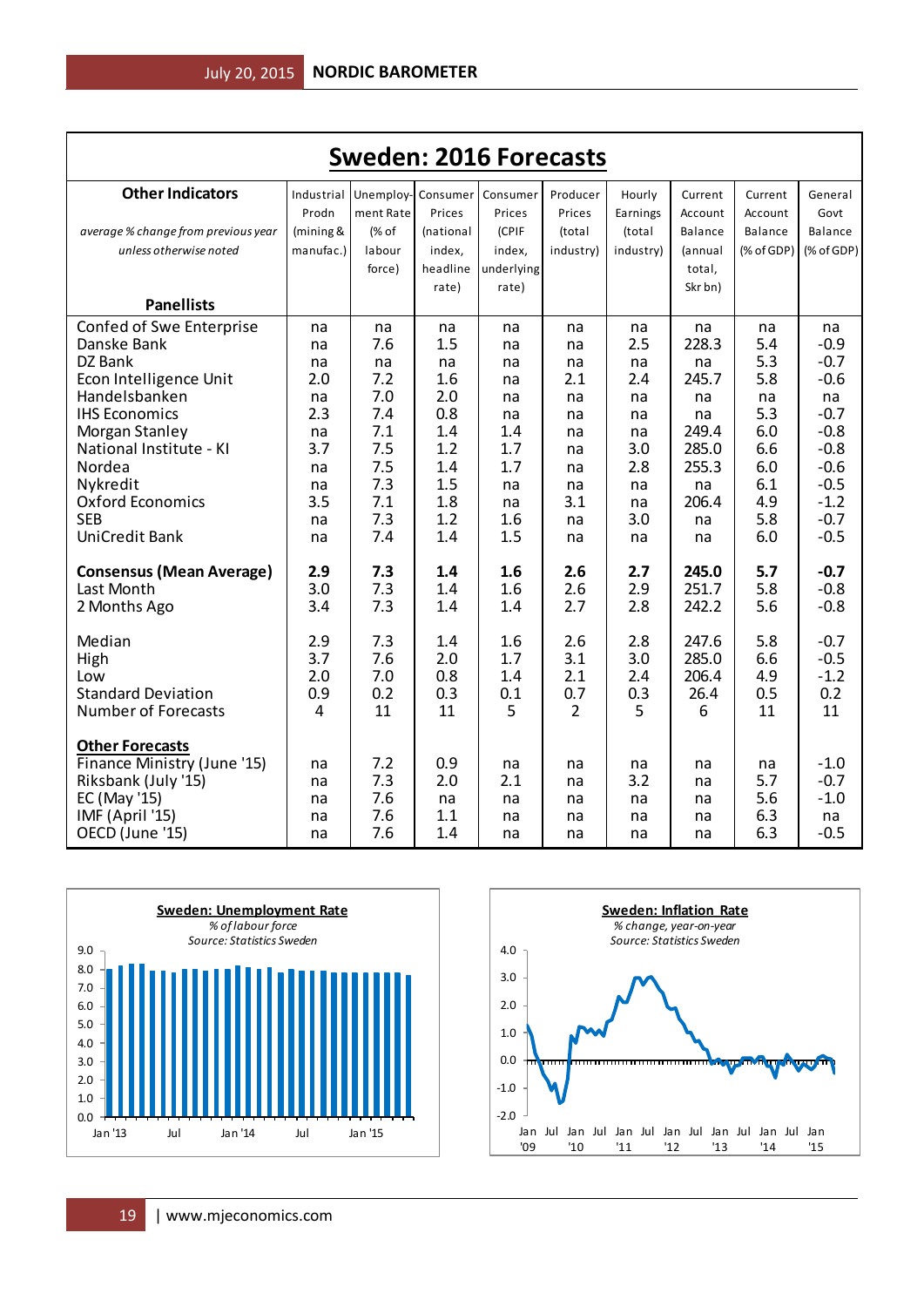| <b>Iceland Forecasts</b><br>% change, year-on-year, unless otherwise stated                                                                                           |              |              |                     |  |  |  |  |  |  |
|-----------------------------------------------------------------------------------------------------------------------------------------------------------------------|--------------|--------------|---------------------|--|--|--|--|--|--|
| <b>GDP Growth</b>                                                                                                                                                     | 2014         | 2015         | 2016                |  |  |  |  |  |  |
| CBol                                                                                                                                                                  | 1.9          | 4.6          | 3.4                 |  |  |  |  |  |  |
| EC<br><b>IMF</b>                                                                                                                                                      | 1.9<br>1.8   | 2.8<br>3.5   | 2.5<br>3.2          |  |  |  |  |  |  |
| OECD                                                                                                                                                                  | 1.9          | 3.7          | 2.9                 |  |  |  |  |  |  |
| SI                                                                                                                                                                    | 1.9          | 3.8          | 3.2                 |  |  |  |  |  |  |
| <b>Private Consumption</b>                                                                                                                                            | 2014         | 2015         | 2016                |  |  |  |  |  |  |
| CBol                                                                                                                                                                  | 3.7          | 3.9          | 3.0                 |  |  |  |  |  |  |
| EC                                                                                                                                                                    | 3.7          | 3.5          | 3.0                 |  |  |  |  |  |  |
| <b>IMF</b><br>OECD                                                                                                                                                    | na<br>3.7    | na<br>3.9    | na<br>2.8           |  |  |  |  |  |  |
| SI                                                                                                                                                                    | 3.7          | 3.8          | 3.3                 |  |  |  |  |  |  |
| <b>Fixed Investment</b>                                                                                                                                               | 2014         | 2015         | 2016                |  |  |  |  |  |  |
| CBol                                                                                                                                                                  | 13.7         | 22.6         | 10.9                |  |  |  |  |  |  |
| EC                                                                                                                                                                    | 13.7         | 12.0         | 9.0                 |  |  |  |  |  |  |
| <b>IMF</b>                                                                                                                                                            | na           | na           | na                  |  |  |  |  |  |  |
| OECD<br>SI                                                                                                                                                            | 13.7<br>13.7 | 13.4<br>18.1 | 14.5<br>16.3        |  |  |  |  |  |  |
|                                                                                                                                                                       |              |              |                     |  |  |  |  |  |  |
| <b>Export Volume</b>                                                                                                                                                  | 2014         | 2015         | 2016                |  |  |  |  |  |  |
| CBol<br>EC                                                                                                                                                            | 3.1<br>3.1   | 6.9<br>4.7   | 4.2<br>5.5          |  |  |  |  |  |  |
| <b>IMF</b>                                                                                                                                                            | na           | na           | na                  |  |  |  |  |  |  |
| OECD                                                                                                                                                                  | 3.1          | 3.9          | 3.2                 |  |  |  |  |  |  |
| SI                                                                                                                                                                    | 3.1          | 5.3          | 3.5                 |  |  |  |  |  |  |
| <b>Import Volume</b>                                                                                                                                                  | 2014         | 2015         | 2016                |  |  |  |  |  |  |
| CBol                                                                                                                                                                  | 9.9          | 11.1         | 5.7                 |  |  |  |  |  |  |
| EC                                                                                                                                                                    | 9.9          | 8.3          | 7.9                 |  |  |  |  |  |  |
| <b>IMF</b><br>OECD                                                                                                                                                    | na<br>9.9    | na<br>7.6    | na<br>6.7           |  |  |  |  |  |  |
| SI                                                                                                                                                                    | 9.9          | 9.8          | 7.8                 |  |  |  |  |  |  |
| <b>Consumer Price Inflation</b>                                                                                                                                       | 2014         | 2015         | 2016                |  |  |  |  |  |  |
| CBol                                                                                                                                                                  | 2.0          | 1.9          | 3.0                 |  |  |  |  |  |  |
| EC                                                                                                                                                                    | 2.0          | 1.5          | 2.7                 |  |  |  |  |  |  |
| <b>IMF</b>                                                                                                                                                            | 2.0          | 0.9          | 2.1                 |  |  |  |  |  |  |
| OECD<br>SI.                                                                                                                                                           | 2.0<br>2.0   | 1.6<br>1.7   | 3.8<br>3.0          |  |  |  |  |  |  |
|                                                                                                                                                                       |              |              |                     |  |  |  |  |  |  |
| <b>Current Acc. (% of GDP)</b><br>CBol                                                                                                                                | 2014<br>3.6  | 2015<br>2.3  | <u> 2016</u><br>1.8 |  |  |  |  |  |  |
| EC                                                                                                                                                                    | 3.6          | 2.0          | 0.4                 |  |  |  |  |  |  |
| <b>IMF</b>                                                                                                                                                            | na           | na           | na                  |  |  |  |  |  |  |
| OECD                                                                                                                                                                  | 3.6          | 3.1          | 2.4                 |  |  |  |  |  |  |
| SI                                                                                                                                                                    | 3.6          | 2.0          | 0.4                 |  |  |  |  |  |  |
| <b>Budget Balance (% of GDP)</b>                                                                                                                                      | <u>2014</u>  | <u> 2015</u> | <u> 2016</u>        |  |  |  |  |  |  |
| CBol                                                                                                                                                                  | $-0.2$       | $-0.1$       | 0.0                 |  |  |  |  |  |  |
| EC<br><b>IMF</b>                                                                                                                                                      | $-0.2$<br>na | 0.0<br>na    | $-0.3$<br>na        |  |  |  |  |  |  |
| OECD                                                                                                                                                                  | $-0.2$       | 0.2          | 0.5                 |  |  |  |  |  |  |
| SI                                                                                                                                                                    | na           | na           | na                  |  |  |  |  |  |  |
|                                                                                                                                                                       |              |              |                     |  |  |  |  |  |  |
| <u>Sources:</u><br>Central Bank of Iceland, May 2015<br>European Commission, May 2015<br>IMF, World Economic Outlook, April 2015<br>OECD, Economic Outlook, June 2015 |              |              |                     |  |  |  |  |  |  |
| Statistics Iceland, April 2015                                                                                                                                        |              |              |                     |  |  |  |  |  |  |

# **Iceland Snapshot**

 The latest indicators point to further improvement in the economy. Overnight stays in Icelandic hotels increased by 20% y/y in May and were 14% higher over a twelve month period, boosting the occupancy rate in the Capital region to 77%. Insolvencies decreased by 9%, new registrations rose 12% and VAT turnover also increased, by 8% over the same twelve months to May 2015.

 The authorities are preparing for the dissolution of capital controls (as we described in detail last month), with the recent announcement that pension funds will be allowed to invest abroad up to a maximum ISK10bn. The move enables local investors to diversify their assets, spreading portfolio risks. It will also help to prevent a sudden surge in foreign liabilities when capital controls are lifted.



| Iceland: Background Information                                                                                                                        |                                    |  |  |
|--------------------------------------------------------------------------------------------------------------------------------------------------------|------------------------------------|--|--|
| Government:                                                                                                                                            | Progressive Party led coalition    |  |  |
| <b>Next Election:</b>                                                                                                                                  | By June 2016 (presidential)        |  |  |
| <b>Capital City:</b>                                                                                                                                   | Reykjavic (GMT time)               |  |  |
| Currency:                                                                                                                                              | Icelandic Krona (capital controls) |  |  |
| <b>Nominal GDP:</b>                                                                                                                                    | \$15 bn                            |  |  |
| Population:                                                                                                                                            | 0.3m                               |  |  |
| <b>Economic Freedom:</b>                                                                                                                               | 23rd out of 178 countries          |  |  |
| <b>Doing Business:</b>                                                                                                                                 | 12th out of 189 countries          |  |  |
| <b>Competitiveness:</b>                                                                                                                                | 30th out of 144 countries          |  |  |
| Corruption:                                                                                                                                            | 12th out of 175 countries          |  |  |
| <b>Government Debt:</b>                                                                                                                                | 86.4% of GDP                       |  |  |
| <b>Corporate Tax Rate:</b>                                                                                                                             | 20.0%                              |  |  |
| Sources: Deloitte, IFES Election Guide, Eurostat, FT,<br>Heritage Foundation, MJE, Transparency International,<br>World Bank and World Economic Forum. |                                    |  |  |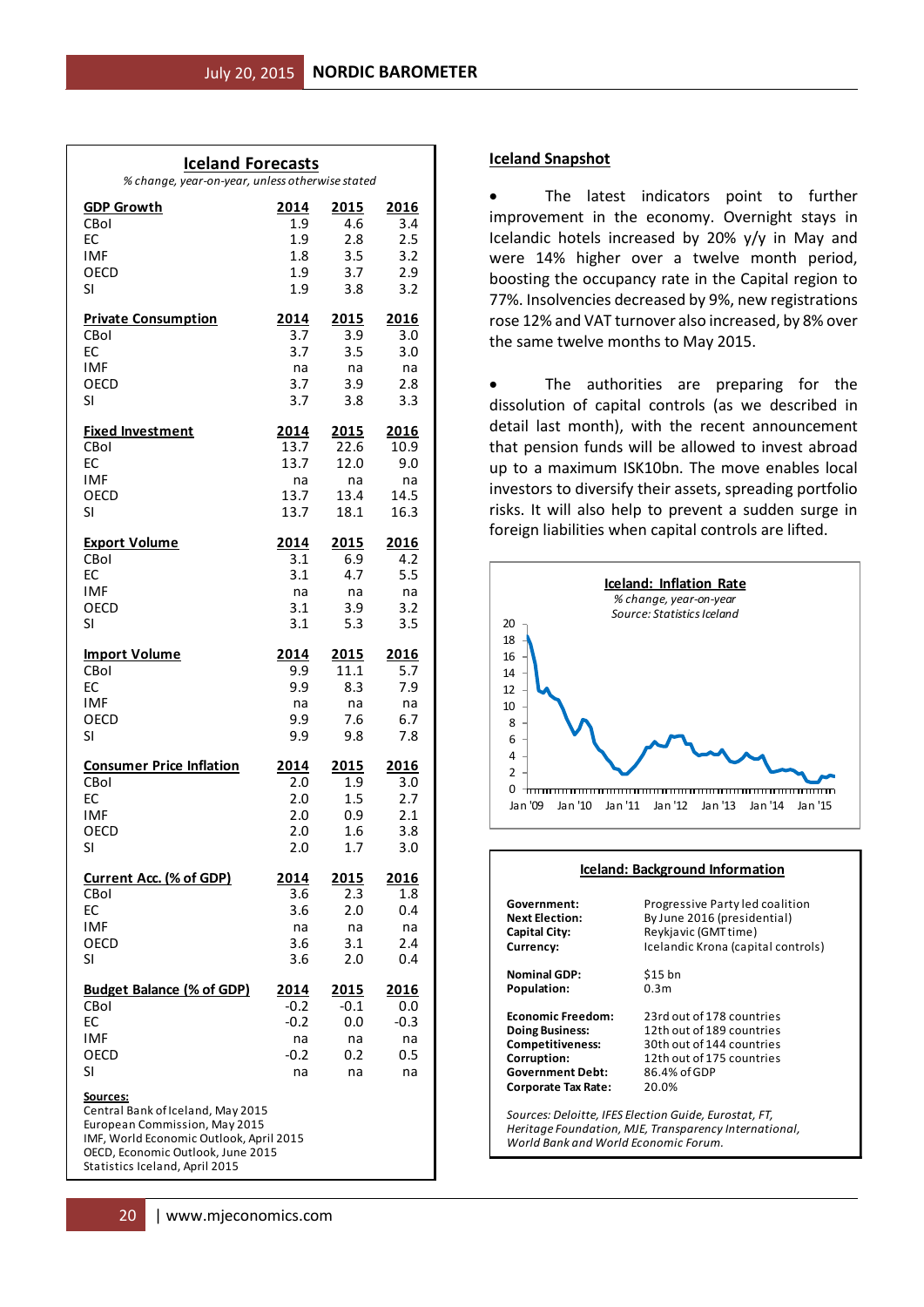| 3-month Danish CIBOR Rate, %      |         |         | 10 Year Danish Govt Bond Yield, %  |      |  |
|-----------------------------------|---------|---------|------------------------------------|------|--|
| <b>Rate on Survey Date:</b>       |         | $-0.16$ | <b>Rate on Survey Date:</b>        |      |  |
|                                   | 2015    | 2016    |                                    | 2015 |  |
| <b>Mean Average</b>               | $-0.18$ | 0.08    | <b>Mean Average</b>                | 0.74 |  |
| High                              | $-0.15$ | 0.10    | High                               | 0.98 |  |
| Low                               | $-0.20$ | 0.05    | Low                                | 0.50 |  |
| <b>Standard Deviation</b>         | 0.04    | 0.04    | Standard Deviation                 | 0.34 |  |
| 3-month Euro Area EURIBOR Rate, % |         |         | 10 Year Finnish Govt Bond Yield, % |      |  |
| <b>Rate on Survey Date:</b>       |         | $-0.02$ | <b>Rate on Survey Date:</b>        |      |  |
|                                   | 2015    | 2016    |                                    | 2015 |  |
| <b>Mean Average</b>               | 0.01    | 0.08    | <b>Mean Average</b>                | 1.21 |  |
| High                              | 0.05    | 0.40    | High                               | 1.32 |  |
| Low                               | $-0.05$ | $-0.05$ | Low                                | 1.00 |  |
| <b>Standard Deviation</b>         | 0.03    | 0.14    | <b>Standard Deviation</b>          | 0.18 |  |
| 3-month Norwegian NIBOR Rate, %   |         |         | 10 Year Norwegian Govt Bond Yield, |      |  |
| <b>Rate on Survey Date:</b>       |         | 1.26    | <b>Rate on Survey Date:</b>        |      |  |
|                                   | 2015    | 2016    |                                    | 2015 |  |
| <b>Mean Average</b>               | 1.13    | 1.14    | <b>Mean Average</b>                | 1.83 |  |
| High                              | 1.25    | 1.35    | High                               | 2.00 |  |
| Low                               | 0.88    | 0.75    | Low                                | 1.73 |  |
| <b>Standard Deviation</b>         | 0.16    | 0.25    | <b>Standard Deviation</b>          | 0.12 |  |
| 3-month Swedish STIBOR Rate, %    |         |         | 10 Year Swedish Govt Bond Yield, % |      |  |
| <b>Rate on Survey Date:</b>       |         | $-0.23$ | <b>Rate on Survey Date:</b>        |      |  |
|                                   | 2015    | 2016    |                                    | 2015 |  |
| <b>Mean Average</b>               | $-0.24$ | 0.33    | <b>Mean Average</b>                | 1.16 |  |
| High                              | $-0.10$ | 0.70    | High                               | 1.34 |  |
| Low                               | $-0.35$ | 0.00    | Low                                | 0.80 |  |
| <b>Standard Deviation</b>         | 0.11    | 0.30    |                                    | 0.25 |  |

| <b>Oil Price Forecasts</b>                                                                                                                                |      |      |  |  |
|-----------------------------------------------------------------------------------------------------------------------------------------------------------|------|------|--|--|
| Oil Prices, Brent Blent, US\$ per barrel                                                                                                                  |      |      |  |  |
| 49.9<br><b>Price on Survey Date:</b>                                                                                                                      |      |      |  |  |
|                                                                                                                                                           | 2015 | 2016 |  |  |
| <b>Mean Average</b>                                                                                                                                       | 65.0 | 72.1 |  |  |
| High                                                                                                                                                      | 76.0 | 80.0 |  |  |
| Low                                                                                                                                                       | 60.0 | 65.0 |  |  |
| <b>Standard Deviation</b>                                                                                                                                 | 5.1  | 4.8  |  |  |
| Notes: The consensus (mean average) is based on<br>responses from panellists in our Nordic Barometer<br>survey and those in our companion publication the |      |      |  |  |

survey and those in our companion publication, the Euro Zone Barometer. Forecasts are for end period.

# **Interest Rate Forecasts**

# **10 Year Danish Govt Bond Yield, %** Rate on Survey Date: 0.99

| <u> 2015</u> | 2016 |                           | 2015 | 2016 |
|--------------|------|---------------------------|------|------|
| $-0.18$      | 0.08 | <b>Mean Average</b>       | 0.74 | 1.22 |
| $-0.15$      | 0.10 | High                      | 0.98 | 1.64 |
| $-0.20$      | 0.05 | Low                       | 0.50 | 0.80 |
| 0.04         | 0.04 | <b>Standard Deviation</b> | 0.34 | 0.59 |

# **10 Year Finnish Govt Bond Yield, %**

| $-0.02$       |         | <b>Rate on Survey Date:</b> |      | 0.90 |  |
|---------------|---------|-----------------------------|------|------|--|
| <u> 2015 </u> | 2016    |                             | 2015 | 2016 |  |
| 0.01          | 0.08    | <b>Mean Average</b>         | 1.21 | 2.40 |  |
| 0.05          | 0.40    | High                        | 1.32 | 2.70 |  |
| -0.05         | $-0.05$ | Low                         | 1.00 | 2.00 |  |
| 0.03          | 0.14    | Standard Deviation          | 0.18 | 0.36 |  |

# **10 Year Norwegian Govt Bond Yield, %**

|                       | 1.26         | <b>Rate on Survey Date:</b>                      | 1.64         |
|-----------------------|--------------|--------------------------------------------------|--------------|
| <u> 2015 </u><br>1.13 | 2016<br>1.14 | 2015<br>1.83<br><b>Mean Average</b>              | 2016<br>2.10 |
| 1.25                  | 1.35         | High<br>2.00                                     | 2.70         |
| 0.88<br>0.16          | 0.75<br>0.25 | 1.73<br>Low<br><b>Standard Deviation</b><br>0.12 | 1.82<br>0.41 |

# **10 Year Swedish Govt Bond Yield, %**

| 2016         |      |
|--------------|------|
| 2.50         |      |
| 1.10<br>0.58 |      |
|              | 1.90 |

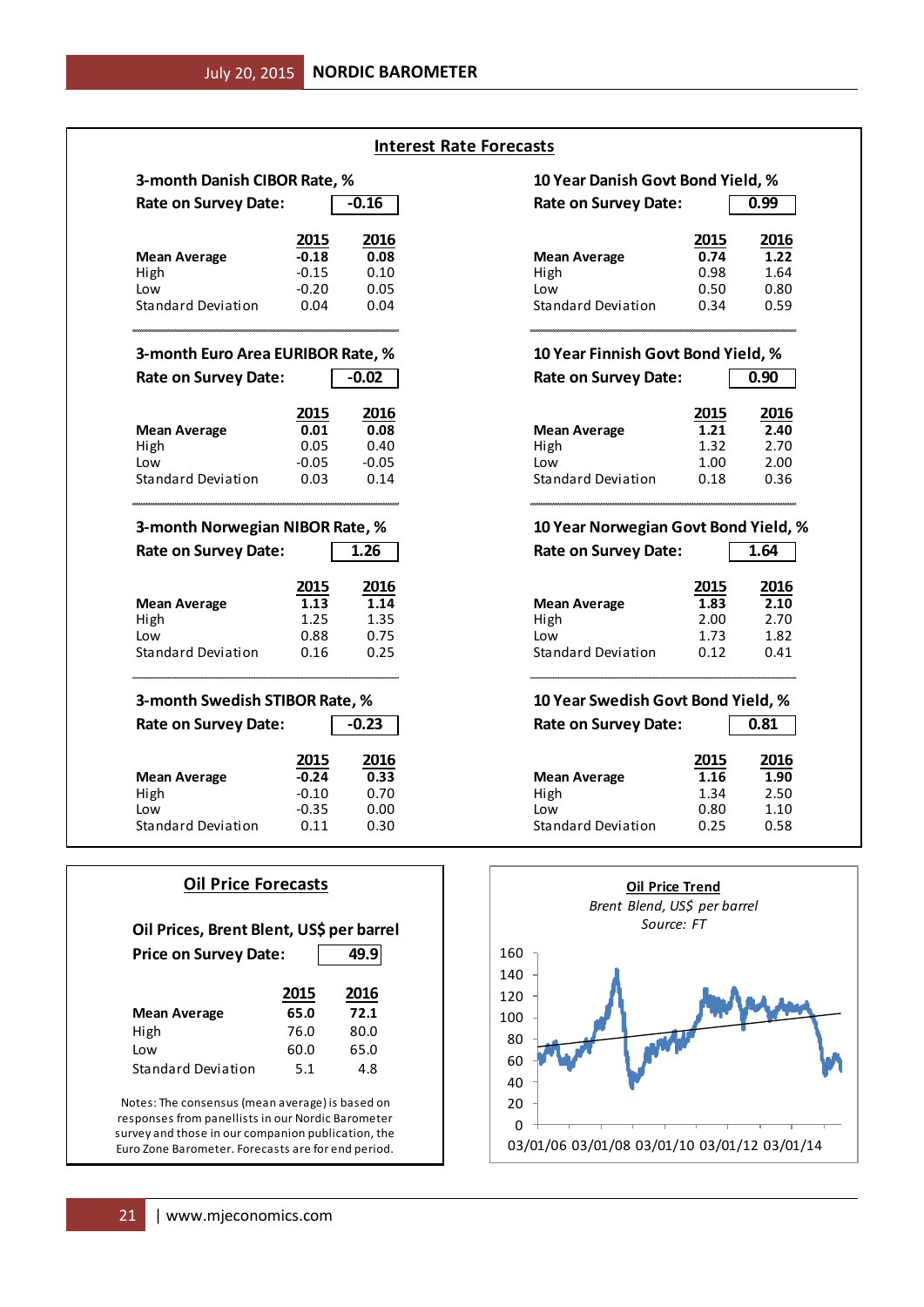# **Exchange Rate Forecasts**

# **Danish Krone/Euro Exchange Rate**

| <b>Rate on Survey Date:</b> |       | 7.461 |
|-----------------------------|-------|-------|
|                             | 2015  | 2016  |
| Mean Average                | 7.444 | 7.446 |
| High                        | 7.453 | 7.453 |
| Low                         | 7.440 | 7.440 |
| Standard Deviation          | 0.006 | 0.007 |

# **US Dollar/Euro Exchange Rate**

| <b>Rate on Survey Date:</b> |       | 1.085 |
|-----------------------------|-------|-------|
|                             | 2015  | 2016  |
| <b>Mean Average</b>         | 1.059 | 1.060 |
| High                        | 1.100 | 1.140 |
| Low                         | 0.980 | 0.950 |
| <b>Standard Deviation</b>   | 0.043 | 0.067 |

### **Norwegian Krone/Euro Exchange Rate**

| <b>Rate on Survey Date:</b> |       | 8.915 |  |  |
|-----------------------------|-------|-------|--|--|
|                             | 2015  | 2016  |  |  |
| <b>Mean Average</b>         | 8.628 | 8.535 |  |  |
| High                        | 9.250 | 8.900 |  |  |
| Low                         | 8.350 | 8.000 |  |  |
| Standard Deviation          | 0.289 | 0.290 |  |  |

# **Swedish Krona/Euro Exchange Rate** Rate on Survey Date: 9.332

|                           | 2015  | 2016  |
|---------------------------|-------|-------|
| <b>Mean Average</b>       | 9.264 | 9.188 |
| High                      | 9.700 | 9.450 |
| Low                       | 8.950 | 8.900 |
| <b>Standard Deviation</b> | 0.237 | 0.189 |
|                           |       |       |

# **Icelandic Krona/Euro Exchange Rate** Rate on Survey Date: 147.4 **2015 2016 Mean Average 148.2 144.9** High 149.0 149.0 Low 147.1 142.7 Standard Deviation 1.0 3.6









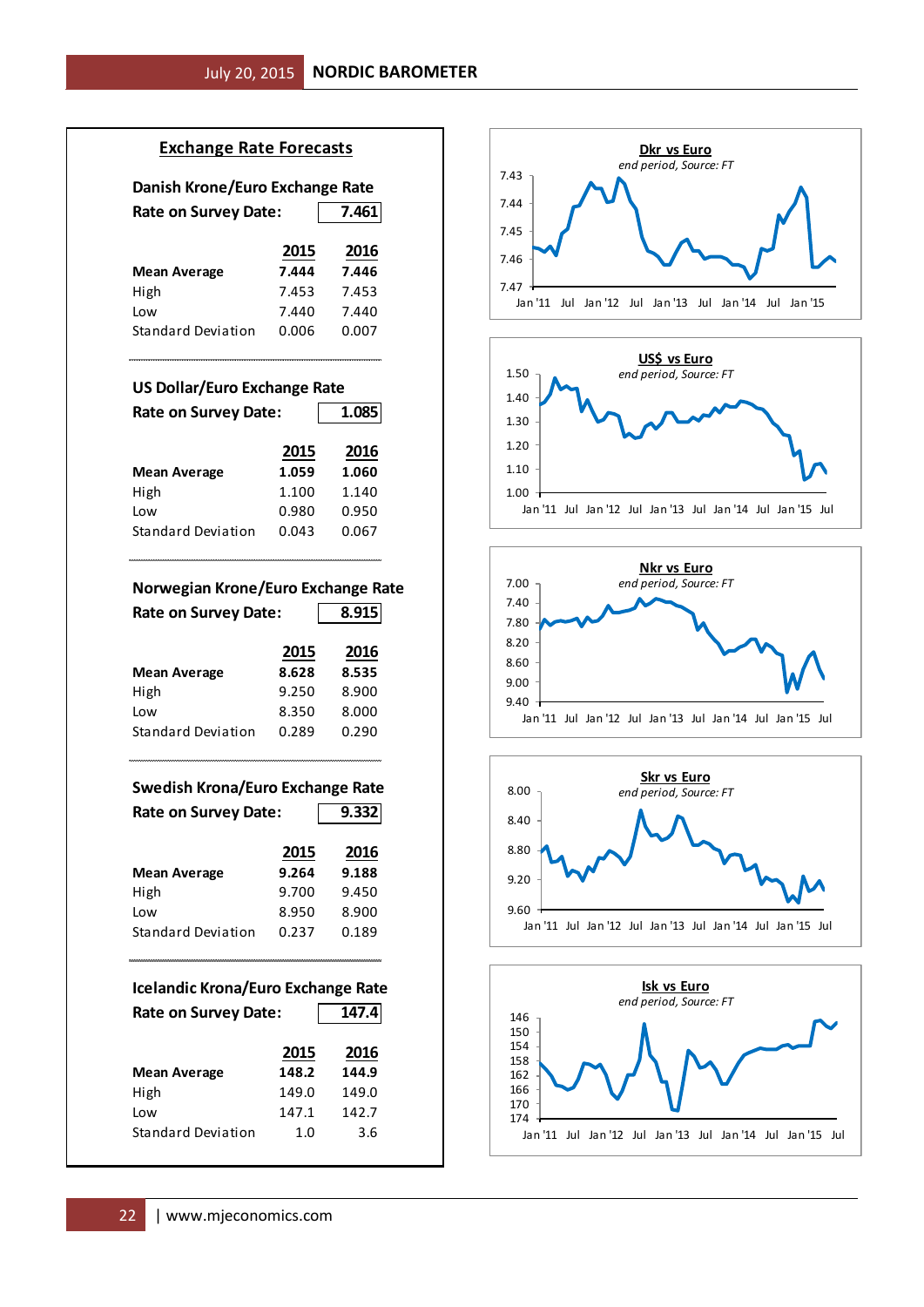# **The Nordic Barometer Monthly Qualitative Interest Rate Poll**

**Share of respondents anticipating that between now and our next survey the DANISH POLICY RATE will:**

| <b>Remain UNCHANGED?</b> | 100% |
|--------------------------|------|
| <b>INCREASE?</b>         | በ%   |
| Likely increase?         | na   |
| <b>DECREASE?</b>         | በ%   |
| Likely decrease?         | na   |

### **Share of respondents anticipating that between now and our next survey the DANISH LENDING RATE will:**

| <b>Remain UNCHANGED?</b> | 100% |
|--------------------------|------|
| <b>INCREASE?</b>         | 0%   |
| Likely increase?         | na   |
| <b>DECREASE?</b>         | 0%   |
| Likely decrease?         | na   |

**Share of respondents anticipating that between now and our next survey the EURO AREA POLICY RATE will:**

| <b>Remain UNCHANGED?</b> | 100% |
|--------------------------|------|
| <b>INCREASE?</b>         | በ%   |
| Likely increase?         | na   |
| <b>DECREASE?</b>         | 0%   |
| Likely decrease?         | na   |

**Share of respondents anticipating that between now and our next survey the NORWEGIAN POLICY RATE will:**

| <b>Remain UNCHANGED?</b> | 80%        |
|--------------------------|------------|
| <b>INCREASE?</b>         | 0%         |
| Likely increase?         | na         |
| <b>DECREASE?</b>         | <b>20%</b> |
| Likely decrease?         | 25bps      |

# **Share of respondents anticipating that between now and our next survey the SWEDISH POLICY RATE will:**

| <b>Remain UNCHANGED?</b>                   | 100%              |
|--------------------------------------------|-------------------|
| <b>INCREASE?</b>                           | 0%                |
| Likely increase?                           | na                |
| <b>DECREASE?</b>                           | 0%                |
| Likely decrease?                           | na                |
| are of respondents anticipating that betwe |                   |
| now and our next survey the                |                   |
| <b>DANISH LENDING RATE will:</b>           |                   |
| <b>Remain UNCHANGED?</b>                   | 100%              |
| <b>INCREASE?</b>                           | 0%                |
| Likely increase?                           | na                |
| <b>DECREASE?</b>                           | 0%                |
| Likely decrease?                           | na                |
| are of respondents anticipating that betwe |                   |
| now and our next survey the                |                   |
| <b>EURO AREA POLICY RATE will:</b>         |                   |
| <b>Remain UNCHANGED?</b>                   | 100%              |
| <b>INCREASE?</b>                           | 0%                |
| Likely increase?                           |                   |
| <b>DECREASE?</b>                           | na<br>0%          |
| Likely decrease?                           | na                |
|                                            |                   |
| are of respondents anticipating that betwe |                   |
| now and our next survey the                |                   |
| <b>NORWEGIAN POLICY RATE will:</b>         |                   |
| <b>Remain UNCHANGED?</b>                   | 80%               |
| <b>INCREASE?</b>                           | 0%                |
| Likely increase?                           | na                |
| <b>DECREASE?</b>                           | 20%               |
| Likely decrease?                           | 25bps             |
|                                            |                   |
| are of respondents anticipating that betwe |                   |
| now and our next survey the                |                   |
| <b>SWEDISH POLICY RATE will:</b>           |                   |
| <b>Remain UNCHANGED?</b>                   | 83%               |
| <b>INCREASE?</b>                           | 0%                |
| Likely increase?                           | na                |
| <b>DECREASE?</b>                           | 17%               |
| Likely decrease?                           | 10 <sub>bps</sub> |
|                                            |                   |
| www.mjeconomics.com<br>$\overline{23}$     |                   |
|                                            |                   |

# **Central Bank Watch**

 With very little inflation pressure and heightened financial risks reverberating around the region, caused mainly by the uncertainty over the Greek bailout, monetary policy remains biased towards easing.

 The ECB will continue to apply its QE programme, as will the Riksbank, but there is less prospect of the ECB lowering its interest rate which it believes will not have as much effect. The Riksbank lowered its policy rate to -0.35% this month, while Norges Bank cut in June (to 1%). Both banks may go further if necessary, but for different reasons – deflation is the problem in Sweden, whereas it is economic slowdown in Norway.

# **The Most Recent Interest Rate Changes**

unchanged at 0.05%. February 5th, 2015 A reduction in the certificates of deposit rate are unchanged at 0.00%, and the lending rate is from -0.50% to -0.75% with effect from February 6th. The discount rate and current-account rate **Denmark: Danmarks Nationalbank**

**Finland: European Central Bank** September 4th, 2014 A reduction in the repo rate from 0.15% to 0.05% with effect from September 10th.

**Norway: Norges Bank**

to 1.00% with effect from June 19th. June 18th, 2015 A reduction in the sight deposit rate from 1.25%

A reduction in the repo rate from -0.25% to -0.35% with effect from July 8th. **Sweden: Sveriges Riksbank** July 1st, 2015

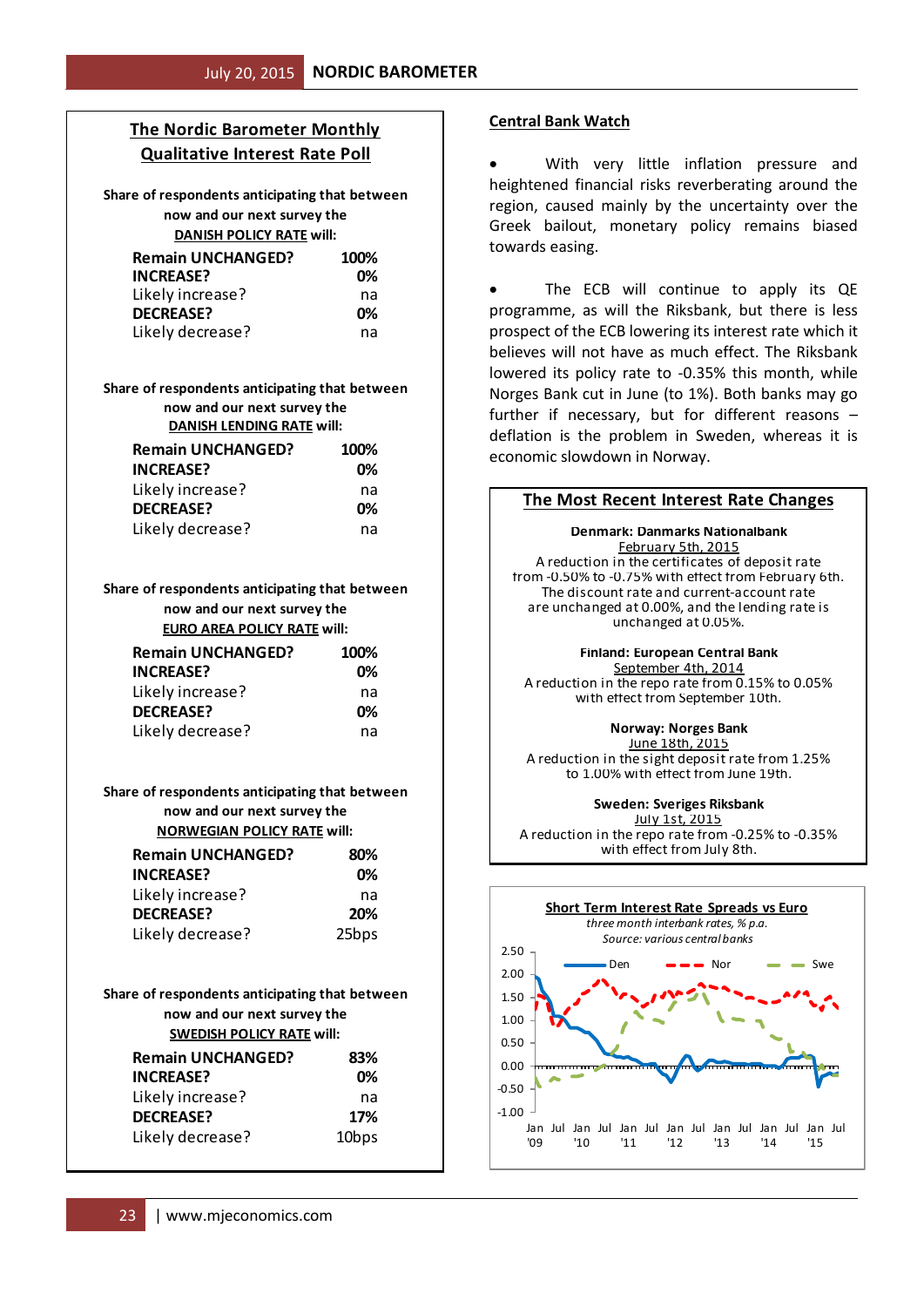# **Long Term Forecasts**

Forecasts for 2017 to 2019 are taken from our July 2015 special long term forecasts survey.

| <b>Denmark</b>                                                            |              |            |            |            |            |              |
|---------------------------------------------------------------------------|--------------|------------|------------|------------|------------|--------------|
| (% change year-on-year, unless otherwise stated)                          | 2014         | 2015       | 2016       | 2017       | 2018       | 2019         |
| <b>Gross Domestic Product</b>                                             | 1.1          | 1.8        | 1.9        | 1.6        | 1.9        | 1.8          |
| <b>Private Consumption</b>                                                | 0.6          | 2.0        | 1.8        | 1.5        | 1.7        | 1.6          |
| <b>Gross Fixed Investment</b>                                             | 3.7          | 2.2        | 3.7        | 2.3        | 2.7        | 2.8          |
| <b>Unemployment Rate (% of labour force)</b>                              | 5.1          | 4.7<br>0.6 | 4.5<br>1.5 | 4.5<br>1.6 | 4.5<br>1.8 | 4.4          |
| <b>Consumer Prices</b><br>Current Account (annual total, Dkr bn)          | 0.6<br>121.8 | 125.2      | 123.0      | 127.7      | 149.4      | 1.8<br>156.4 |
| <b>Current Account (% of GDP)</b>                                         | 6.3          | 6.4        | 6.2        | 6.0        | 6.4        | 6.4          |
|                                                                           |              |            |            |            |            |              |
| (end period)                                                              | 2014         | 2015       | 2016       | 2017       | 2018       | 2019         |
| 3 Month Interest Rate, % per annum                                        | 0.28         | $-0.18$    | 0.08       | 0.30       | 0.74       | 0.98         |
| 10 Year Bond Yield, % per annum                                           | 0.84         | 0.74       | 1.22       | 1.68       | 1.95       | 2.36         |
| <b>Yield Differential</b>                                                 | 0.56         | 0.92       | 1.14       | 1.38       | 1.21       | 1.38         |
| Dkr per Euro Exchange Rate                                                | 7.446        | 7.444      | 7.446      | 7.457      | 7.456      | 7.456        |
| Finland                                                                   |              |            |            |            |            |              |
| (% change year-on-year, unless otherwise stated)                          | 2014         | 2015       | 2016       | 2017       | 2018       | 2019         |
| <b>Gross Domestic Product</b>                                             | $-0.4$       | 0.3        | 1.2        | 1.8        | 2.1        | 2.1          |
| <b>Private Consumption</b>                                                | 0.5          | 0.6        | 0.9        | 1.5        | 1.6        | 1.7          |
| <b>Gross Fixed Investment</b>                                             | $-3.3$       | $-1.8$     | 2.4        | 3.1        | 3.0        | 3.0          |
| <b>Industrial Production</b>                                              | $-2.1$       | 0.0        | 2.8        | 3.3        | 3.3        | 3.2          |
| <b>Unemployment Rate (% of labour force)</b>                              | 8.7          | 9.2        | 8.9        | 8.3        | 8.0        | 7.8          |
| <b>Consumer Prices</b>                                                    | 1.0          | 0.1        | 1.1        | 1.6        | 1.7        | 1.8          |
| Current Account (annual total, Euros bn)                                  | $-3.8$       | $-1.9$     | $-1.4$     | $-0.6$     | 0.1        | $0.5\,$      |
| <b>Current Account (% of GDP)</b>                                         | $-1.9$       | $-0.9$     | -0.6       | $-0.3$     | 0.0        | 0.2          |
| (end period)                                                              | 2014         | 2015       | 2016       | 2017       | 2018       | 2019         |
| 3 Month Interest Rate, % per annum                                        | 0.08         | 0.01       | 0.08       | 0.42       | 1.23       | 1.68         |
| 10 Year Bond Yield, % per annum                                           | 0.65         | 1.21       | 2.40       | 2.77       | 3.47       | 3.57         |
| <b>Yield Differential</b>                                                 | 0.57         | 1.20       | 2.32       | 2.35       | 2.23       | 1.88         |
| US\$ per Euro Exchange Rate                                               | 1.210        | 1.059      | 1.060      | 1.121      | 1.175      | 1.207        |
| Norway                                                                    |              |            |            |            |            |              |
|                                                                           |              |            |            |            |            |              |
| (% change year-on-year, unless otherwise stated)                          | 2014         | 2015       | 2016       | 2017       | 2018       | 2019         |
| <b>Gross Domestic Product, total</b>                                      | 2.2          | 1.2        | 1.3        | 1.5        | 1.8        | 2.0          |
| <b>Private Consumption</b>                                                | 2.0          | 1.9        | 1.9        | 2.3        | 2.4        | 2.6          |
| <b>Gross Fixed Investment</b>                                             | 0.6          | $-3.4$     | 0.7        | 1.4        | 2.2        | 3.1          |
| Industrial Production                                                     | 3.6          | $-0.7$     | -0.5       | 0.4        | 0.8        | 1.0          |
| <b>Unemployment Rate (% of labour force)</b>                              | 3.5          | 4.2        | 4.3        | 4.2        | 4.1        | 4.0          |
| <b>Consumer Prices</b>                                                    | 2.0          | 2.5        | 2.0        | 1.9        | 1.9        | 2.3          |
| <b>Current Account</b> (annual total, Nkr bn)                             | 297.0        | 217.4      | 269.5      | 305.3      | 325.1      | 326.6        |
| <b>Current Account (% of GDP)</b>                                         | 9.4          | 7.0        | 8.0        | 8.5        | 8.7        | 8.9          |
| (end period)                                                              | 2014         | 2015       | 2016       | 2017       | 2018       | 2019         |
| 3 Month Interest Rate, % per annum                                        | 1.48         | 1.13       | 1.14       | 1.35       | 1.92       | 2.85         |
| 10 Year Bond Yield, % per annum                                           | 1.55         | 1.83       | 2.10       | 2.70       | 3.43       | 3.85         |
| <b>Yield Differential</b>                                                 | 0.07         | 0.70       | 0.96       | 1.35       | 1.51       | 1.00         |
| Nkr per Euro Exchange Rate                                                | 9.072        | 8.628      | 8.535      | 8.349      | 8.302      | 8.294        |
| Sweden                                                                    |              |            |            |            |            |              |
| (% change year-on-year, unless otherwise stated)                          | 2014         | 2015       | 2016       | 2017       | 2018       | 2019         |
| <b>Gross Domestic Product</b>                                             | 2.3          | 2.6        | 2.7        | 2.5        | 2.2        | 2.1          |
| <b>Private Consumption</b>                                                | 2.4          | 2.4        | 2.5        | 2.3        | 2.1        | 1.9          |
| <b>Gross Fixed Investment</b>                                             | 6.6          | 4.8        | 4.5        | 4.0        | 3.3        | 2.8          |
| <b>Industrial Production</b>                                              | $-1.7$       | 0.9        | 2.9        | 2.9        | 2.9        | 2.6          |
| <b>Unemployment Rate (% of labour force)</b>                              | 7.9          | 7.6        | 7.3        | 6.9        | 6.7        | 6.6          |
| <b>Consumer Prices</b>                                                    | $-0.2$       | 0.2        | 1.4        | 2.3        | 2.6        | 2.4          |
| Current Account (annual total, Skr bn)                                    | 244.9        | 242.3      | 245.0      | 242.5      | 247.3      | 259.3        |
| Current Account (% of GDP)                                                | 6.3          | 5.8        | 5.7        | 5.4        | 5.4        | 5.4          |
| (end period)                                                              | 2014         | 2015       | 2016       | 2017       | 2018       | 2019         |
| 3 Month Interest Rate, % per annum                                        | 0.26         | $-0.24$    | 0.33       | 1.08       | 1.98       | 2.68         |
| 10 Year Bond Yield, % per annum                                           | 0.94         | 1.16       | 1.90       | 2.55       | 3.31       | 3.89         |
| <b>Yield Differential</b>                                                 | 0.68         | 1.40       | 1.57       | 1.47       | 1.34       | 1.21         |
| Skr per Euro Exchange Rate<br>Note: forecasts = consensus (mean average). | 9.473        | 9.264      | 9.188      | 8.985      | 8.818      | 8.595        |